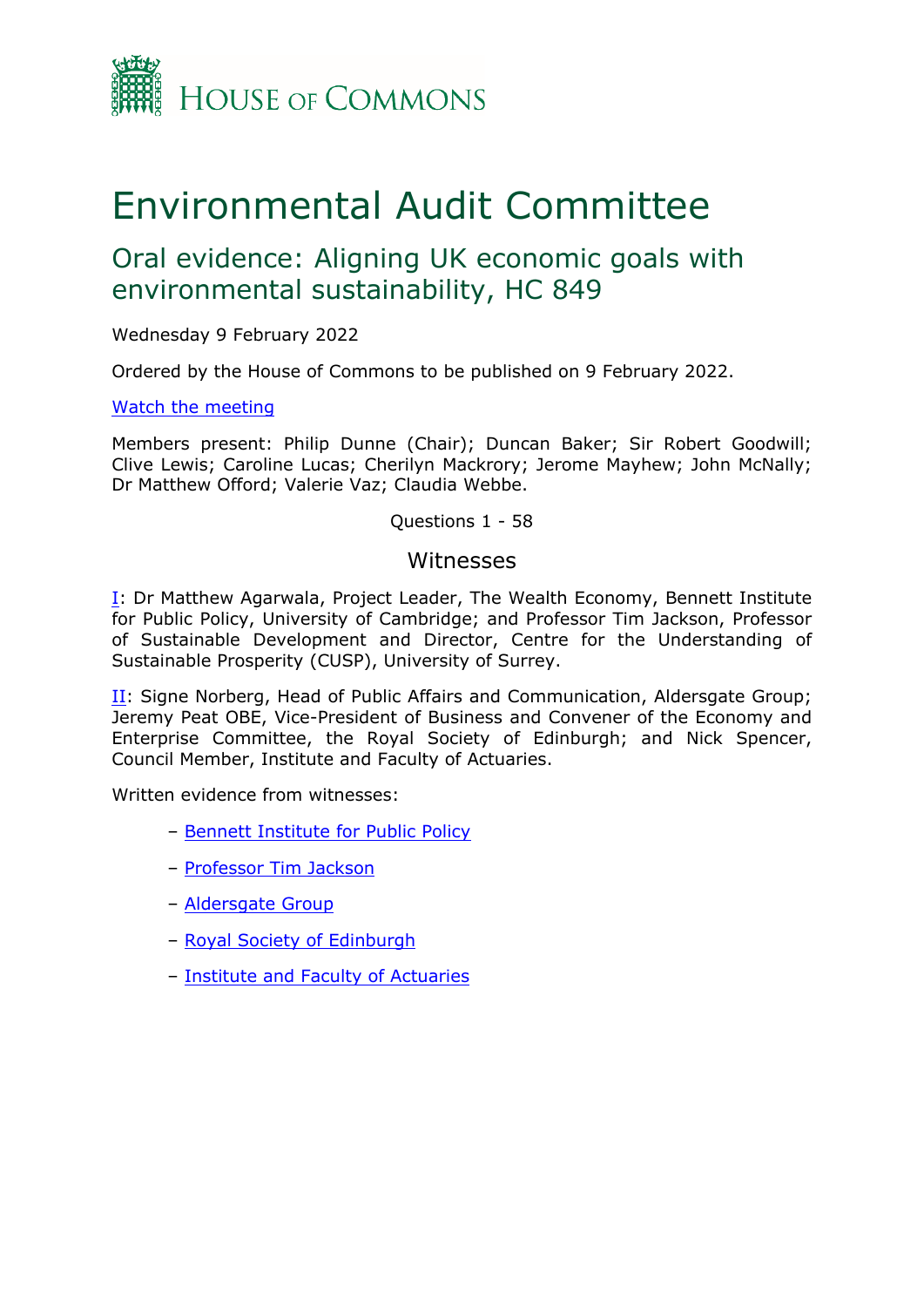

## <span id="page-1-0"></span>Examination of witnesses

Witnesses: Dr Matthew Agarwala and Professor Tim Jackson.

Q1 **Chair:** Welcome to the Environmental Audit Committee for our first session in a new brief inquiry into aligning the UK's economic goals with environmental sustainability. We have two panels today and we will start with some distinguished academics. I welcome Dr Matthew Agarwala from the University of Cambridge and Professor Tim Jackson from the University of Surrey. Please briefly introduce yourselves and explain why this topic is of interest to you.

*Dr Agarwala:* Thank you very much. It is a pleasure to be here. Thank you for the opportunity to share the work that we have done at the University of Cambridge. I am an economist and my research and my team's research focuses on how we can develop economic statistics and measurements that are fit for guiding policy through the challenges we face in the 21st century. It is about how we can develop economic measures that reflect our social infrastructure, our natural environment and the level of inequality and how that plays through the rest of the economy.

*Professor Jackson:* Thank you very much. It is a pleasure to be here. I am a professor of sustainable development at the University of Surrey, where I lead a research group centre called the Centre for the Understanding of Sustainable Prosperity. What prosperity means, how you measure it and so on is our bread and butter. My interest in this started when I was economics commissioner on the Sustainable Development Commission between 2004 and about 2011. I think this might be my third EAC inquiry into the measurement of progress and the role of the GDP in particular. The first one of those was back in the days of the SDC—2008, from memory. For me it has been a lifelong query into what prosperity means and how we measure it.

Q2 **Chair:** I am sorry we keep asking you back to discuss the same topic.

*Professor Jackson:* I am glad you do; it is not a problem.

**Chair:** But it may reflect the fact that we are very interested in the topic, and we sense that the Government are becoming interested in it too. I think that now is perhaps a more topical time to be discussing it than some of your earlier appearances. Maybe that is what should start my line of questioning.

We, as a Committee, regard ourselves as the scrutineers of Government on their progress towards net zero Britain, and we think that is an important role for the Committee for the rest of this Parliament. A critical part of that, as was clear from our presidency at COP26, which obviously continues until November, is the whole taxonomy, the whole measurement and metrics of how we decarbonise our economies and hold Governments to account for meeting the commitments and the ambitions that they have set out.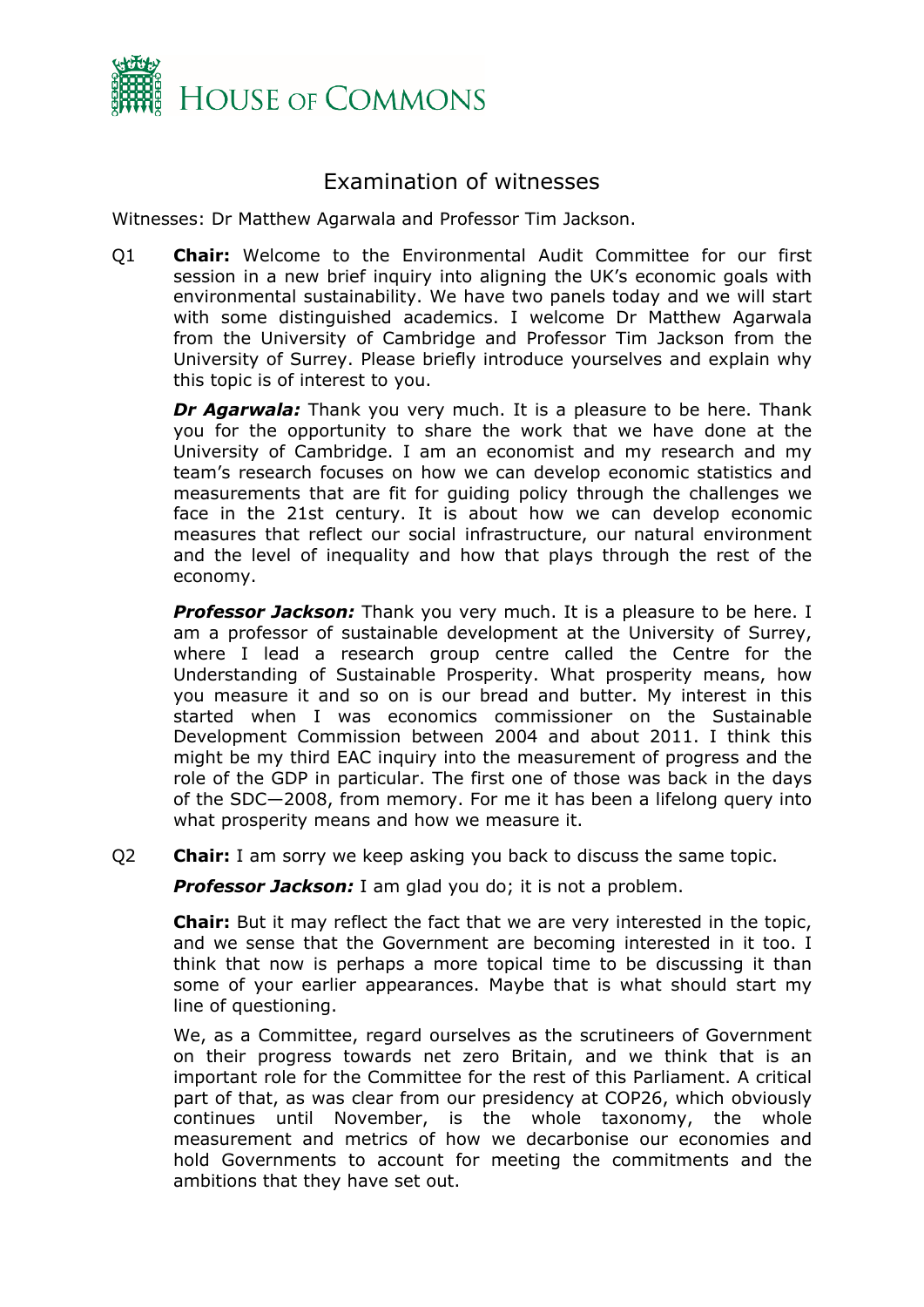

Matthew, do you think that the current measurements of economic success take into account sufficiently the role that is required to achieve a decarbonised economy?

*Dr Agarwala:* That is a great question, and one that I have worked on for at least the past decade or so. The reality is that GDP—gross domestic product—remains the primary indicator of economic progress. At least that is what we think if we read the newspaper, listen to Governments and reports about whether or not there has been progress. The problem, though, is that GDP was a measure developed in the 20th century for measuring 20th-century progress, and for guiding policy with 20thcentury solutions to 20th-century problems. What were the big problems at the time? Well, people did not have enough stuff, people were hungry, we did not have food security in much of the world, people did not have enough clothes. There was a relatively poor population for much of the 20th century.

What are the problems we see now? They are completely different in their structure and, therefore, they are different in the way that we ought to measure them and develop solutions to address them. GDP growth brought about lots of great things: we saw incomes grow; we saw access to food, education and medicine improve; we saw life expectancy extended in all parts of the world—unequally, definitely, but in all parts of the world.

The problem is that alongside these undeniable improvements in the human condition, GDP growth also released 1.5 trillion tonnes of  $CO<sub>2</sub>$  into the atmosphere and drove over a million species to the brink of extinction. We have seen rising inequality and these three—the climate, the biodiversity and the inequality crisis that we face—could ultimately wipe out an entire century worth of gain.

GDP will not tell us anything about that. GDP is inherently backwards looking. In a world where innovation, technology, AI and automation are running away at ever faster paces and where financial transactions are measured in nanoseconds, we have an economic measurement system that tries to tell us what happened last quarter, or maybe last year. We are looking backwards when we ought to be looking forwards. The problem here is that GDP is a flow measure. It tells us after the fact what we did last quarter and what we did last year. We cannot build forward if we are always looking backwards. We need a new economic model.

Q3 **Chair:** That is a great critique of the system we have at the moment, but it seems to me that you are calling for a forward-looking measure that Governments are not very good at doing—in fact, nobody is very good at looking forwards in any credible way. Forgive me, but economists more often than not get it wrong. Are you advocating an entirely new approach to forward-looking measurement as well as advocating introducing some element of sustainability into the metric?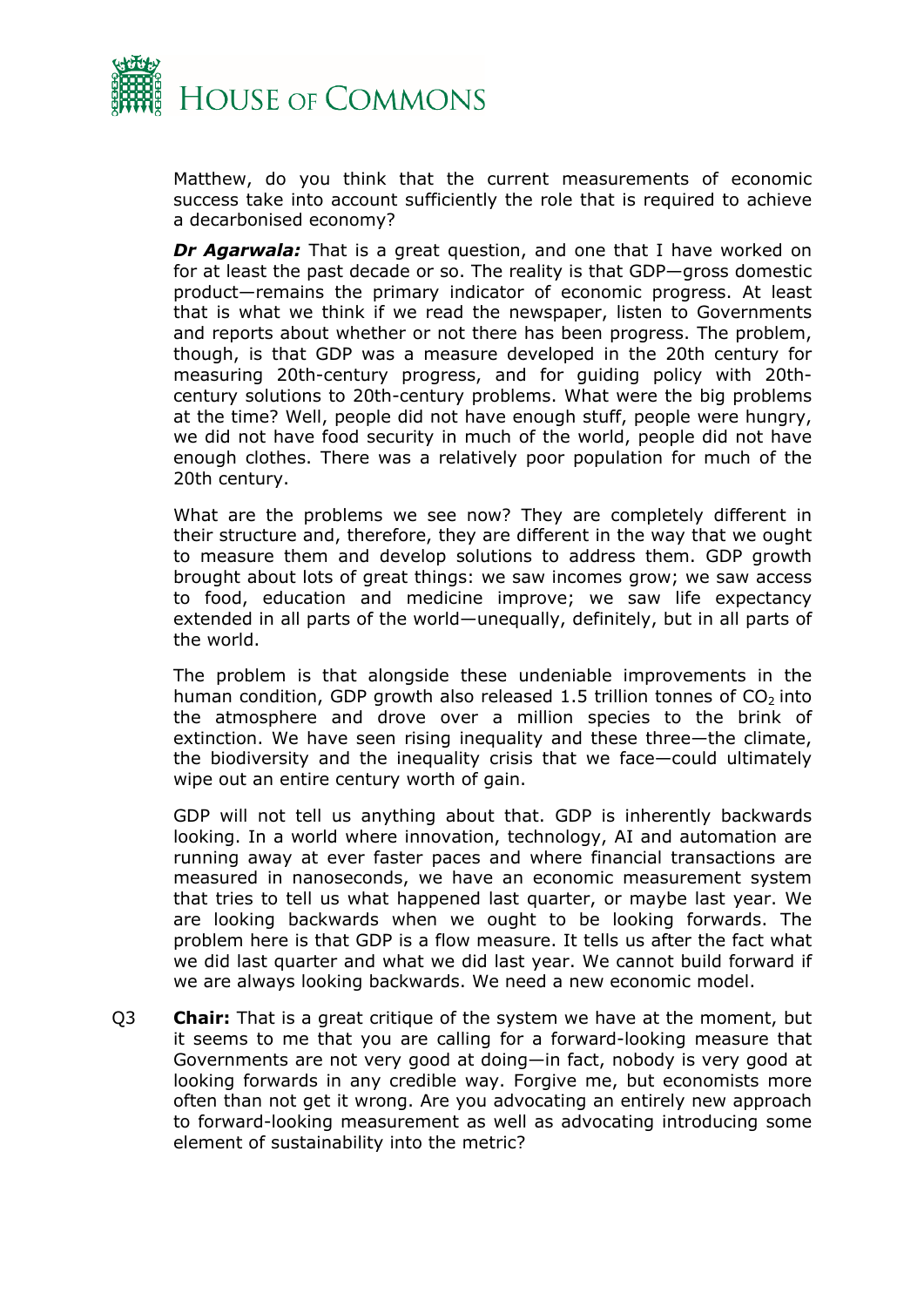

*Dr Agarwala:* Yes, I am advocating a forward-looking measure. It is not as radical as it may sound. It is simply measuring capital, measuring assets, measuring wealth. Any measure of capital is inherently forward looking. The way I like to describe it is this. Imagine you are running a bakery and the size of the pie you can produce in the future depends on the stock of ingredients in your pantry. If you run out of ingredients in your pantry, tomorrow's pie will be smaller—no question. The economy works in exactly the same way, except the ingredients of our economic pantry, the things that comprise economic prosperity, are not milk, eggs and butter; they are wealth, a stable climate system, healthy ecosystems, our natural assets. They are our human assets; the health, education and skills of our population are human assets. It is our physical infrastructure and our social infrastructure, our social capital, the strengthen of communities, the degree of trust that people have in each other with business and in Government. That is what makes up the economic pantry. If we measure our economic pantry, we have a forward-looking measurement. All of those assets are defined by their contributions in the future. This is no different from the way that every business on the planet operates.

Q4 **Chair:** One big difference might be that you value natural resources if you are taking a balance sheet approach, which could give a complete distortion of the current annual contribution to the global economy. Saudi Arabia would suddenly go to number 1 on the league table because it has more value locked up in oil and gas reserves under its sand than any other country. Russia would probably be number 2. Is that how you see the consequence of such a balance sheet approach?

*Dr Agarwala:* Not at all. The purpose of the balance sheet approach is that you think about these assets as a portfolio. If we take the Saudi Arabia example, we would show that Saudi Arabia's wealth is lower than it is currently recorded. It would be lower because we are factoring in the value of the emissions embedded in its subsoil assets, which would reduce the balance sheet book value of its assets and bring it more in line with what the scientists tell us is carbon molecules going out into the atmosphere to decrease all of our potential. They affect all of the other assets. Climate change is going to affect physical infrastructure, human capital, the skills of the population, the health of the population.

What I am advocating for is no different from what Professor Sir Partha Dasgupta advocated for in the Dasgupta review: it is that we measure our economic pantry, our wealth, alongside measures such as GDP.

Q5 **Chair:** Thank you. We will come on to Professor Dasgupta in a moment. Tim, this Government regularly say that we have succeeded in growing our economy at the same time as cutting emissions significantly by exiting coal as a source of generation, effectively, and creating more renewables more quickly than other countries, certainly in Europe. Do you see continuing to grow GDP as compatible with achieving the sustainability challenge that the Government have presented themselves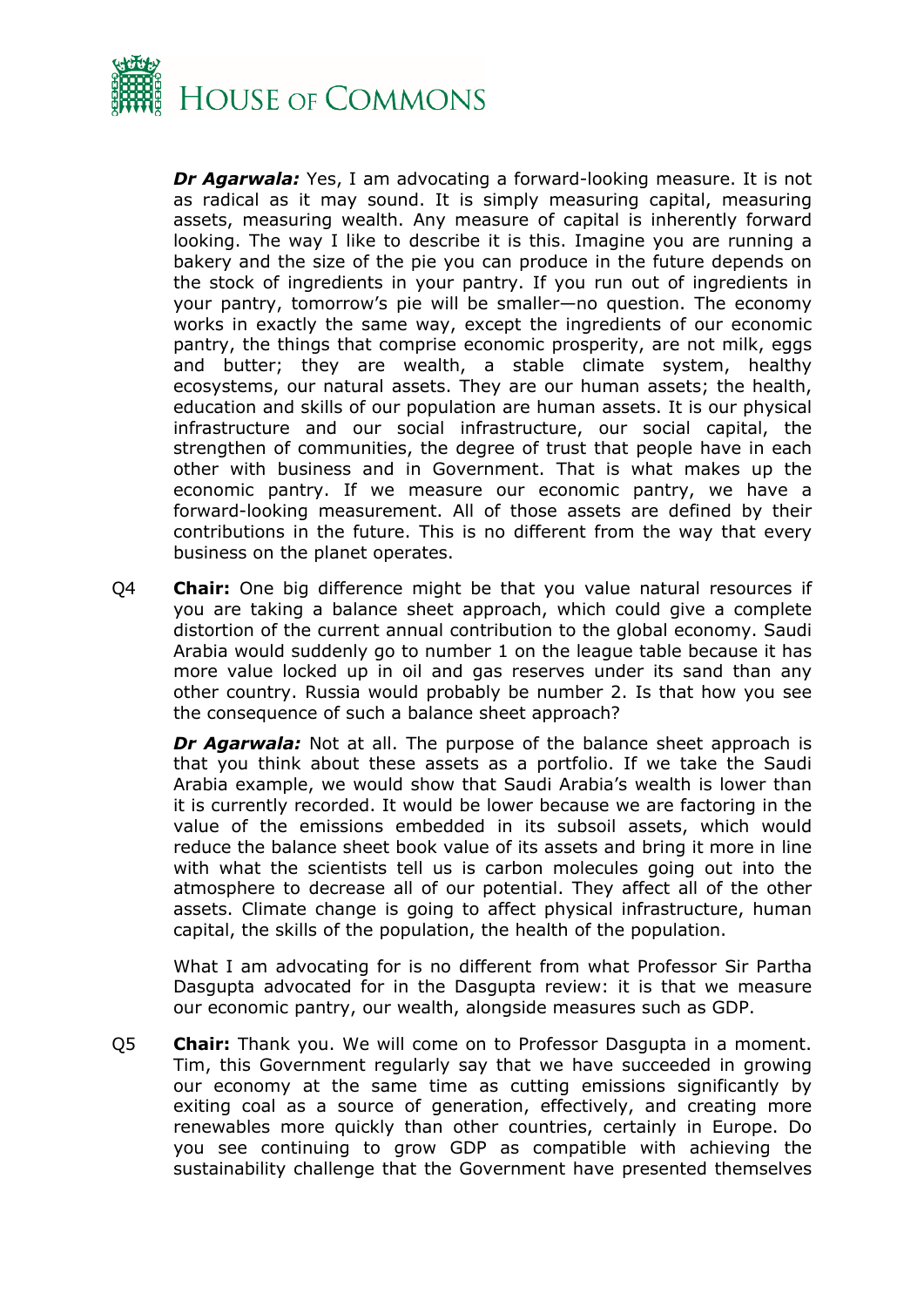

#### with?

*Professor Jackson:* No, in broad terms I do not. I did a lot of work on the numbers on this, the rates of decoupling that would have to be achieved while GDP was still growing. Typical economic assumptions of 2% per year growth in the GDP lead to historically never achieved and conceptually extremely difficult rates of decarbonisation, particularly if we want to keep 1.5 alive. Even for a country that has decoupled its production-based emissions faster than many other countries, as the UK has done, it is still reliant on imports of carbon-intensive foods that are not factored into that equation. It also has an historical responsibility for the carbon in the atmosphere, which many other countries in the world do not have.

When you bring those things together—when you bring together that historical responsibility, the need of poorer countries to develop quite fast and our own relative position as an advanced economy, and a rich advanced economy—I do not think that the UK should be privileging the GDP over and above reaching those carbon targets and keeping 1.5 alive. The impact of that in the long term will be disastrous, and it will be measurable not in fractions of a per cent of the GDP that we might have to sacrifice now for investment in low carbon opportunities, but in 10%, 15%, 20% or more of the GDP in probably less than half a century's time. Against those future costs, we should not be privileging growth in the GDP over and above our carbon targets.

Q6 **Chair:** Do you think that there is a role for economic policies such as carbon taxes in trying to decouple GDP from economic sustainability?

*Professor Jackson:* Yes, I do. I think the design of those taxes and instruments is extremely important, particularly given the impact that they may have on poorer households. I believe that they are one of a number of instruments that can be put in play to reduce our carbon intensity, to incentivise investment in low carbon renewal technologies and to protect the livelihoods of the people who will be working in a net zero carbon economy.

**Chair:** I am going to move on now. Cherilyn Mackrory has to leave shortly, so over to you, Cherilyn.

Q7 **Cherilyn Mackrory:** That is very kind. We have talked about many of the limitations that GDP has. Matthew, could you tell me a little about the benefits of GDP? We have talked about why we have it now but what potentially are the benefits of going forward with the GDP, or are there none?

*Dr Agarwala:* Well, as I said, GDP growth has come alongside lots of very substantial improvements at an unprecedented pace. Over the past 120 years, the increases in life expectancy, incomes, literacy, access to healthcare and medication are unprecedented. It is at a pace that we have not seen even in the 1,000 years before. GDP growth has come alongside lots of great things. It has also come alongside lots of terrible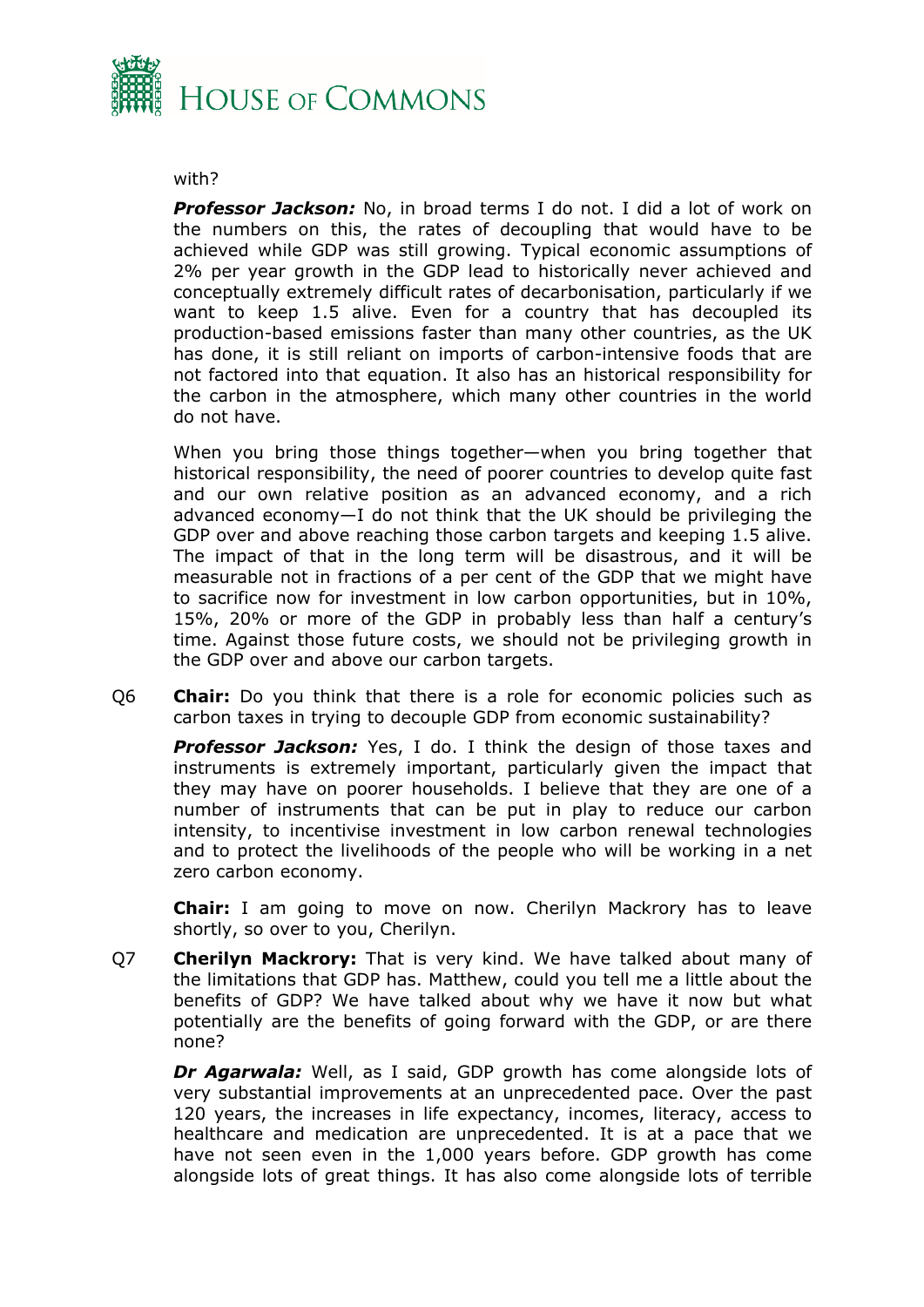

things that genuinely threaten to wipe out all of those gains in all parts of the world.

There is a lot of stuff in GDP that I want to see more of: more books and more music being made. I would like to see people going camping, travelling, visiting the coast. There are lots of things in GDP that we do want more of. There are lots of things, though, in GDP that undeniably, unquestionably we want less of. When we have to pay lots of money to clean up after an expensive oil spill, GDP goes up. In the United States after a mass shooting, gun sales go up, and GDP goes up. This is insane. We should not be trying to boost that kind of statistic.

The reality is, whether you are pro growth, post growth or anti-growth, if you are basing your argument and measurement on GDP, you have already lost the plot. It is the wrong measure. We need to focus on the pantry. We need to focus on that core set of assets: nature, people, our social relationships, our trust and our physical infrastructure. We need to think about them as a portfolio.

Q8 **Cherilyn Mackrory:** Going back to that economic pantry analogy, you said before that if you have fewer ingredients in the pantry, you have to make a smaller pie. So if you have more, you are saying, you automatically make a bigger pie. Is that true? Are humans inherently greedy enough that that is the way we have to go and therefore we have to force social and natural capital as well as GDP?

*Dr Agarwala:* You need to measure the entire portfolio of assets, everything in the pantry together, because this way when you invest in physical infrastructure, like airports and railroads, you will have to deduct the negative impact that this physical infrastructure has on nature through the carbon emissions, embodied—

Q9 **Cherilyn Mackrory:** Sorry to interrupt you, but is that something we can measure when people are making that forecast? That is what I am trying to get at.

*Dr Agarwala:* Yes, these are things that we can measure. In fact the UK is among the best in the world at measuring natural capital. I work and advise the United Nations Statistics Commission on the development of natural capital accounts, environmental economic accounts. I work with statistical bodies all around the world. The UK is, without doubt, among the top in the world at doing this.

#### Q10 **Cherilyn Mackrory:** And for social capital?

*Dr Agarwala:* With social capital we are currently where natural capital was about 30 years ago. The UK has better social capital accounting metrics than most countries. In fact, last year we developed, with the Government Statistical Service and the Office for National Statistics, a harmonised set of social capital metrics that can be used across Government. We have some of the richest data in the world. We have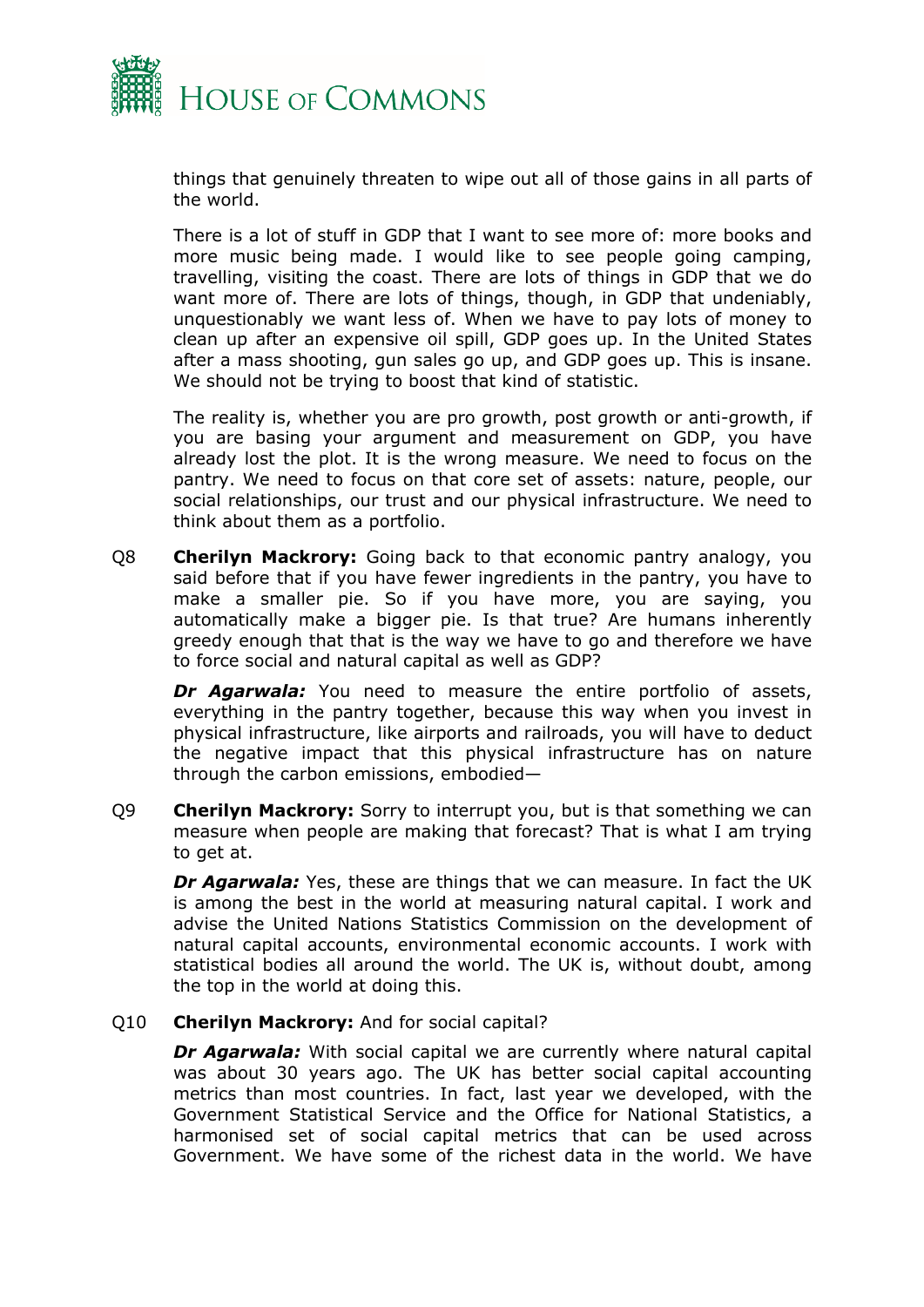

weekly surveys on trust in the UK. This is hugely important and a tremendous asset.

One of the things that we ought to consider is how we manage our statistical infrastructure, the ability to develop and compile data and use it. We have seen over the past 2 years how quickly everybody in the country started talking about data and statistics daily. We have professionals at the Office for National Statistics and they are brilliant. We need to invest in that infrastructure.

Q11 **Cherilyn Mackrory:** Tim, could you expand a little bit on what the risks are if we carry on with business as usual and we do not take into account more of the social and natural capital in this?

*Professor Jackson:* Let me start by perhaps adding a little bit to what Matthew said about the limitations, because it is not just that pantry analogy, it is also about distribution of those assets and incomes. That is a huge influence on social capital. For example, when you have an unequal society, social capital begins to disintegrate, health outcomes begin to fall, mental health begins to fall and the distribution of the GDP does not appear in the statistic anywhere. It is just not there; it is invisible. We are measuring an average wealth of the average person in the country and we know that those averages do not exist and we also know that the distribution of incomes across the economy has changed radically over the last half century or so.

As Matthew said, the GDP has a job to do. It measures the busyness of the economy overall but it does not measure changes in its asset base, the using up of the ingredients in the pantry. It does not measure the distribution of assets in the economy. It does not measure non-market goods. It is very interesting that non-market goods, in particular, include the work that people put into households.

It is very interesting also that most of that work is done by women. The GDP is a measure that systematically disadvantages and devalues the work of women in the economy, in particular the work of care in the economy, which is not solely the preserve of women but women contribute most to it, and it is the foundation for all of the wealth and all of the productivity that we have. Without caring for our children, without caring for ourselves when we are sick, without caring for the elderly population, it is not possible to think about a productive economy in any meaningful sense of the word, yet most of that is either invisible within the GDP or has an extremely low value within the GDP.

These are serious limitations and, as Matthew says, the measurement of social capital is difficult but the measurement of inequality is very precise. There are some very precise ways in which we could be measuring inequality and factoring that measurement into our measurements of the GDP. A couple of years ago we did a study, for the all-party parliamentary group on limits to growth, on distribution and inequality, and using the late Tony Atkinson's measure of the welfare lost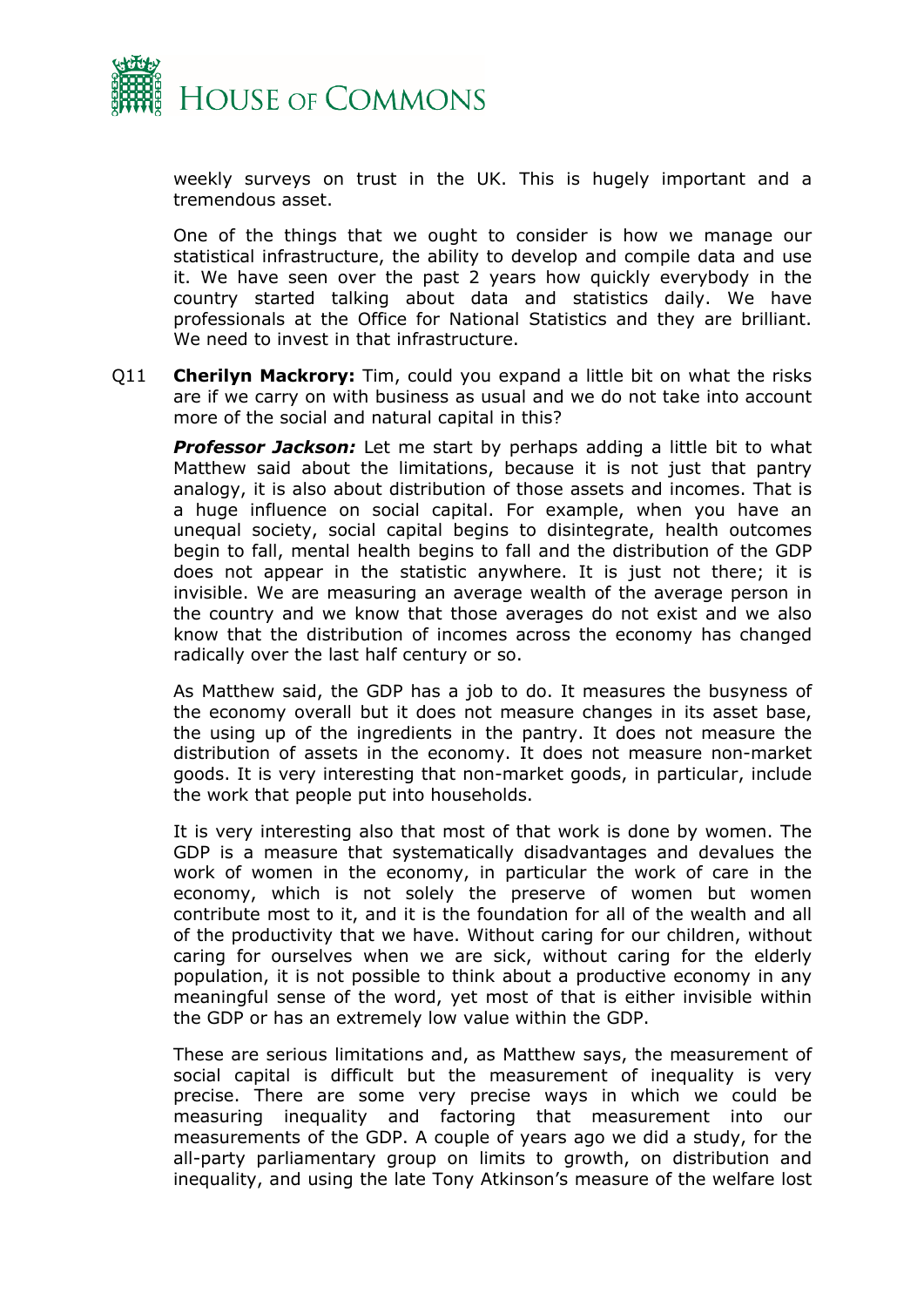

through inequality, we worked out that around 12.5% of the GDP is lost in welfare terms. To put that into perspective, that is about twice the budget of the NHS from having an unequal economy.

These are serious economic and social losses by—not using the wrong measure; I would not advocate doing away with the GDP because it is a good measure of busyness—using it for the wrong purposes, for setting our policies and measuring our progress.

Q12 **Claudia Webbe:** This is a fascinating debate. Thank you for what you are telling us. Professor Jackson, could you share a bit more about the alternatives to GDP and break it down for us?

**Professor Jackson:** Sure. We have looked at this for quite a long time and, broadly speaking, you can think of four or five different ways, different alternatives to the GDP. One of them is the dashboard approach. It is a dashboard of indicators, which tells you what your climate is doing, what your health indicators are doing, what your inequality indicators are doing, what your air pollution looks like. Yes, what your income is doing but also what the distribution of those incomes is doing.

This dashboard approach is most famous in its incarnation in New Zealand—the living standards framework. Interestingly, we also have a dashboard approach here in the UK, which was put together while I was economics commissioner on the Sustainable Development Commission and I was partly involved in that work. It is hidden somewhere in the depths of the ONS as a set of indicators that never fully reaches the policy light of day. That is very important. In New Zealand the approach has been that the living standards framework sits inside the Treasury, and the Treasury formulates a wellbeing budget on the basis of that living standards framework, which allocates resources in the directions that the living standards framework points to.

That dashboard approach is approach 1. It is a bit like when you are driving a car—a bad analogy in our post-car world perhaps—you do not just look at the rev counter; you also have to look at the direction you are travelling, your indicators, what is happening elsewhere. You need a dashboard of indicators to steer an economy properly. That is missing when you focus purely on the GDP. That non-monetised dashboard is one of the approaches. You can aggregate all those indicators together in some way and there are examples of that, such as the Human Development Index and the Canadian sustainable wellbeing index as an aggregated measure.

The reason for putting them together is quite a fundamental point, which is that there is a natural tension between having robust measures that give you all the information you need and having something that resonates in policy and society. The GDP resonates. It is one single measure that we can apply policies to and make it go in a direction hopefully that we want it to go in. With a dashboard of indicators, some are going up, some are going down, policy becomes more complicated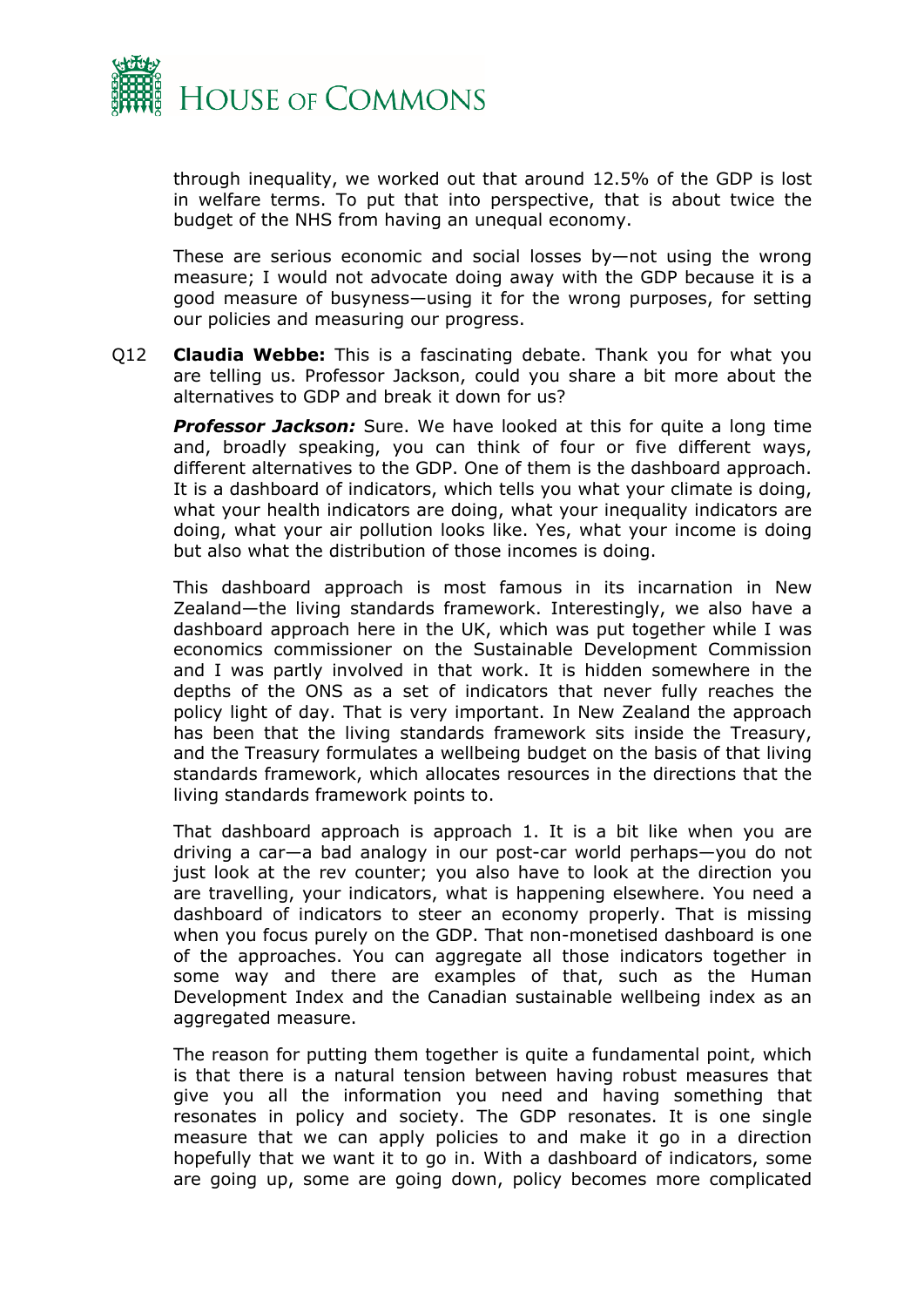

and messaging around it also becomes more complicated. This is an inherent tension in the indicators debate. You want robustness and you also want resonance, but you cannot always find them in the same place. One of the reasons for aggregating some of these together, as they do in the Human Development Index, is that you have a more resonant single overarching indicator. That is an aggregate non-monetised indicator.

Then you have a set of indicators that are measuring something very different. In 2005 Lord Layard recommended the measurement of subjective wellbeing as the policy guide rather than the GDP. His argument goes right back to the classical economics that the GDP has built out of measuring utility in society. Utility in society is a measure of how well off we are, what wellbeing we have and we should go back to the source and measure that. In fact during the period when the dashboard of indicators that the ONS still work from was being put together, there was the inclusion of indicator number 68 in the sustainable development indicator set that measures subjective wellbeing, and DEFRA and the ONS have been doing that, making that measurement. That is a completely different measure. It measures reports of how well people are in various aspects of their lives.

Then a fourth component is to aggregate some of those non-monetary indicators but to add prices to them in the way that Matthew was talking about and come up with something that might look like a GDP because it is one number but it takes account of the depreciation of assets of the inequality in society and, indeed, of the running down of all kinds of natural, social and human capital, or indeed its building up. That is a set of indicators that has been led by an initiative in the United States called the Genuine Progress Indicator, which attempts to provide a plug-andplay alternative to the GDP as a single resonant measure of progress.

Q13 **Claudia Webbe:** Thanks for that. You have touched on some of the pitfalls as well, which is quite useful. Do you want to expand on any other aspects of the pitfalls with those alternatives? Through your earlier presentation you have highlighted the benefits quite well and I just want to be clear about the pitfalls.

*Professor Jackson:* I think the pitfalls derive from that tension between robustness and resonance. As you seek one single resonance indicator that tells you everything you want to know about progress, you have to make decisions about the way you aggregate the subcomponents of it. You may have to make decisions about the pricing of them. Those decisions are not things that are determined in the market particularly. The whole point about them is that they are non-market prices, but you can make some guesses towards them. We are now pretty good in this country at putting monetary prices on elements of natural capital and finding various techniques to do that. If you think about integrating something like unpaid housework into the accounts, you have to go out looking for what economists call a shadow price—something to give it a value. If you value that at the wages that many housekeepers or house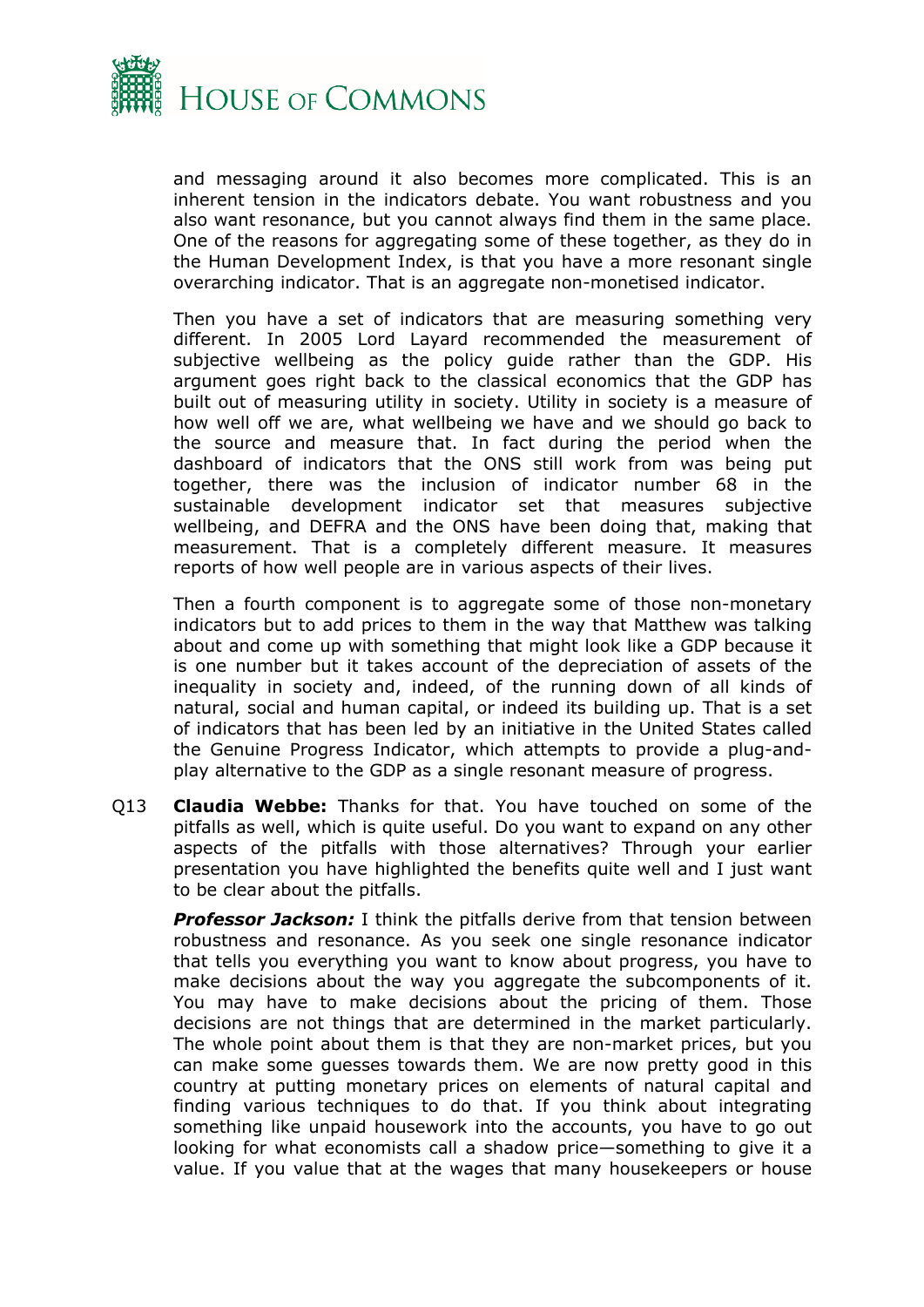

cleaners are paid, or even less than that because much of it is done for free, that market price does not tell you anything about how you might want to include that in your index.

There are various ways economists have put together to overcome those difficulties and they all require some degree of decision making. I would argue that that is typical of any accounting system that you want to systematise. If you want a set of accounts that is comparable across nations, robust across time and decipherable by different Governments, you have to systematise it in ways that ensure that the decisions that you make about putting indicators together and how you put them together make sense, are scientifically valid, robust and continue into the future in a meaningful way. It tells you, most fundamentally, that measuring progress is only partly a scientific process; it is also a policy process. And that policy process matters in making the decisions that allow you to overcome the difficulties of putting a complex set of individual measures together to give you a way forward and to understand where progress lies.

Q14 **Claudia Webbe:** Dr Agarwala, I think that you have advocated an assetbased system for measuring wealth and prosperity in society. Can you share some of the challenges, when looking at social capital, of getting a reliable and comparable system?

**Dr Agarwala:** Social capital is the one that economists have largely dropped the ball on over the past 15 years or so. There was quite a bit of activity before then and there has been a bit more activity on the research side more recently. Social capital is hard because it is hard to define and hard to measure. I cannot see how there is any credible way of putting a pound sign in front of it, putting it in an account in the same way you would with physical infrastructure expenditure. It is not going to work.

Social capital refers to the trust we have among individuals, the trust we have in business, the trust we have in Government. It is basically the ability of communities and economies to overcome collective action problems. Social capital is what compelled us to wear masks, social capital is what convinced us we should come out and clap for the NHS to show some solidarity in the way that we could from our households. That is what social capital does. Social capital is when neighbours and communities come together after a flood or after a fire and help out. It is unevenly distributed across the UK.

We did an analysis based on the number of covid mutual aid groups that were established across the UK and we scaled it so that the results would be comparable. Per local authority it ranged from somewhere around one in 250,000 people to 57. That is a huge disparity in the ability of communities to come together. When we look at the places that had the highest capacity and the places that had the lowest capacity, we mapped it out and we laid over other measures of deprivation and inequality, and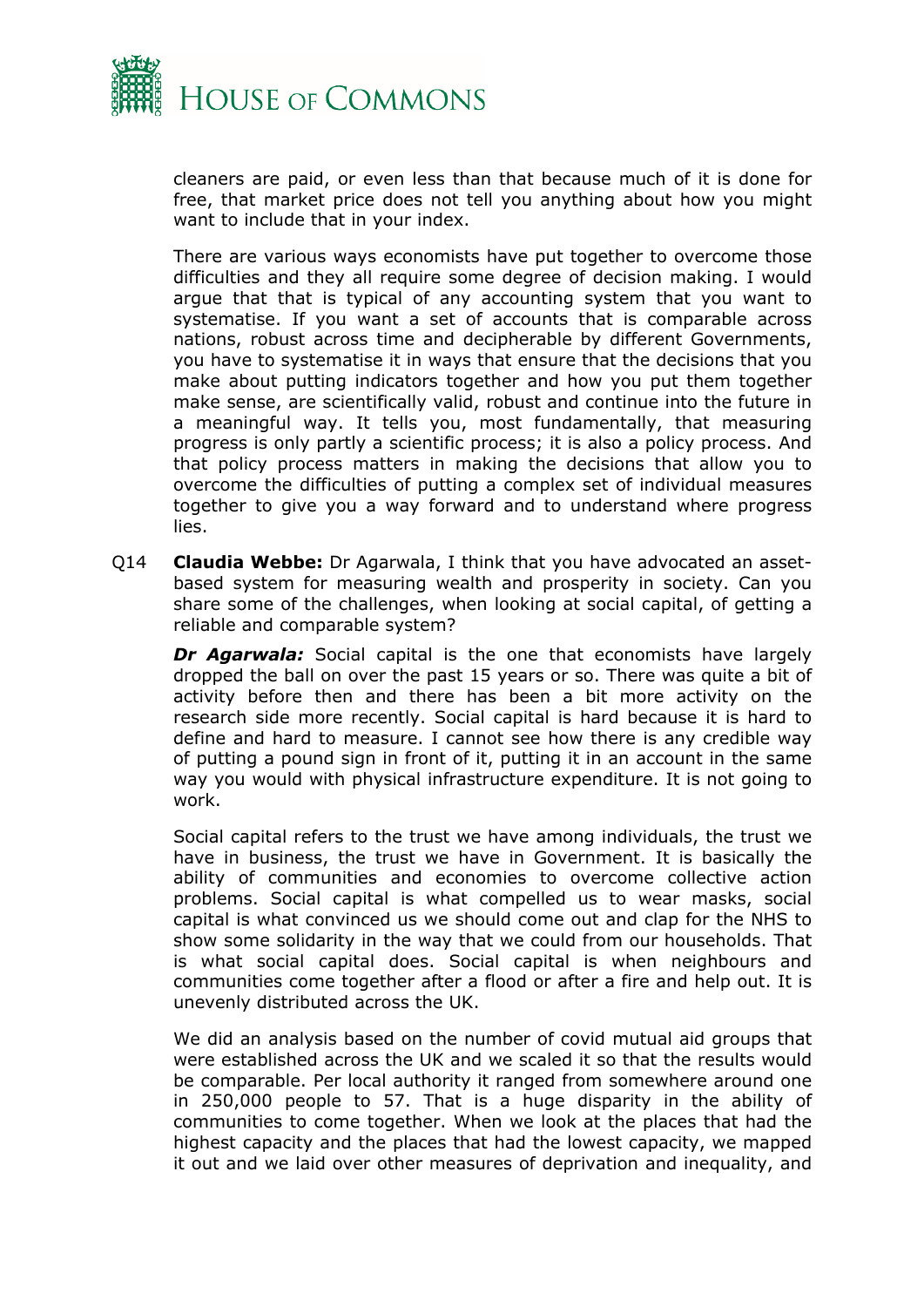

the results were exactly what we would have expected. The places where people are very hard up were hit hardest by this as well.

What do we do about measuring it? We need regular surveys asking people about trust, in the same way that we have regular surveys asking people about their subjective wellbeing. This is the work that Professor Layard has been doing. The ONS compiles these and the European Social Survey compiles these. We do not have them regularly enough. One of the problems is that trust data tends to come annually but we know that increases and decreases in trust in Government and in business do not play out over just an annual scale. We need more regular, more frequent data.

When we analyse the results here in the UK we see that trust matters, but one of the biggest things in measuring social capital in the UK, the biggest determinant, is how you feel in your neighbourhood: do you talk to your neighbours; can you rely on them; do you feel your neighbourhood belongs to you? The neighbourhood and how you feel in your neighbourhood is the biggest contributor to the way that we measure and define social capital here in the UK. That is different, for instance, from the way it is defined and measured in the United States, where it is much less on the neighbourhood and much more on your church community and on the time you spend with your family. That demonstrates and reflects cultural differences across countries.

Accounting mechanisms ought to be able to do this, in the same way that we measure GDP, all according to the same guidelines, but some countries update the basket of goods for deflating every year, and others do it every 10 years. That is okay, even within the GDP measurement. In social capital we can focus on things that count within our own country and still have a comparable metric.

Q15 **Claudia Webbe:** You are highlighting a huge challenge with the difficulties of measuring it in country never mind internationally. On the international scope, are there any examples—you have highlighted some already—of where other countries have adapted or come up with alternatives or comparable measures around GDP that have been successful? Would you point us to them?

**Dr Agarwala:** If you are asking about how other countries measure social capital, we get a degree of respite—we get lucky—in that there is one survey question that captures most of the variation in all of the other trust questions and social capital indicators out there. That is a simple survey question, "In general, on a scale of one to 10, how much do you think people can be trusted?" If you give me that piece of data, I can describe about 50% or 55% of the variation that comes across an entire panel of questions, about 20 different questions, on trust.

There is one more question that we can find out, which covers another 15% or 20% of the explanatory power of a much bigger dataset. That is whether people place their trust in people or in institutions. On those two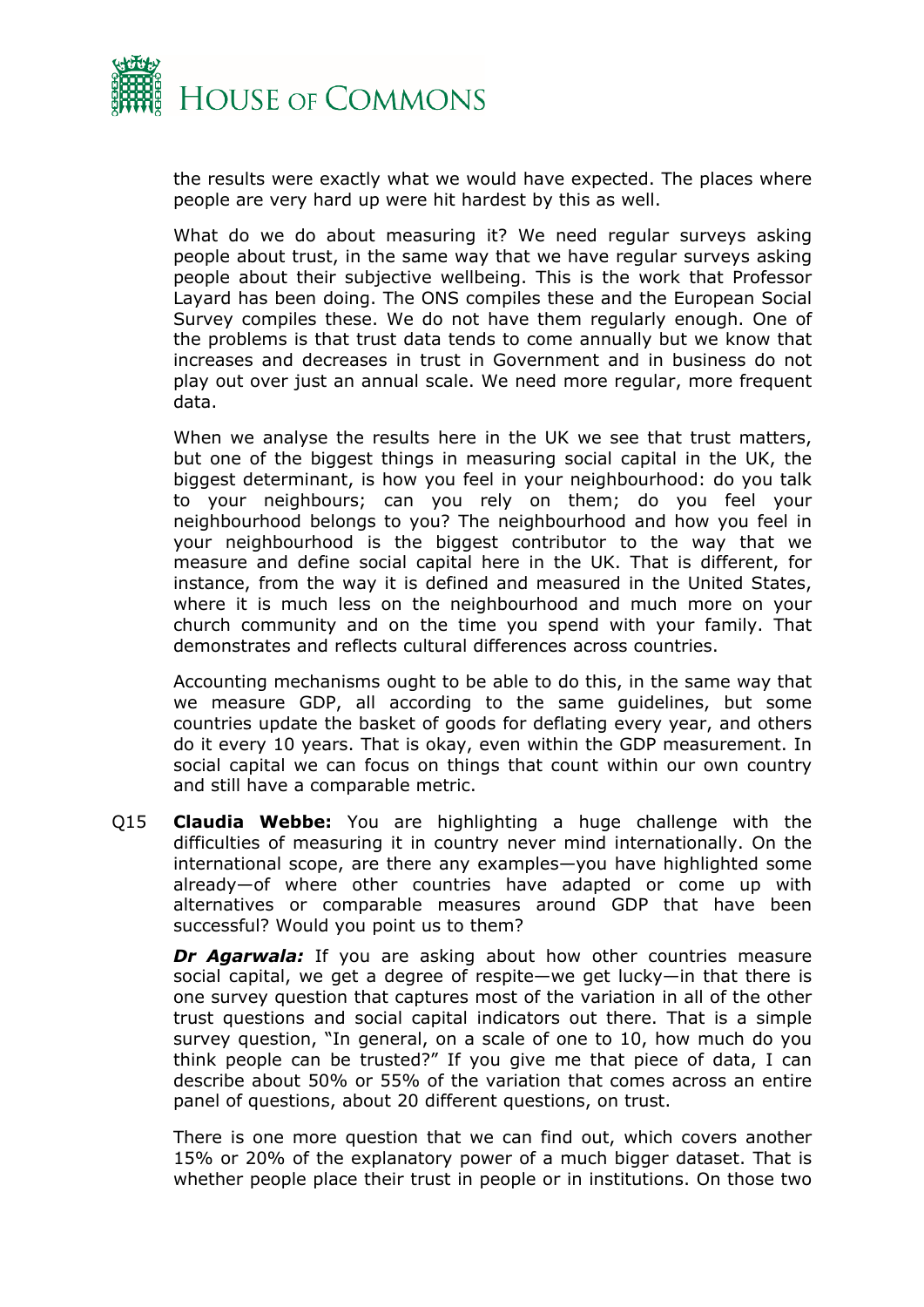

parameters—on a scale of one to 10, how much do you think people can be trusted; and do you place that trust in people or institutions?—our analysis describes 65% of the variation across 20 years of data, across 30 European countries. That is quite good. One question can capture an awful lot of information. If you are talking about specifically alternatives to GDP that other countries are using as an alternative metric, I think that the New Zealand living standards framework is probably the prime example.

*Professor Jackson:* There are a few other. One that is talked about a lot is Bhutan's gross national happiness, which is a gross national happiness measure that is a combined dashboard measure. There are some very good regional examples of using the green GDP. There is a green GDP in Vermont. There is a Bill going through Congress at the moment—I am not sure of its progress—which is arguing that the measure that is used in Vermont should be used across the federal states of America. There are some interesting initiatives. There was an initiative here with the regional development authorities in the late 2000s—we were involved in it—where they got together as a collective and commissioned some work to come up with a green GDP that they would then integrate into their regional accounting frameworks and progress measurements.

There are measures, which have not quite come out with a green GDP yet but which are very definitely in the same space that you are creating here, such as Austria's growth in transition initiative, which is now 15 years old, and the Netherlands has just set up something they are calling a broad prosperity, which is their version of a wellbeing policy in their economy. Then there are the wellbeing economy Governments in Finland, Scotland, Iceland, New Zealand—I cannot remember who else is in that collective—who are essentially attempting the same task of saying, "If we are not leading our policy and measuring our progress through the GDP, how should we do it?" To me that is the right place to be at this point.

As I said before, there is not an absolute plug-and-play measure. There is a lot of expertise, as Matthew has been pointing out, there are many practical examples and there is policy space that has been created in other countries. There is no reason why it should not be created here to develop different ways of approaching the measurement of prosperity.

**Claudia Webbe:** Chair, it might be important—picking up the study that was done on the mutual aid groups that Dr Agarwala mentioned—to have a copy of that, if that is possible?

**Chair:** That would be helpful. Thank you, Claudia.

Q16 **Jerome Mayhew:** Picking up on some of the points you have made—it is a fascinating conversation, and I confess there were some parts I struggled to follow—one of the queries I have is that if you have a value achieved by a market, then it is a real value, whether it is for the sale of labour. Actually, let's talk about employment. It is irrelevant whether or not you think it is right that labour is sold for the hourly rate because that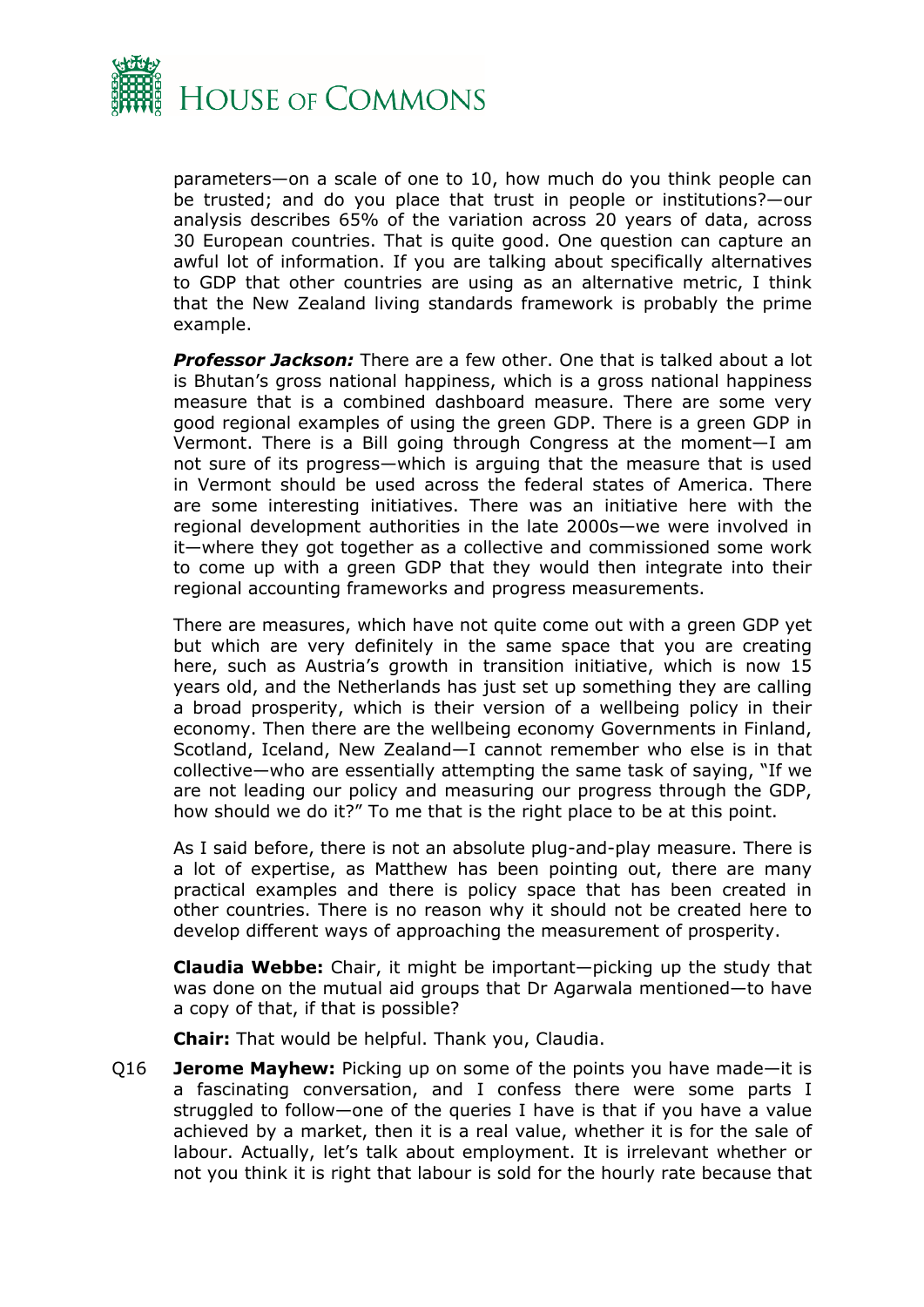

is the market and it has established a price. Part of the problem about seeking to attribute value to other aspects of the economy, which you rightly point to, that are not valued by the market is, as you also clarified, essentially a political decision and not an economic one.

My concern is that if you start bringing political decisions into the valuation of economics, we then move on to the other issue, which is trust. In this room we have a number of different approaches to politics and our political philosophies, yet we all need to agree around some common version of the truth, which is the trust we place in economic figures. How do you square that?

*Professor Jackson:* How long do we have?

**Jerome Mayhew:** Thirty seconds because I was not meant to ask you that question.

*Professor Jackson:* I will push back a little bit, Jerome, and say that you have that problem already with market prices, because market prices are determined by exchanges within markets. The rules of the game in the market are set by political and policy processes. If you take a care worker, for example, the wages to the poorest people in our economy who are doing the most important jobs in the economy are set through a political process, which defines how that market operates.

Q17 **Jerome Mayhew:** It is essentially supply and demand, is it not?

**Professor Jackson:** I would argue that the supply and demand curve is shifted by the institutions of the market. It is not a fixed thing; it does not exist in absolute. It exists in the way in which the economy has developed. If you have an economy in which there are a lot of rich people who are very secure in their jobs and a lot of poor people who are very insecure in their jobs, the rich people are able to set the conditions of that market in ways that disadvantage the poor people in the economy. If they are very lucky they are able to engage in policy processes that put those things in law and legislative frameworks and, therefore, hardwire both inequality in our markets and the undervaluing of care.

Q18 **Jerome Mayhew:** I know we are short of time, but if I can precis your answer, you are saying it is not that you can defend the politics of the assessment of the non-economic value, but it is that the market-based values are also political.

**Professor Jackson:** They are also political. You also have what you might call market values and then you might have the politicisation of those values, but I believe in the policy as a process over and above politics as a process. That is what I was pointing to in a sense in about the systemisation of our accounts, because that is what gave us the system of national accounts. It was not politicians putting their political viewpoints into the building of those national accounts; it was a policy process that underpinned the scientific building of a consistent set of national accounts that we now rely on. It is out of date and it needs changing. Our policy process—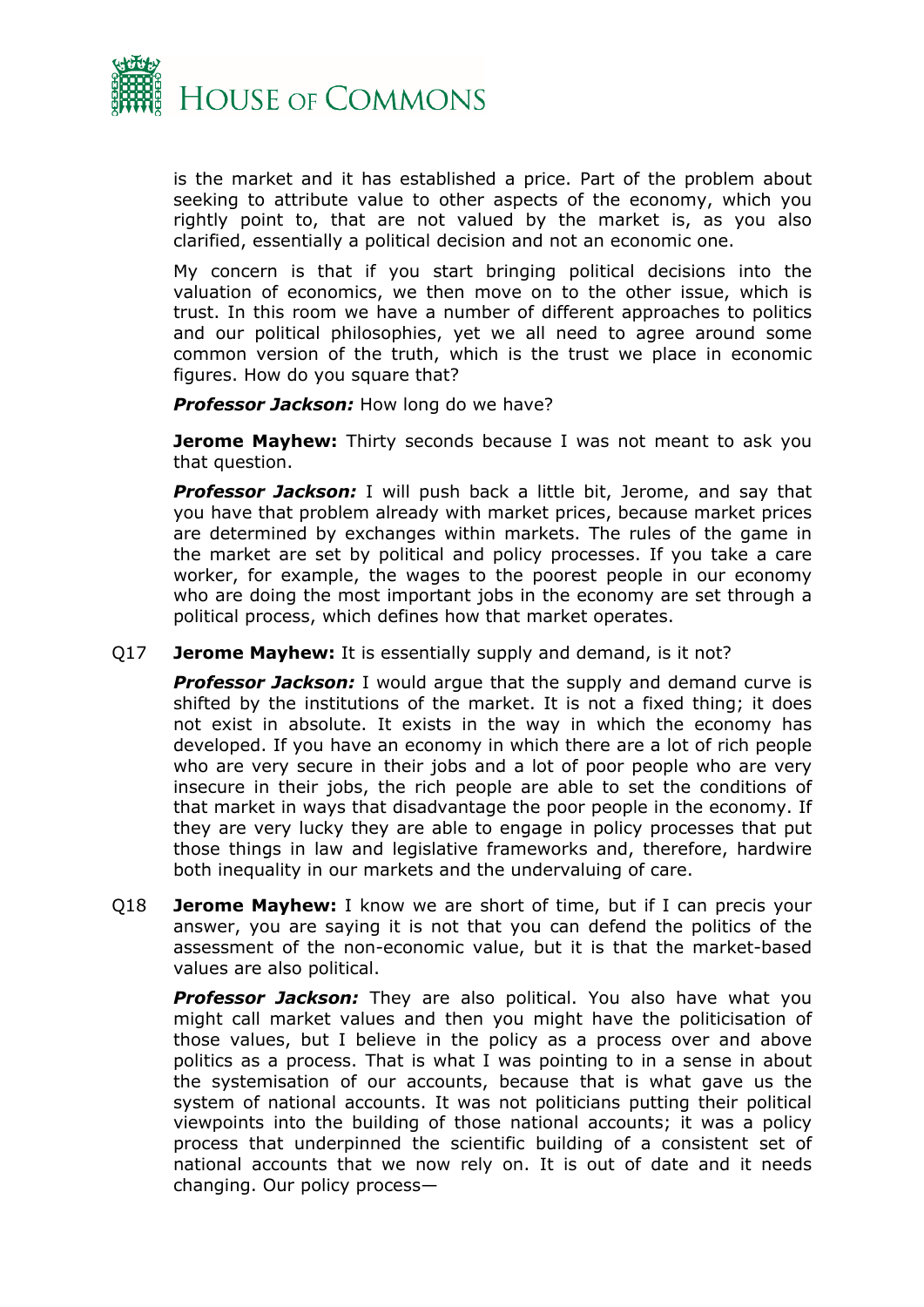

Q19 **Jerome Mayhew:** That does bring us neatly on to the area that I should have been asking about. Since 2010, since David Cameron and the "hug a husky" period of the coalition Government, the ONS has been creating satellite accounts that have tried to bring in aspects of what I believe you are talking about. Those are the natural capital accounts, the physical flow accounts and the monetary accounts. What is your perspective on the working in that area?

*Professor Jackson:* This is the moment that I have been waiting for, because it did not happen in 2010. I give David Cameron his due in coming out politically with that work, which he did, and I appreciate that. The work began under the previous Administration and had been going on for quite a long time under that previous Administration. Satellite accounts began to be built by the ONS in 1997. The building of those accounts has greatly contributed to the information base on which policymakers have to make decisions about policy and come up with assessments of the progress towards our economic and social goals. It is a fantastic resource.

I have two considerations on that. One is that the ONS, although it does a lot of great statistical work, is not as accessible as it could be and as it should be. I have worked with statistic sets in Canada, Scandinavia, Sweden in particular, Denmark and New Zealand, and I can tell you in all honesty that we need to do something about the ONS's statistical interface—the website, basically. It is very difficult to get the statistics that you want out of that, even if you are someone who has worked in it your whole life, and much more so if you are someone who is moving through a policy arena quite fast.

The second point is the interface between the ONS and what ONS does and policy. An argument I could make suggests that David Cameron pointing to an already existing set of satellite accounts in the ONS and saying, "This is what we are doing about measuring progress differently" is an avoidance strategy. Unless the act of measuring those accounts, setting up those accounts and providing them in a consistent format crosses into policy, it remains invisible to policy, and it remains very difficult for policymakers legitimately to use the information at their disposal in the direction of policy.

The link between the statistical stuff that is going on in the background and everything that is great about that, and where policy uses it in practice as in direct policies through the information gained, is missing.

Q20 **Jerome Mayhew:** Dr Agarwala, you have been nodding along, so I take it that you agree?

*Dr Agarwala:* I would like to comment on GDP being less politicised than, say, environmental valuation by economists.

**Jerome Mayhew:** Or even valuing non-employed labour as well, because that is as close as you can get, isn't it? It is within the market,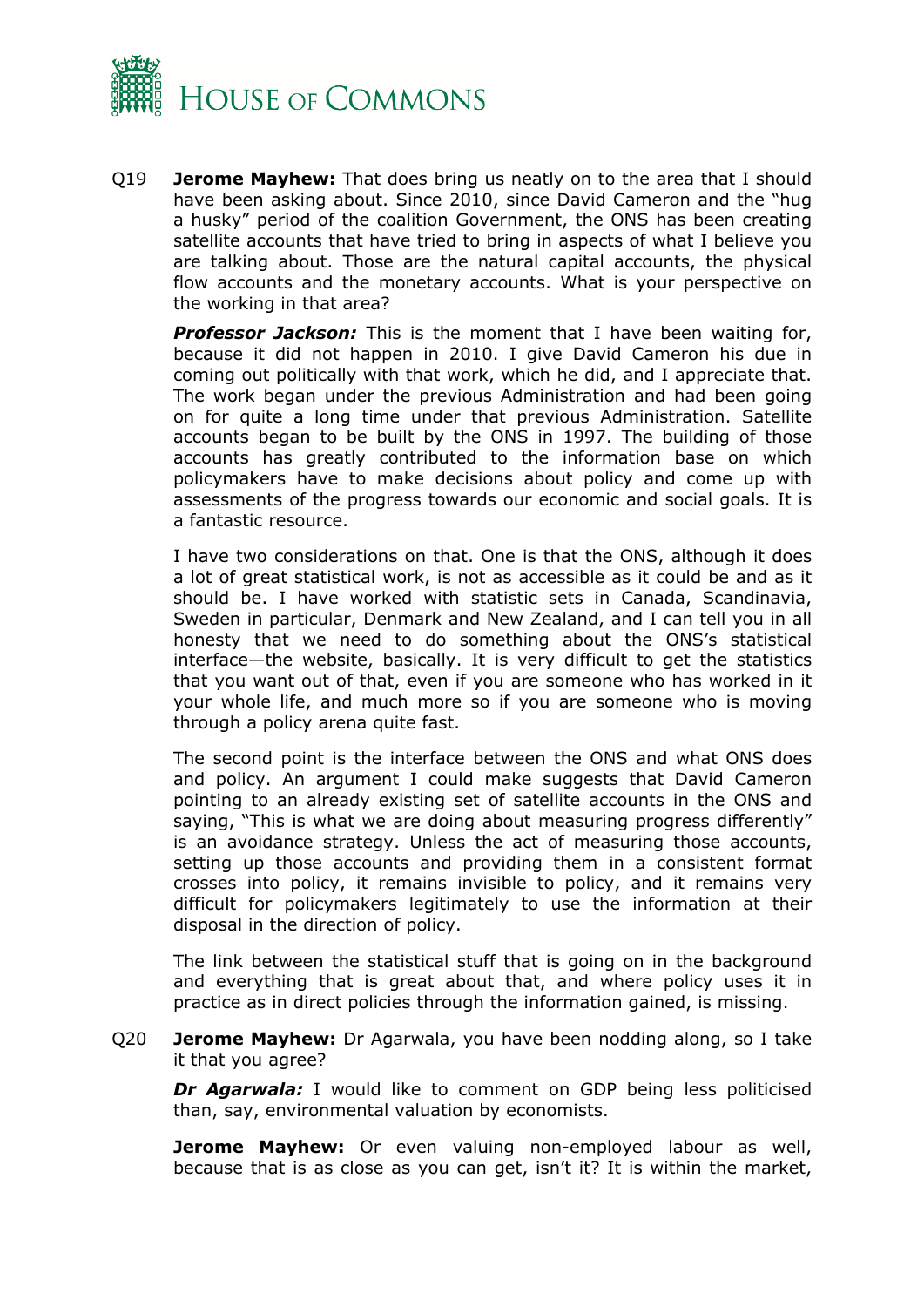

but it is unpaid.

*Dr Agarwala:* All economic accounts, everywhere, are simply tools for telling stories over time. The kinds of stories they will tell is a choice. What goes into GDP and, therefore, the stories that we get when we look through the GDP accounts about growth, about recessions and depressions, do not come out of economic theory. There is not some big calculus equation. What is included in GDP is a political decision and always has been.

When Roosevelt developed GDP statistics from the beginning with Simon Kuznets—Roosevelt was the President who commissioned them—the economists came back to him and said, "Government spending should have a minus sign; it should be a negative entry into the account because what the Government spends is something that has been taken from the people and the people cannot spend it." That was the economists' view. Roosevelt was thinking, "We might need to take this country to war, and if we have to do that there will be massive expansion of Government spending. I think you need to change that to a positive sign. We will add it to GDP." And that is what happened.

When Greece wanted a loan from the European Central Bank, their debt to GDP ratio was too high—too much debt, too little GDP—so what do they do? The national accountants of Greece go back home and overnight they calculate the size of the informal economy in Greece, illegal drugs and illicit stuff. GDP grows 25% overnight, the debt to GDP ratio falls and the European Central Bank issues the loan. There is politics throughout all of this, but there are good, sound economics behind the way that we measure value as well.

Q21 **Jerome Mayhew:** I am sorry for trying to interrupt you earlier on. What we are saying is that there is a huge number of assumptions based in accounts, and some of those are codified in the rules for accountants and they are something that we have coalesced around and they have general acceptance. I do not want to carry on too much about this, but the more we stray from that and expand it into greater and greater assumptions without some kernel of fact, the more we stress and strain the need for trust.

To bring this conversation on a little bit, Professor Jackson, what are the changes to the way that the ONS communicates environmental and social wellbeing statistics that could encourage greater focus and make the link from analysis to macroeconomic policy change?

**Professor Jackson:** I like that point about trust, and I think it is correct that if you have a set of institutions that is not trusted, it is difficult to establish policies that are.

**Jerome Mayhew:** We would then progress that.

*Professor Jackson:* Your question is what kinds of measures. I think the bits of the equation that are important at the moment, as they stand, are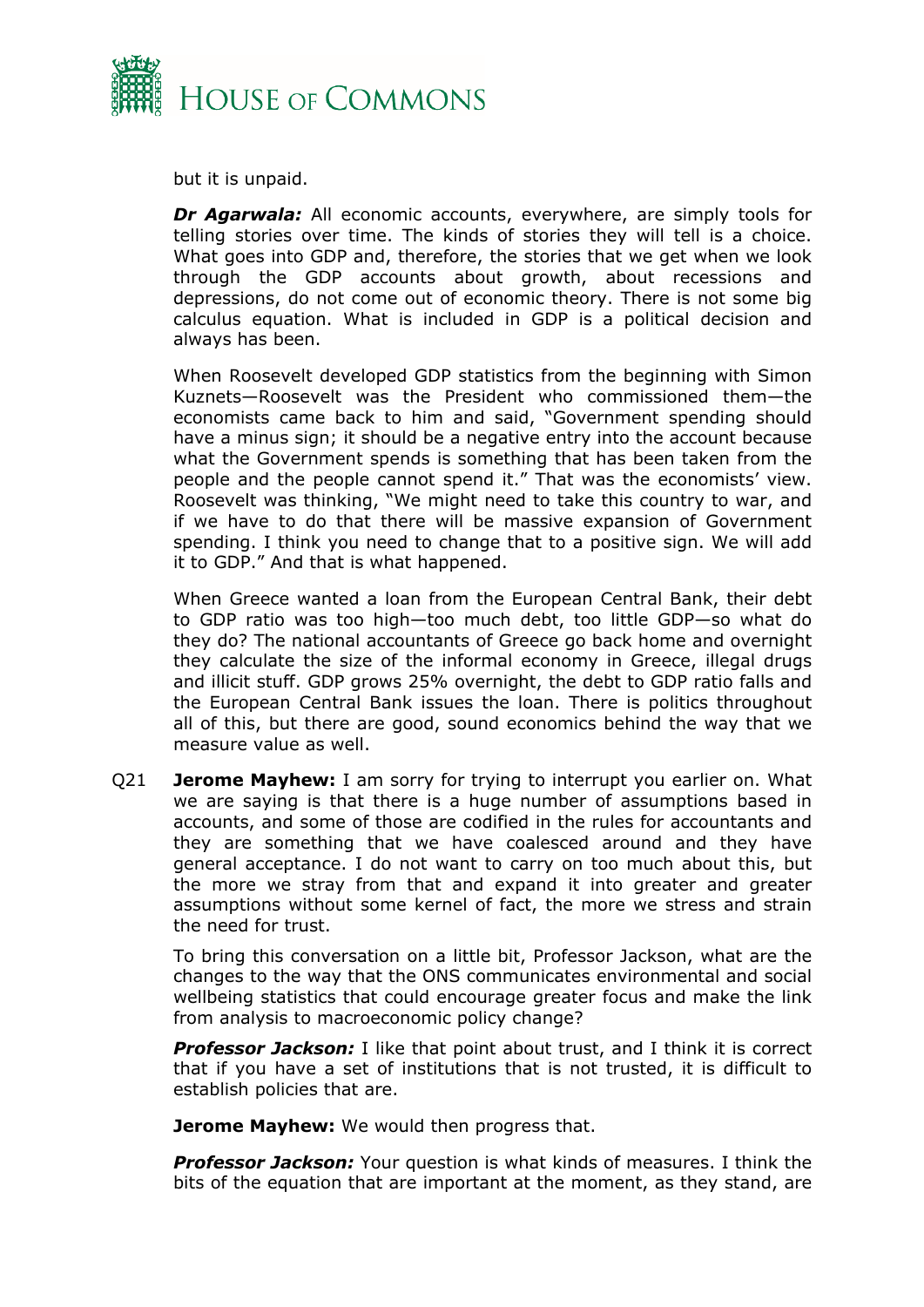

those that relate to carbon targets. The best of our scientific knowledge is that we must make rapid progress towards those targets in the space of a decade. Effectively an advanced economy such as the UK should be reaching net zero within the next two decades. That requires us to think very long and hard about the values of carbon-based assets, about the emissions that are coming from carbon-based sources and about the investments that are going into the transition away from carbon-based sources. That means that taking into account the value of carbon in the economy is incredibly important and it is a negative value.

Q22 **Jerome Mayhew:** It is establishing a price for carbon that can then be diffused throughout every economic decision?

*Professor Jackson:* It is establishing some form of shadow price that will allow you to meet your goals in carbon terms, yes, and then integrating that not just into slapping it on instead of or in addition to VAT, but thinking about where in the economy that shadow price must be made to work to encourage the investments that you need and to discourage the behaviours that you want to avoid.

Immediately when you begin to think about that you come up against the question of inequality because of the large proportion of household budgets among lower income households who spend a larger proportion of their budget on carbon and energy and fuel. You immediately come up against it. I would take that inequality point as a separate point because I think it is so important now and it speaks directly to your point about trust. Unequal societies have lower levels of trust and the studies on that are very conclusive. Therefore, if you are not measuring that inequality, if you are not factoring that measurement of inequality into your headline measures, into the way that you apply carbon tax and indeed into the way that you measure progress, you are missing a vital piece of the puzzle that can trip you up disastrously later on.

**Jerome Mayhew:** Chair, how pressed are we for time, because there is another question I would like to ask?

**Chair:** You can get in a quick question and then we will move swiftly on.

Q23 **Jerome Mayhew:** Surely the right approach to that is to apply the price of carbon right across the economy. The market works because the decisions of more disadvantaged people about what they spend their money on is just as important in reducing carbon as those of rich people, but that money is not being destroyed; it is being collected. Someone is collecting that price for carbon—presumably the Treasury. It is a political choice then how that money gets recycled. Is it not at that stage that you can look at inequality and the restructuring?

*Professor Jackson:* You can look at equality in all sorts of different places. You can look at it first of all by having a less unequal society so that you do not have so many poor people who do not have enough money to spend on their fuel. That is stage one; predistribution is really important.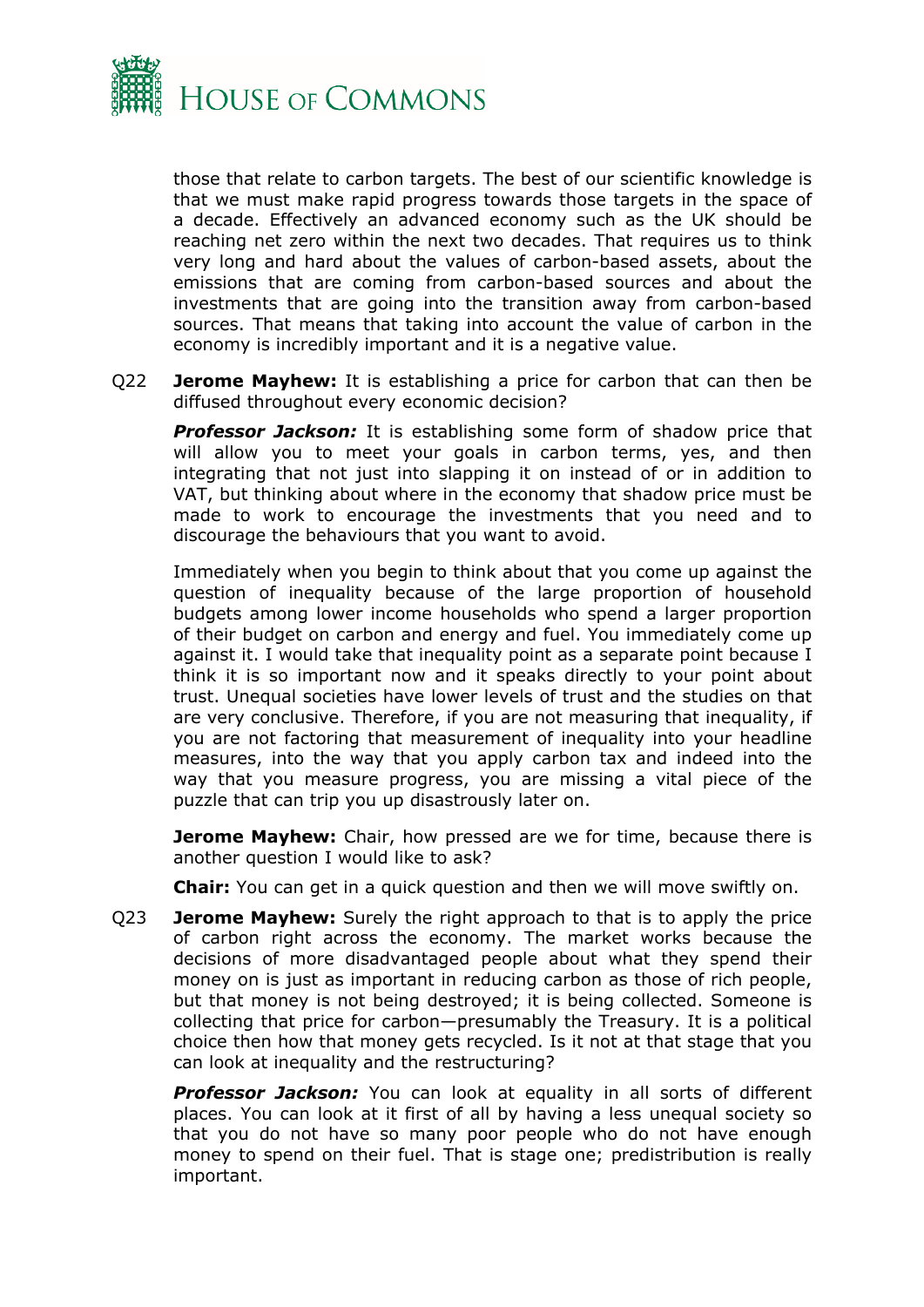

You can use those measures. Historically, Treasury has been a little bit antagonistic to what you are suggesting, which is some form of hypothecation, but there is very good evidence to suggest that those kinds of taxes become more acceptable if there is a well established and visible form of hypothecation, in other words you know where the money is coming from and you know where the money is going to. We have done studies ourselves on this and people find those kinds of changes and policies more acceptable.

Q24 **Jerome Mayhew:** Dr Agarwala, we have international standards for accounting and they are based around the UN. Do we have the ability to influence international policy on how we can develop these standards?

*Dr Agarwala:* We absolutely do and now is the time to do it. The UK has always been a leader in pioneering improvements in economic measurement. At the time when it was needed it was the UK that delivered the GDP, the initial version of the SNA—that was Stone and Meade at Cambridge. Now the time is needed for natural capital and environmental accounts, and Partha Dasgupta, the late Professor David Pearce and Giles Atkinson are the ones who have delivered this over the past three decades.

The UN Secretary-General has advised the executive board of the United Nations to develop proposals to him on what it would take to go beyond the GDP, what would be the outcome, what would we move towards? Those are expected in the next 12 to 18 months. The system of national accounts, which is the guideline for calculating GDP, is currently undergoing a revision and that process is increasingly amenable to the idea that we need to incorporate better metrics of human capital, so the health and skills of the population, and natural capital as well. There is a place for the UK to influence that.

The upcoming G20, the head of the T20, which is the technical thing that goes behind it, is the former Finance Minister of Indonesia and it is working on precisely these topics. There are routes for the UK to continue its decades-long leadership in improving the way that we measure the economy and it can do that through the United Nations system. We have developed a set of ecosystem accounting standards that was released and accepted by the UN Statistics Commission in March of last year. Colleagues at DEFRA and myself helped contribute to how we account for air quality in those standards.

We have the UN front, the G20 front and the system of national accounts front. It is incredibly rare that the revisions of these three things comes simultaneously, so there is a real chance to deliver this through the UN, the G20 and the SNA now.

**Chair:** That is a marvellous conclusion, but we are not quite finished with you yet, I am afraid. We would like Caroline Lucas to pick up the baton.

Q25 **Caroline Lucas:** Keeping with Dr Agarwala, we have been talking about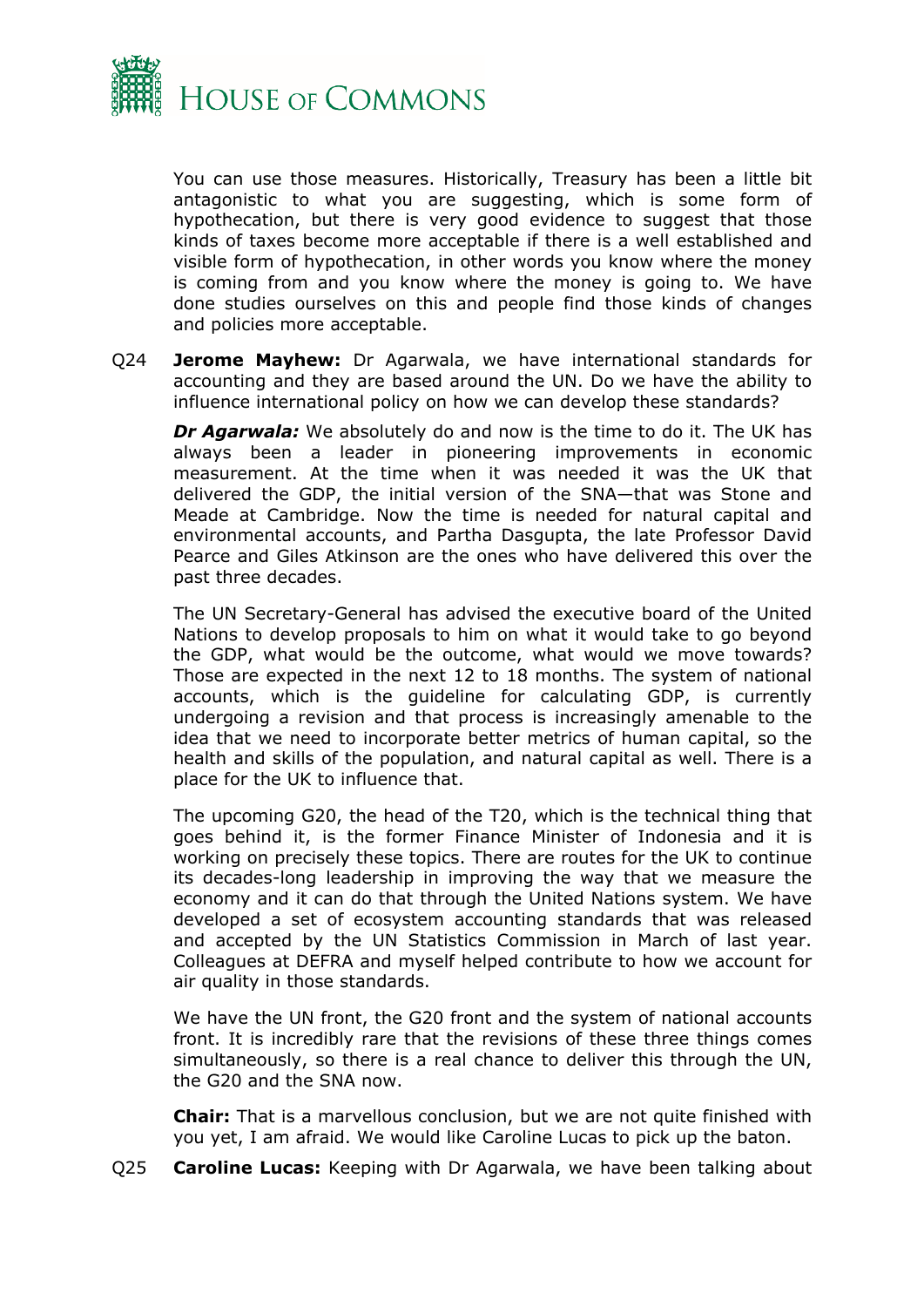

the fact that there are already some existing alternative accounting processes out there. Do you think that the Treasury in the UK could be making better use of measures that we already have in place to guide macroeconomic policy? Is it a question of political will, or is it a question that those accounts, whatever state they are in, are not fit for purpose for that end?

*Dr Agarwala:* There are areas in which the UK Government have made some progress. The levelling up White Paper that was just released took as its framework the six capitals approach. This is what I have done for the past decade; it is what Partha Dasgupta has done for the last half century. That is very exciting, but it excluded natural capital on the grounds of, "Well, we have some other stuff that deals with natural capital elsewhere." It ignores the portfolio approach. That is a missed opportunity and needs to be corrected.

Q26 **Caroline Lucas:** Why do you think that happened? You can be candid. No one will hear what you say.

*Dr Agarwala:* I genuinely do not know. They cited my work, they cited Partha Dasgupta's work. Why they took natural capital out—I do not understand what we have done wrong in communicating the importance of all of the assets in the pantry being measured simultaneously. The UK has developed its Natural Capital Committee, which was a great thing to do, and it has the natural environment White Paper, which brings in the natural capital approach, but it should be incorporated through the levelling-up strategy.

The UK is now the world's largest sovereign issuer of green bonds. We have £16 billion-worth of green bonds that were raised last year and those were massively oversubscribed, which means not only were they cheap gilts for us to borrow, but there is more where that came from. We have to report on the progress of those bonds. We have to report every year on the allocation of those bonds across projects, and we have to report every two years on the environmental and social benefits that those investments generate. The Treasury is currently working on developing its reporting framework for that.

We have work ongoing at universities across the UK that would help improve the scientific underpinnings of the environmental reporting that the green gilts could have. If we do that well we can corner the market, because every asset manager out there is looking for credible ESG credentials. If we can demonstrate that we have the best scientists in the world underpinning our green gilt reporting mechanism that will be a huge advantage for us in that market.

We do have that science here. We have better land use models in this country than essentially any other country on the planet. Our biodiversity modelling, our carbon modelling, our measurements here in the UK are very high quality. We should integrate this through the Treasury's work.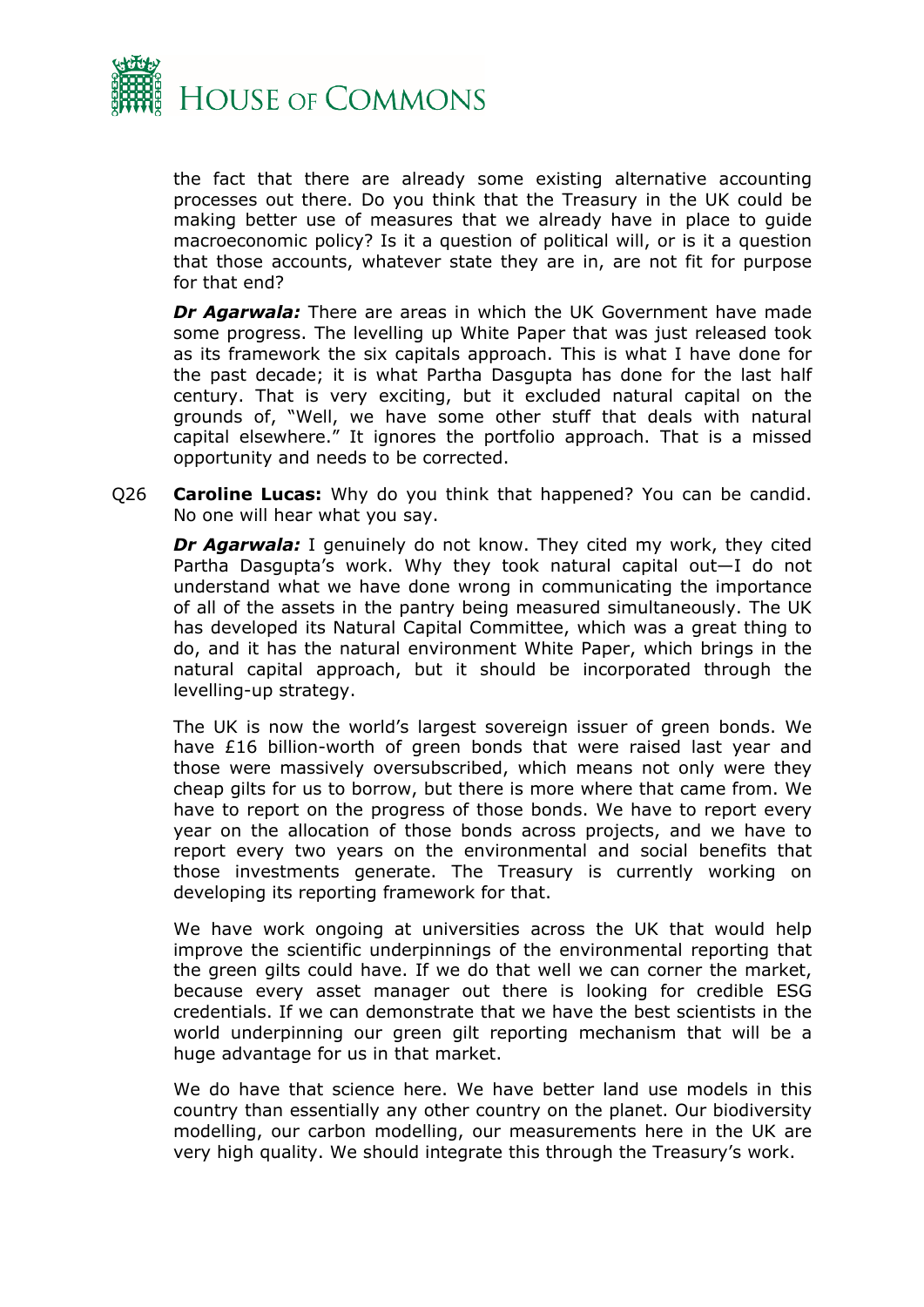

Q27 **Caroline Lucas:** Professor Jackson, I want to play devil's advocate here, and let me stress that is what I am doing. There will be some who say that since tax revenues are tied to income and spending, would it be economically disastrous for a Government to deprioritise GDP growth? What is your answer on that?

*Professor Jackson:* The Government certainly have a responsibility to figure out what is going on with the GDP, and perhaps this is something that I should say, because it has not been mentioned before. Matthew mentioned the benefits of GDP growth, but the GDP as a measure is quite a sophisticated thing. It allows you to match up expenditure on the one hand with income on the other and the value added of your economy. All of those things miraculously come together in the system of national accounts. It is a good way to figure out what is going on in the economy, what is happening to your labour productivity in the economy, what your tax receipts might be from incomes and from various places in that economy. It is a good accounting tool for those purposes.

Any of the work that is talked about here is not a call to disband or deny the existence or the value of the GDP in that form of being a useful accounting measure for Government. Its failures lie in its ability to measure the distribution of those goods and services and incomes, and in its failure to measure the changes in the asset base on which that future flow of goods and services can be provided and the impacts of our production of goods and services on the environment. Those are all important failures.

Your question, and it is a good one, is how do we go forward in that situation knowing that we are guiding ourselves with using a measure that is no longer sufficient for purposes in the complications of the society that we exist in, in the face of our social and environmental goals, some of which are incredibly pressing, and in which we have built a set of institutions that is to some extent dependent on that growth in GDP?

That is my answer to your question: that the starting point in figuring out the implications of moving to a different measure—not abandoning the GDP but definitely measuring things differently—is to work out where those growth dependencies exist, how pressing they are and how we could do otherwise.

For example—and this is again an area where we have done some work if you look at growth dependency in the welfare sector, as you say the conventional model has been that tax receipts provide the income for the spending through which we can develop care services, health services, education and so on. That requires some thought.

Our approach to that is essentially that you must take a structured approach, you must understand three factors in that growth dependency. What is the demand for those welfare services and how is that welfare demand structured? What is the cost structure of those services? What dynamics within those cost structures create a growth imperative within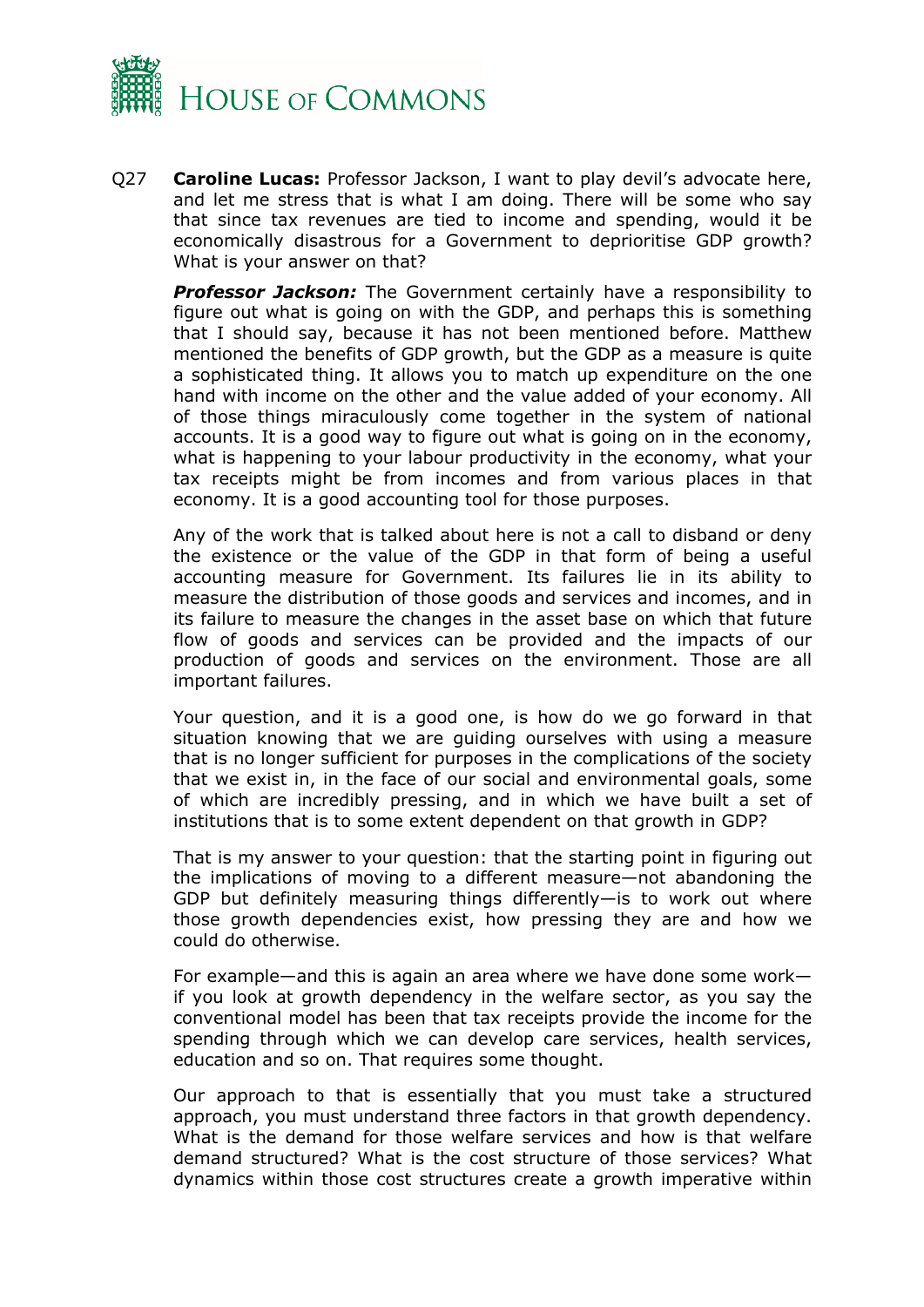

the structure of the financialisation of those services where you might find social and political interests and economic interests, particularly rentseeking behaviours that make those services more and more costly into the future and drive your growth imperative? It is a process of understanding what is driving the need for a growth in spending in the welfare economy and how that welfare spending will be financed.

If you take a very simple example of the social care sector where we have done some work, you can look at the rising demand, the cost dynamic, which is a very difficult cost dynamic because care does not typically lend itself to productivity improvements, and you find yourself with a rising cost for the work in care within those sectors. The political situation is as a Government you look at that and you see those rising costs and you think, "What is the solution to this?" and you say, "Well, the best solution is probably the market so let us financialise social care." Then you find that you have created a kind of horror in which private equity companies are syphoning public money to provide a social good and putting it into bank accounts in the Cayman Islands. We know that is happening.

My point here is to say that when we address this question we must, first, understand that we have built growth-dependent architectures and, secondly, unravel those. Then in the unravelling of those put into place post-growth architectures, which I would argue we have to be doing anyway, for a reason that we have not yet mentioned. What does a postgrowth welfare state look like? I argue that we have to answer that question not just because of carbon emissions in the environment, not just because of inequality, but because the economic evidence tells us that productivity growth in the UK and most advanced economies has been declining since the mid-1960s. Before the pandemic even it was hovering just below zero in the UK, which means essentially that we are already living in a post-GDP growth environment. We can continue to inflate that GDP growth if we want to by having people working longer hours in the economy, by having more immigration if we would like that, but we cannot avoid the historical trajectory that says we must be thinking about what happens after GDP growth.

Your question is one of the most important ones to think about in that: what happens to the welfare state in a post-growth economy? I argue that we do not have easy answers to that but we have a systematic way of analysing what the problems are. Some of those problems arise from things that are imminently and eminently correctable, such as the perverse structure of the financialisation of social care.

Q28 **Sir Robert Goodwill:** I have a quick point following on from what Professor Jackson has just said. Would you agree that we are starting to see this emerge already? For example, as people are starting to buy electric cars we are seeing revenues from vehicle excise duty and fuel duty falling. Are we going to get into a situation where we are encouraging people to do green things and to have less of an impact on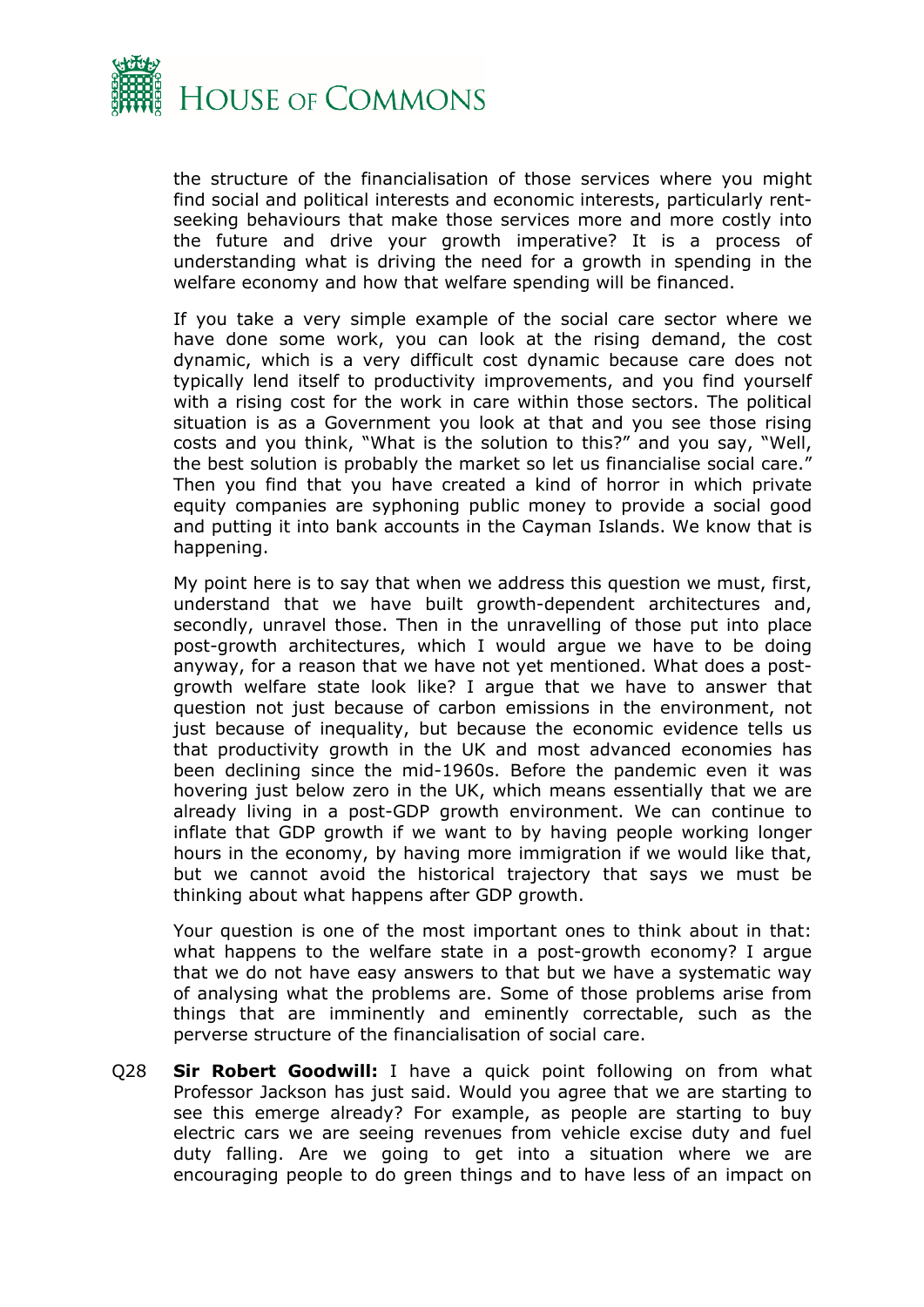

the environment, to do things that maybe have more social than economic value, but they are the things that we do not want to tax because we do not want to discourage people? How can the Government square that circle for the revenue they need to provide the services that people want?

*Professor Jackson:* I agree that we are already in that situation. The transition to net zero is such a fundamental transition of industrial infrastructure, of people's lifestyles and of the policy environment that we cannot expect to navigate that without rethinking some of those really tricky issues. Of course sometimes there will be trade-offs, but there will also to some extent be some unintended positives. If you have transitioned, for example, from a situation where you are largely taxing carbon fuel as an income source to a situation where you are arguing, rightly, that the road is an infrastructure that must be maintained, that it has limited capacity, that having more crowded roads is to the detriment of our health and sometimes to our budget, transitioning from taxing fuels to taxing the use of the road is not outwith the reasoning of what we must engage in sensibly if we are thinking about a transition as radical as the net zero transition is.

**Sir Robert Goodwill:** It sounds like you might have read my article in *The Yorkshire Post* a couple of weeks back.

**Chair:** The oracle speaks. Thank you.

Q29 **Duncan Baker:** I look forward to reading that. I want to come on to Professor Dasgupta's review and start with you, Professor Jackson. The Dasgupta review of the economics of biodiversity concluded that GDP-led economic policy did not account for the depreciation of natural assets. That is something that we know well. He had an alternative proposal, inclusive wealth, and I know you have commented on that. Could you share with the Committee what you think of that proposal?

**Professor Jackson:** The inclusive wealth measure, as I understand it, is very much the kind of measure that Matthew has described, which is that there are certain types of assets that remain invisible to the GDP but on which our progress in any terms depends. An inclusive wealth measure would measure the changes in those assets, assign a price to the changes and then look at whether we are depleting assets or accumulating assets in the economy. That would contribute to our sense of progress in the economy.

I think that is one of the elements of the change in accounting system that we need. I find the term "inclusive" in the inclusive wealth measure slightly misleading, because it does not refer to inclusiveness in any social sense. It misses, essentially, the point that I was making earlier: that the distribution of incomes, the distribution of goods and services, the distribution of environmental and social harms matters in society. As part of a change in the way that we measure our progress, the work that has been done around the inclusive wealth index is important.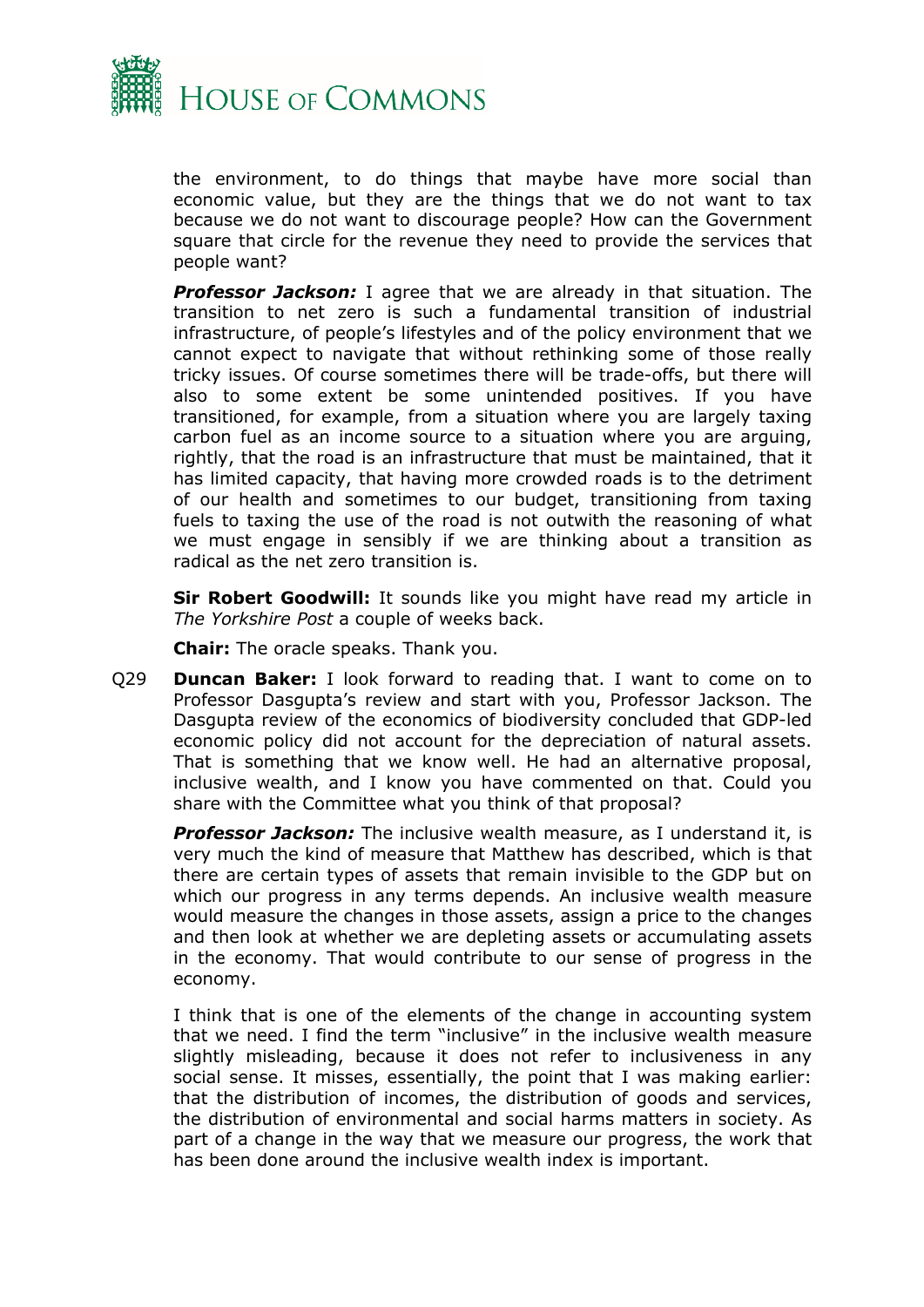

Q30 **Duncan Baker:** Professor Dasgupta has come to talk to our Select Committee before, and it was a fascinating session. On the work that was performed for the Treasury, how effective do you think the Government's response has been to his review to date?

*Dr Agarwala:* If I am being charitable, I would say it is too soon to tell. I think it has not been as warm a welcome as it could be. We need to start measuring these assets. We need to start using those measurements when we define what progress looks like and when we develop policies. I think we are not quite there yet. The exclusion of natural capital from the levelling up White Paper is a demonstration of that.

On the other hand, the inclusion of the capital framework in that same White Paper is progress. We must go through a learning process that as we start to implement these ideas and we are at the beginning of that. It should be faster.

Q31 **Duncan Baker:** What timescale would you put on it? We are still very historical, very set in our ways of how we measure. How do you see that realistically changing, and over what period?

*Dr Agarwala:* I think we could do it within this Parliament. We could have reports. We could have you as leaders coming out and saying, "What really counts to measure the progress of the country is not just GDP growth. It is whether we are growing the economic pantry". As Professor Jackson points out very clearly and many times over, it is not just that we are growing the pantry, but that we are increasing access to it, that it is distributed, that people are able to take advantage of these assets and resources.

The issue is that if we continue on with GDP and the diversion, the gap between what GDP explains about the world and what real people and families experience day to day continues to grow, all of the trust that we have in national statistics that Jerome was talking about disappears. We have a measuring device that describes an economy that does not exist because it ignores nature and it ignores social capital and for a group of people that it does not have any relevance to. That is a problem, so we need to start doing this.

It is difficult to make this point strongly enough. We need forward-looking measures. We need to understand what is going on in that pantry, those assets. That is inclusive wealth. That is what Dasgupta writes about. They are forward-looking. That is the only way. If we know what these assets are doing, we know if we have them at our disposal, and whether we can use them to generate prosperity long into the future.

The difference between using wealth versus GDP as a measure of the economy is the difference between getting a backwards, after-the-fact diagnosis at an autopsy from a coroner versus getting one ahead of time from the doctor in the surgery that you can then treat. We need our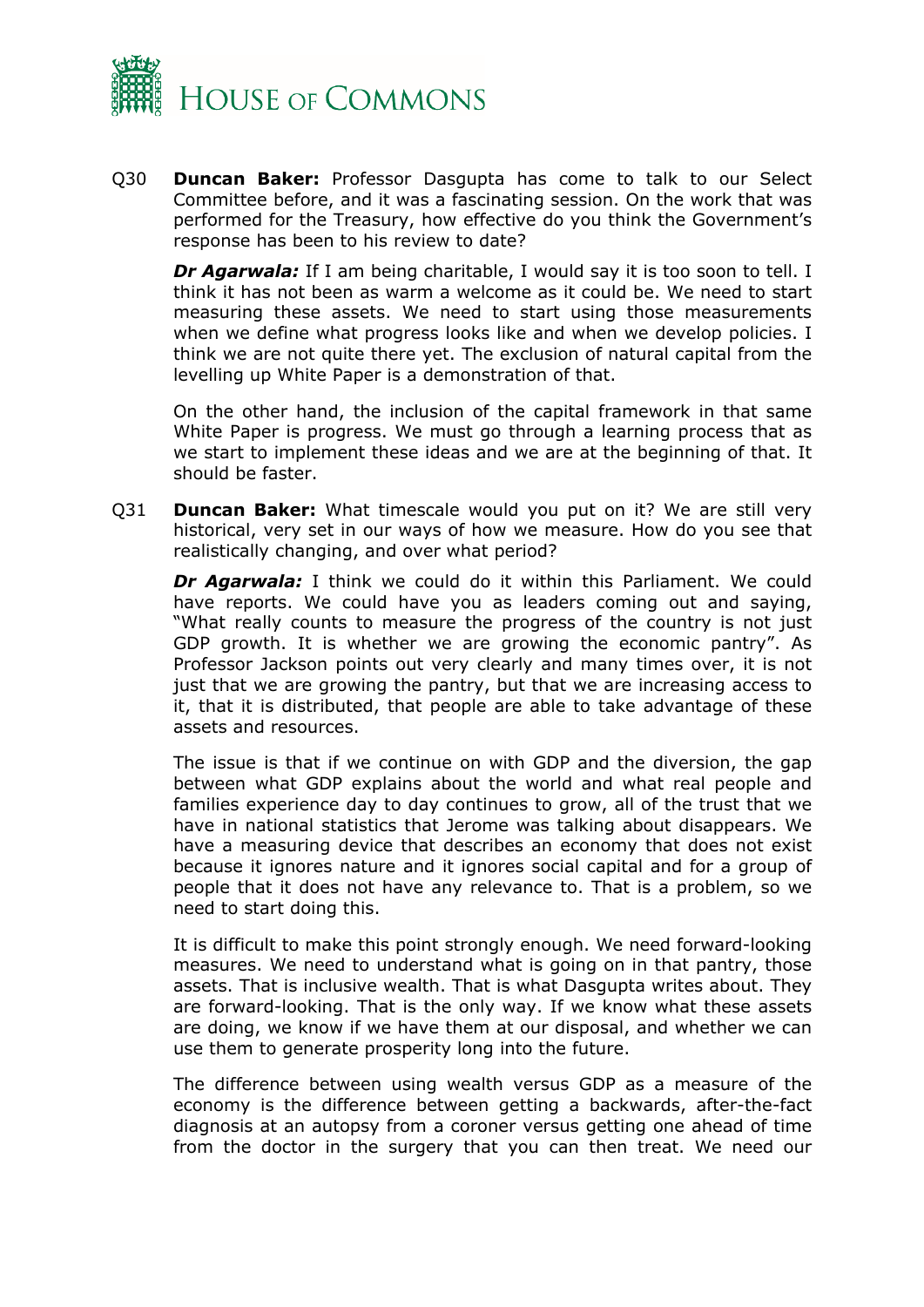

statistics to help us to behave like doctors, not coroners. At present, they don't.

Q32 **Duncan Baker:** It is incumbent on us as parliamentarians to push and raise that, because frankly at the moment I do not feel it is there at all. Do you share that view?

**Professor Jackson:** On timing, maybe we could get that fixed before I come back for my fourth appearance in front of the Environmental Audit Committee on this issue.

**Duncan Baker:** I have not been in Parliament for very long, but I can tell you one thing: nothing seems to happen very quickly.

*Professor Jackson:* I think that there is a responsibility on Government, on leadership and on Parliament to take these issues forward. They have been kicked down the road, sometimes claiming credit for some of the kicking in the wrong places, as I have pointed out, for as long as I have been working on these issues and probably a lot more. I think we have run out of road, for all sorts of reasons, not least of which is the secular stagnation that I was alluding to, that the growth is not going to be there in the way that we hoped it might be, but also of course the transition to net zero and the drastic inequality that is undermining the trust on which the political process depends.

If you are looking after the integrity of your own jobs in Parliament and your licence to operate as part of a democratic set of institutions, it is incumbent on Parliament and on Government to move and not to kick the can down the road, not to engage in avoidance strategies, like, "The ONS is doing this," and not to do as was done when I submitted a report from the Sustainable Development Commission, which the Environmental Audit Committee—and I love the work that you do here—forced the Government to respond to. Their response was, "We welcome the report from the Sustainable Development Commission." It was literally one line and I have it framed somewhere.

**Chair:** That is a very good segue on which to finish this panel, because we are having a rather better track record at getting recommendations taken forward by Government than perhaps our predecessor Committee was when you were here last time. Thank you, Duncan. I am going to draw that panel to a conclusion. Thank you very much, Professor Tim Jackson and Dr Matthew Agarwala, for a fascinating session.

### <span id="page-22-0"></span>Examination of witnesses

Witnesses: Signe Norberg, Jeremy Peat and Nick Spencer.

Q33 **Chair:** As the witnesses settle into their chairs, I will start by welcoming Jeremy Peat from the Royal Society of Edinburgh, who is joining us down the line, I assume from somewhere north of the border, and as you settle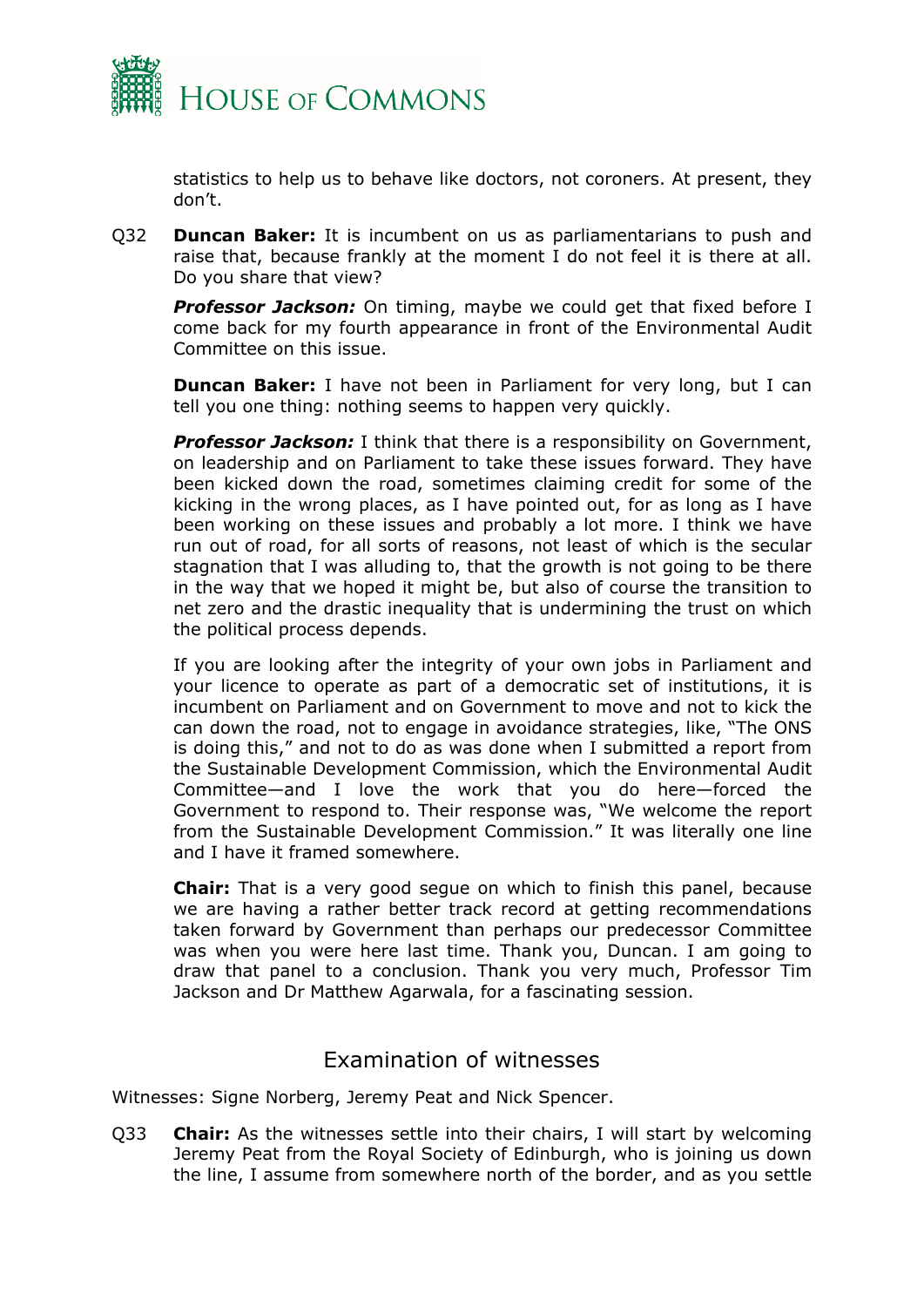

down I would like to welcome Signe Norberg from the Aldersgate Group and Nick Spencer from the Institute and Faculty of Actuaries. It would be helpful if you could introduce yourselves to the Committee and explain the roles that you have that are relevant to our inquiry today.

*Jeremy Peat: I am vice-president of the Royal Society of Edinburgh,* which is Scotland's national academy. In that role we are able to bring together a wide range of interested and informed parties to comment on consultations such as the one that you have put forward, and those from the Scottish Government. We try to provide responses that are informed but also constructive and thoroughly objective and I hope that we have provided some interesting information and views in this case.

**Chair:** Thank you very much. Signe Norberg, thank you very much for joining us, particularly today in your condition.

*Signe Norberg:* Thank you very much. My name is Signe Norberg. I am head of public affairs and communications at the Aldersgate Group. We are an alliance of businesses, academic institutions and civil society organisations working together to advocate for a sustainable economy.

*Nick Spencer:* Thank you also for inviting me. I am a council member at the Institute and Faculty of Actuaries and the immediate past chair of its sustainability board. My business activity is focused on advising pension funds on the integration of responsible investments into their investment strategies and portfolios.

The Institute and Faculty of Actuaries, the IFoA, is a royal charter professional body representing 32,000 actuaries and this work is very relevant to us. Actuaries work at the intersection of economics, finance and statistics. They use their judgment to help manage the impact of future risk, uncertainties, particularly over the long term, which can be 20 years or more. You might typically associate their work with insurance or pensions where they have statutory roles, considering prudent reserves and funding plans. Environment and sustainability represent material financial risk, over the short term and particularly over the long term. Understanding these risks, understanding the direction and the policy on GDP is critical to understanding the long-term financial impacts.

I particularly appreciate the work here because the broader environment and these broader issues are often playing Cinderella to the climate change discussions. I think that more inclusive thinking and broader scale is very necessary to this overall work.

Q34 **Chair:** Thank you very much. Having heard from the academics, this panel, as we have just heard, comprises people who advise Governments and the private sector on how they should regard metrics and measurement of the economy. I will start with Nick. You have just explained that your professional role is in advising the financial sector, in particular pension funds and insurance companies. Could you elaborate a little bit further on what you have already said on why actuaries are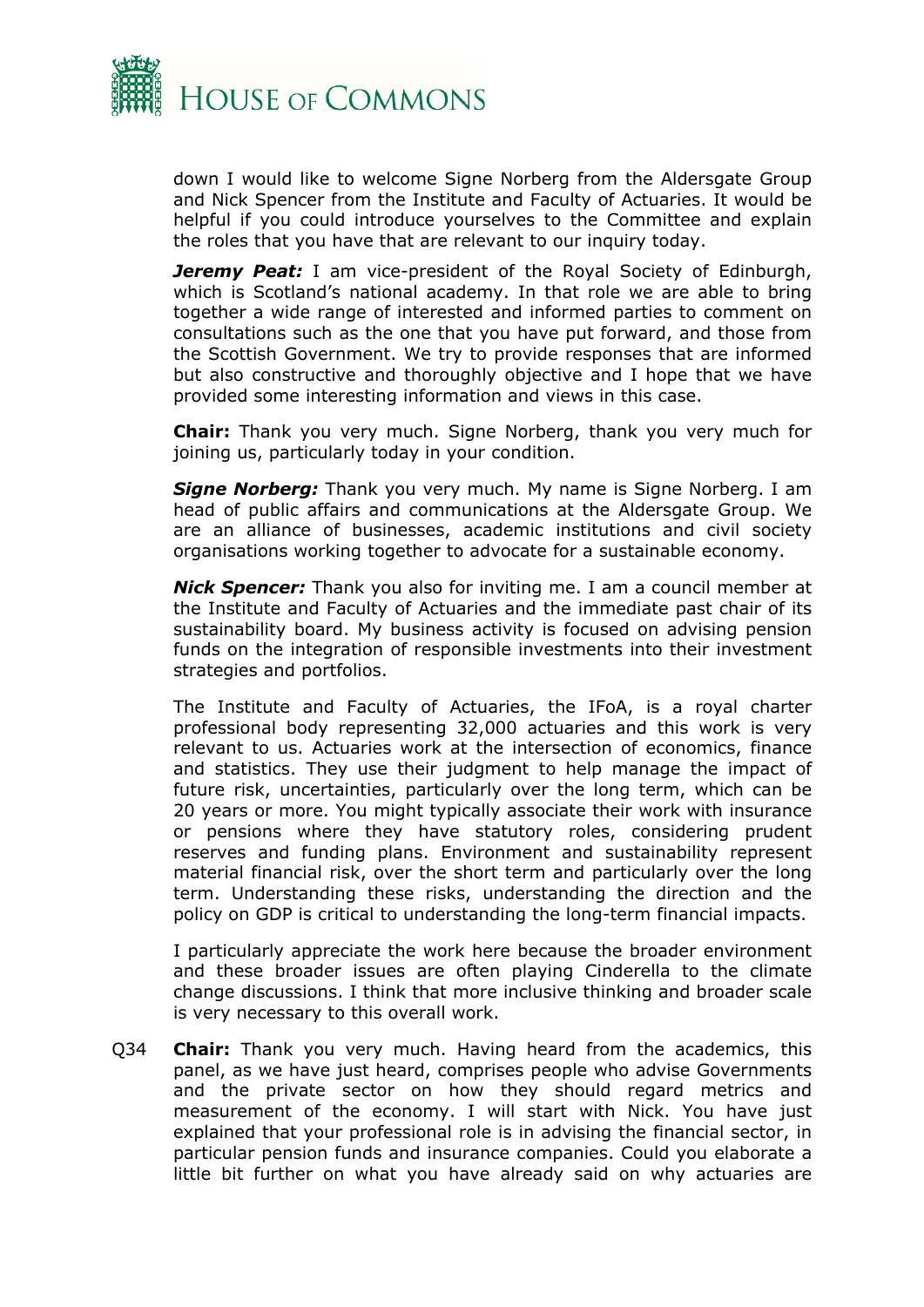

interested in whether GDP is an appropriate measure of economic growth in the context of a net zero move by corporates?

*Nick Spencer:* My direct work is looking at long-term investments and long-term financial returns. The way that we govern that economic policy—and this is looking at return periods that can be 10, 20, 30 years into the future—is very much based on those foundations, what is happening to economic policy. That is the first basis to think about it.

The second basis is what preferences does that lead us to. What is going on in the direction of policy on the environment? What is the impact of the net zero goals and the environmental goals? That would lead us to preference and the broader regulatory environment is now encouraged to think about what are the environmental, social and governance impacts of the investments in our portfolio? These interact within that.

If we take it a step further, on the assets side we think about the liabilities. What is the change in climate and environment going to do for people's health? How would that affect our need for pensions and how long would longevity last? What would it do for health insurance? What should we be thinking about for policies and business activities? If we move from cars that are now diesel engines and transport, how does that affect things? All of these start to come together in that direct investment impact, but also then as we think about design for insurance, design for policies and design for the broader outcomes.

Q35 **Chair:** We heard in our previous panel the suggestion from Dr Agarwala that we should be looking at Governments setting up a balance sheet method of accounting, rather than a P&L method of accounting for economic development. What would happen if the corporate world was to do something similar, taking into account sustainability to thereby alter valuations on their balance sheets?

*Nick Spencer:* What would happen also depends on the incentivisation to do that. In many respects corporates act as independent bodies. They do what they are incentivised to do. They are currently incentivised to maximise profits, and that is used to understand what the financial impact is. At the moment they are not incentivised to think about the economic and social take, and in fact the incentives are often set up to degrade that more natural capital environment.

To achieve the Government's broader aims we want to look at that incentive system for the corporates. How does it measure profits? How does it tax and regulate activities? To be successful in the economy as a whole, it would want to think about its impact in the private sector. I do not think these are divorceable, but I would look at it through the lens of what are the incentives and how you achieve the outcomes that you want, which again brings us together in the political economy that in practice we have been discussing today.

Q36 **Chair:** I will move on to Signe and ask you the same question. How do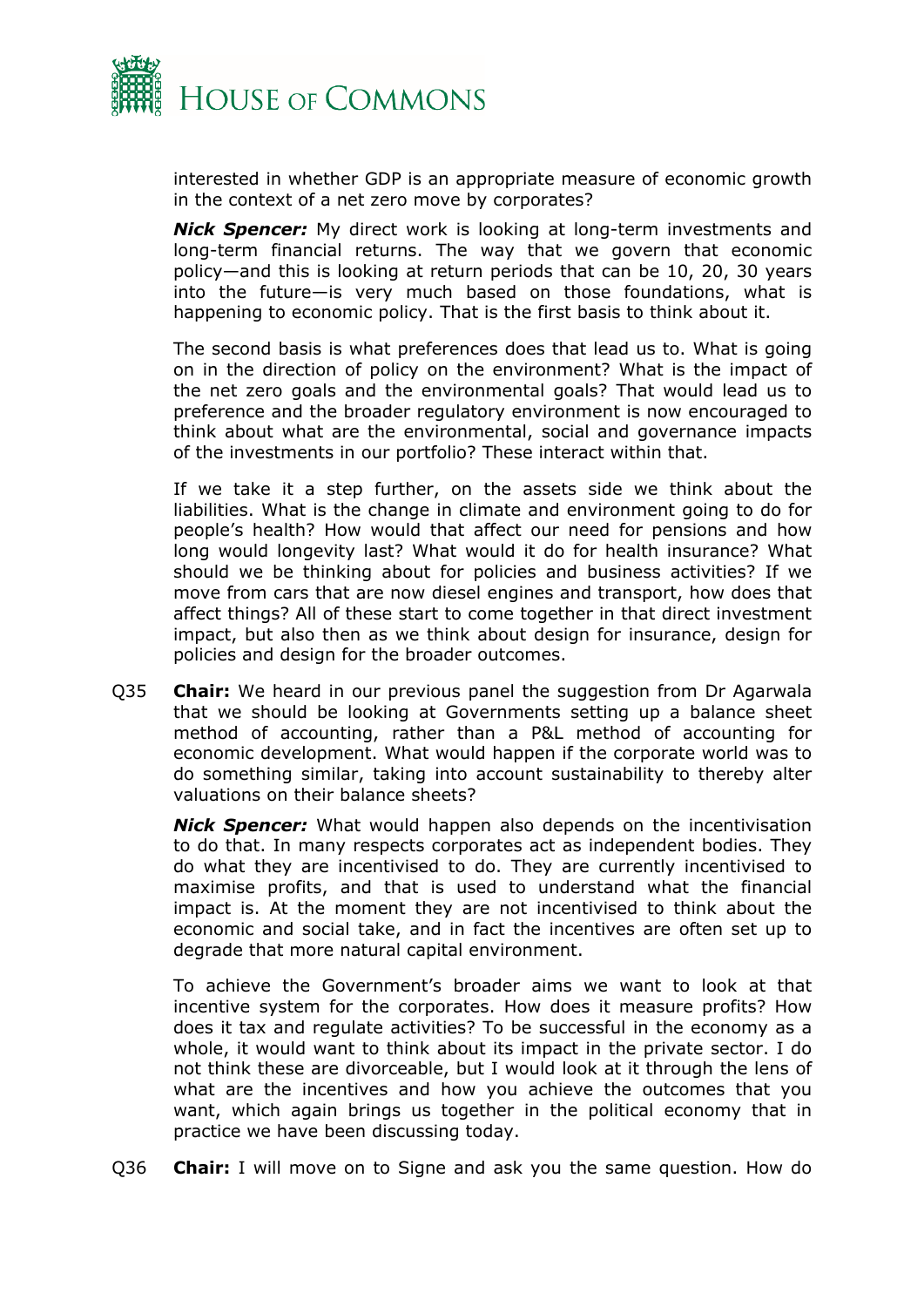

you see your members reacting to having a measurement of their economic progress that takes into account sustainability?

*Signe Norberg:* In a lot of discussions with our members and looking at them from very much a range of sectors across the economy, we see them already doing work in this area, better understanding what their business impact is on the natural environment, understanding their role in carbon emissions. They are setting ambitious targets, whether it is producing net zero concrete by 2050 or looking at their supply chains and eliminating emissions across the supply chains by 2040. Action is being taken in the private sector already to align what their economic performance is and evaluating that alongside a wider range of metrics to understand their business model and how they can also meet their sustainability objectives alongside one another. I think that there is some evidence that the Committee can take reassurance that the private sector understands this and it is undertaking work.

Of course we need to understand, as Nick was conclusively putting forward, that it cannot happen in a vacuum. We must look at a wide range of policy mechanisms to support the private sector as a whole, to move towards better understanding the impact on the natural environment, on carbon emissions, but also make sure that they stay competitive at the same time. These are agendas that go hand in hand. We have seen that through work we have done with academics at the LSE, looking at particularly, in the context of the recovery from the pandemic, that assets that are more aligned with sustainability objectives perform better in the long term, so focusing on this will help put the UK economy on a more stable footing in the long term as well.

Q37 **Chair:** Performance at the moment is judged by bald financial metrics, EBITDA, earnings per share. How can you take natural capital into that account as a single country? If we were to change the rules in the UK—I think I am pre-empting what you are about to say—companies accounting in that way, in an environmentally sustainable way, may be valued less highly than those that are just going all out for earnings per share growth.

*Signe Norberg:* It is important to recognise that first and foremost boards are already looking at this. This is a board level issue for a lot of companies. If we look at, for example, a company such as Wilmott Dixon, which is a UK-based company, it has very much integrated its nature and climate ambitions into the boardroom. It is something that is examined and reported on alongside economic metrics. It sees that as part of its business model to align these two.

Looking at it from an international perspective, we can see that there is an increased recognition that we need to understand GDP in a broader context, introduce these additional indicators, to better understand underpinning wealth on which we seek to have economic growth, business growth, social equality. It still goes hand in hand and is something that we can build on as the UK's leadership grows in this area.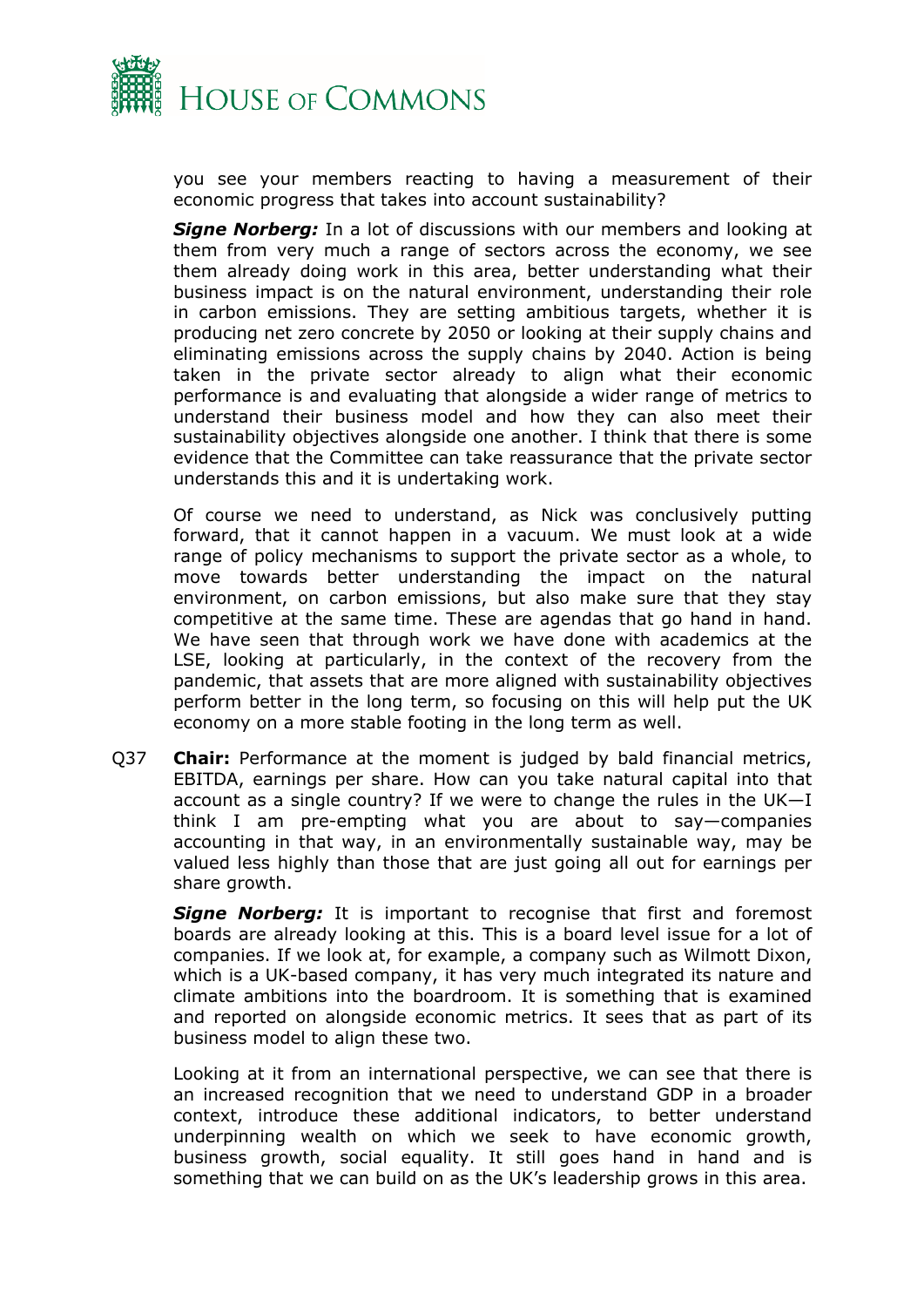

Q38 **Chair:** Has anybody developed any metrics or measurement of these intangible things?

**Signe Norberg:** You had excellent evidence from the previous panel on this, but we know that it is something that businesses are increasingly monitoring and they are looking at understanding it better themselves as well. For example, companies such as IKEA are looking at its entire supply chain to understand what its biodiversity impact is, and from there further develop how it can essentially work to reduce its biodiversity impact across its entire business chain.

Of course, I think that points to the importance of working on this issue internationally as well, and the role that the UK Government have in taking forward, for example, the Dasgupta review, which I am sure we will come to in a minute, and building on that as a pillar on which international progress and understanding of metrics can be developed. On the other hand, there is also a distinct opportunity here for the UK Parliament, having set net zero targets and environmental targets the the UK Government have a legal responsibility to meet. As part of that journey we know that we need to develop metrics and improve on them, particularly in the natural environment space, to deliver on those. There are concurrent developments here that I think we can capitalise on.

Q39 **Chair:** I will turn to Jeremy before we move on. The RSE has made some recommendations about alternative measurements to sit alongside GDP. Could you explain a bit more about that and have you tried to come up with a coherent whole? Are you talking about a single metric or are we looking at a range, like the dashboard we heard about earlier?

**Jeremy Peat:** Thank you for allowing me to give evidence virtually rather than be present.

We very much believe that GDP is an inappropriate measure going forward because of the necessity, as your previous contributors have said, of taking into account environmental and equity issues. GDP is inadequate, but we do not believe that the solution is to look for one single replacement for GDP. That is not feasible, frankly, given the complexity of objectives and how they relate to different policies and different projects.

Our view is that one should move forward looking for something akin to the dashboard, and there is experience in Scotland developing on that. The first point is that there must be utter clarity on objectives. You cannot talk about what you are trying to achieve and how you measure it until you know exactly what the objectives are and from that basis you then look to what needs to be measured and how it can be measured. You need then to obtain buy-in for both the objectives and the measurement of them and get acceptance that the measures will work, and then you can move forward.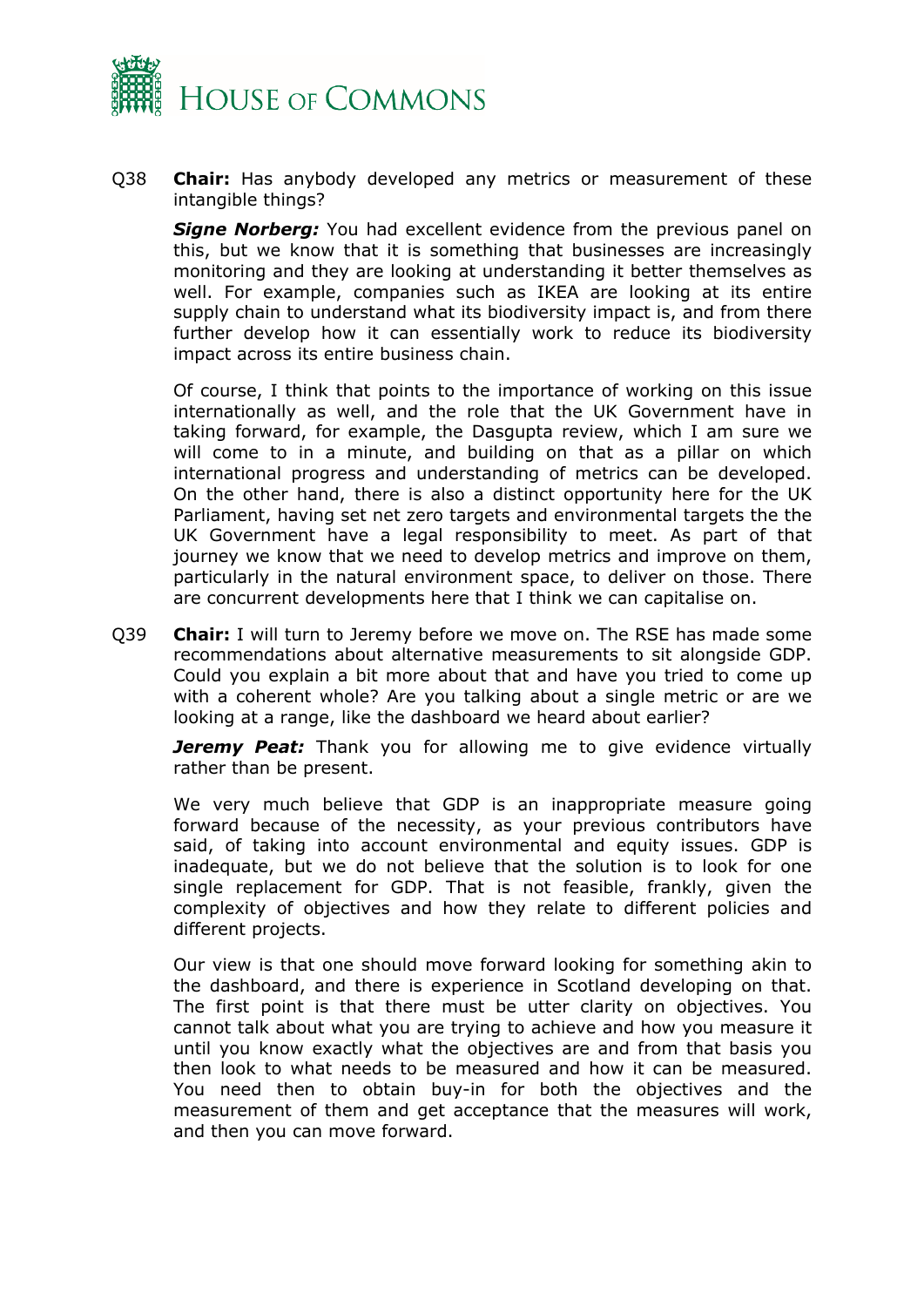

Overall, you are always going to end up with some form of judgment. This is not a science where you can add up the numbers and come to conclusions that are always last. You are going to have to form judgments, but the more that you have clarity on objectives, the more that you then develop a set of measures, quantitative and in some cases qualitative, that relate to those objectives. The more that you are putting those out in the public domain, the more likely you are to form judgments and make decisions that are in line with the overall objectives set out at the beginning of the exercise.

Q40 **John Mc Nally:** My questions are on regional and national inequalities and GDP. Jeremy, I will start with you. GDP, as you know, ignores the distribution of economic activity across the UK. The UK2070 Commission states the pattern of investment is skewed to the already wealthy areas, for instance the south-east of England and London, reinforcing unsustainable patterns of development. How far do you think that they may have contributed to a feeling in parts of the UK that economic policy has previously been focused on London and the south-east? What is your perception in general?

*Jeremy Peat:* To some extent that is true; that if you are looking to maximise GDP in its simplest form you tend to invest where the returns are greatest. The returns tend to be greatest where you have a higher quality and skilled labour force and more investment in the financial sector and elsewhere. That has led to a concentration of investment in London and other major centres.

If you take account of other objectives, in particular equity in the distribution of income and skills, the distribution of outcomes, you may be working to a different set of objectives. You may make investments in different directions and in different locations and you may be better placed to work towards some form of levelling up, which allows the development over time of a more equitable society.

I note that in Scotland the overall objectives include one related to a better distribution of income with more population in the rural areas and they have other equity objectives for housing and distribution of skills and the like. If you have a different set of objectives that is broader, you are more likely to be in a position to work towards a more equitable distribution of investment and income and economic welfare.

Q41 **John Mc Nally:** Can I turn to you now, Nick? There has been a recent debate between Jack Monroe—I hope you are aware of that—and the ONS about the inequalities hidden by headline inflation. I think we have all read about that and it highlights some of the concerns we have heard today about the way the GDP figures hide inequality and deprivation. It is very simple and straightforward: if you are earning £80,000 a year and you pay £1.79 for a pack of pasta, it does not really have a big effect, so you pay the same price for a loaf of bread as you do for a bag of pasta regardless of what your income is. How do we change that idea and how do we highlight the concerns that we have heard already today?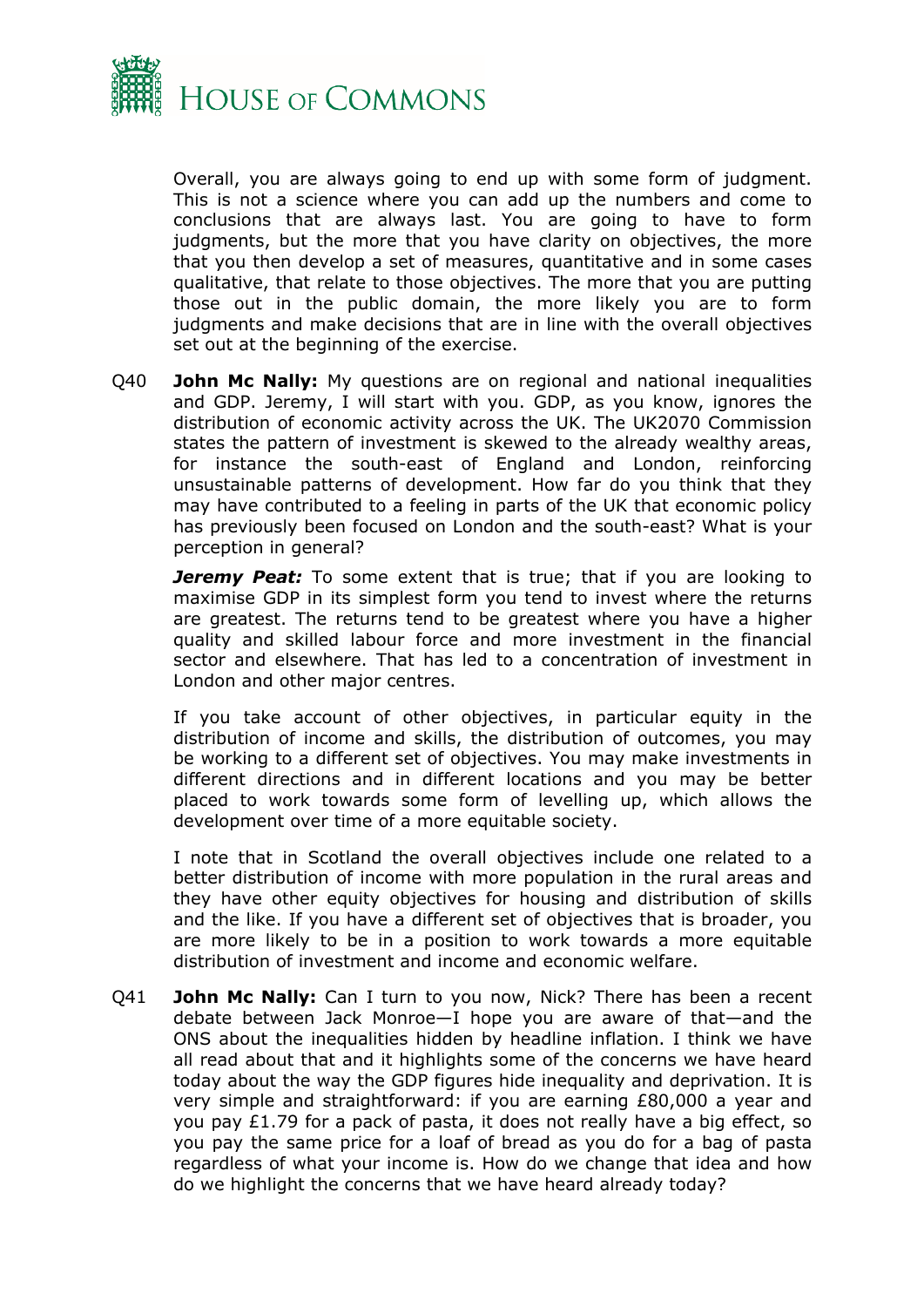

*Nick Spencer:* It is a very important point. In fact, we discussed and mentioned Jack Monroe in the preparation and I think it is thinking about the cohort. The actuarial term is talking about cohorts, so different groups of people, and how they are affected together. There is a concept of actuarial fairness when we think about different policyholders, different generations. How do we move this through time? How do we move this to different hopes and expectations? This distribution point is very important. For example, why do we focus on GDP rather than progress of your constituents' median incomes? Would that not be a more direct reflection of your constituents' experience? It is not just the median ones, not the ones at 50%, but how does it affect across that distribution? That is a very key point.

It may also bring out the idea of intergenerational fairness. It is not only of the people that are represented today but how does that move through time? We have a social policy discount rate of 3.5%. That is to say that in the policies today we look at their intergenerational fairness at 3.5%. On Tim Jackson's comments, when we look at GDP and we are no longer in a  $3\%$ ,  $3.5\%$  GDP growing world,<sup>1</sup> what is the correct rate of doing that? Then there is a fundamental point around the GDP in that it does not look at how we allocate a scarce resource. Our atmosphere is not an infinite resource. It is a scarce resource. We can only put in so much more  $CO<sub>2</sub>$ before we have tragic consequences. We are borrowing from the future in that allocation. Should we think about how we integrate in these broader dashboard metrics to ask how we understand what is in our pantry, how we understand this future capability in doing that? That is a way of thinking about that distribution, not only for today's stakeholders but for tomorrow's stakeholders as well.

Q42 **John Mc Nally:** I think we are all beginning to look into our pantries. It is an expression I had not heard much of in the past but it certainly brings up easily into the mind what we are trying to achieve.

Signe, I will turn to you. We are hearing quite a lot about this inclusive wealth, or I would call it horizontal community inclusion, where we are trying to see how we measure an individual's wealth and a communities' wealth and not just physical infrastructure but human infrastructure and how we all behave. I think we are all quite well aware of that and it is extremely interesting to listen to how New Zealand measures it. There must be somewhere, with all the data that we have, some sort of horizontal bar that you can look at quite easily and see the different data on how one country is doing better than another. I would love to see something that does that. Jeremy was saying earlier about how different

<sup>&</sup>lt;sup>1</sup> Nick Spencer further notes: "The Social Discount Rate (SDR) is composed of GDP growth along with other risk and utility factors. So whilst reductions in GDP would be expected to reduce the SDR these should not be conflated as the same figures nor will changes necessarily be in the same proportion. Further details on the current basis for the HM Treasury discounting recommendation is given in Section 14. A6 of the Green Book. The current GDP growth assumption within the current SDR calculation is 2% real per annum."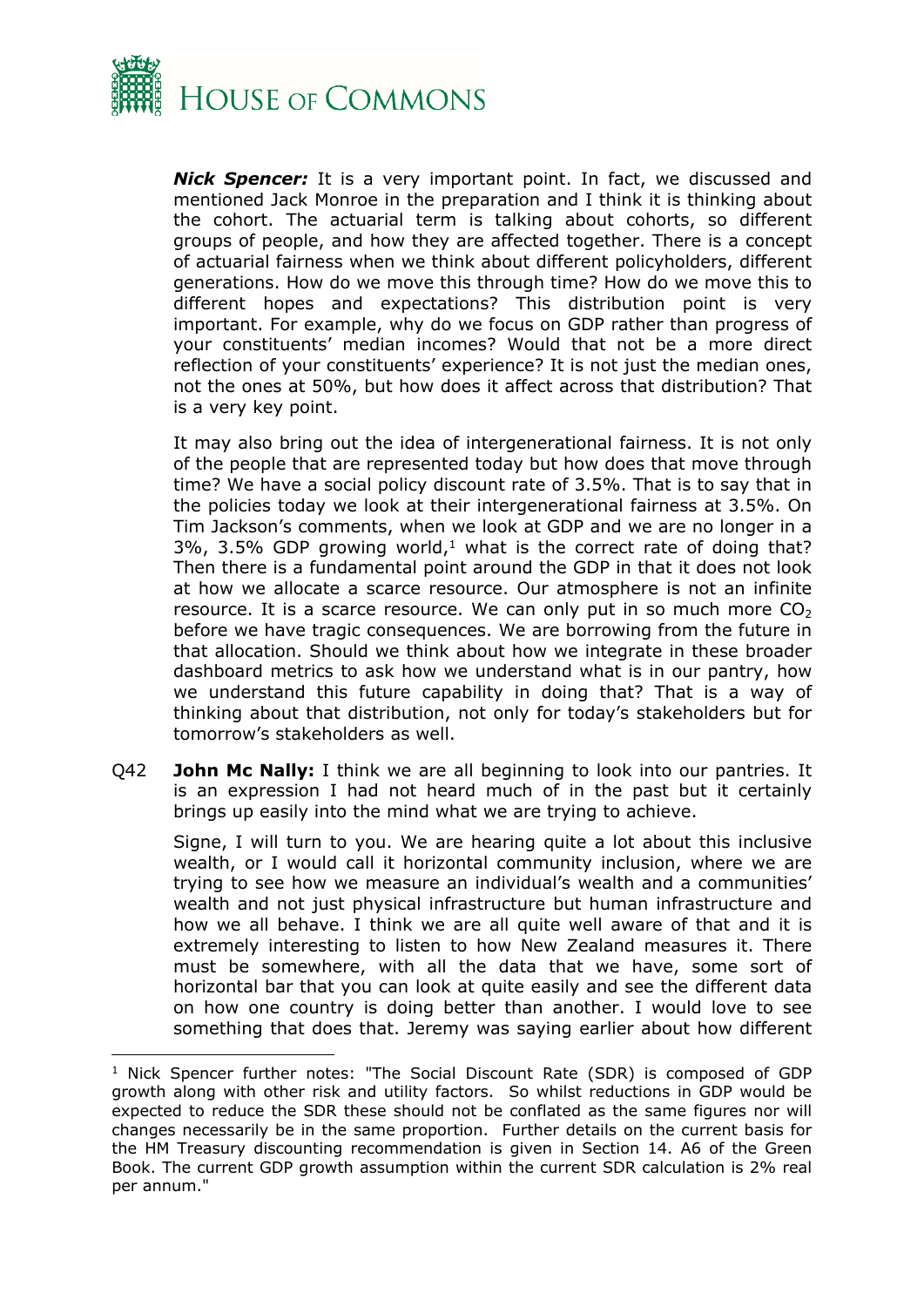

areas within areas perform better than another. That is a bit of a ramble but I think it is something that we need to look at very closely and it goes back into the pantry that has been mentioned.

With that preamble, how might the public businesses and the financial system react to any move away from GDP as their primary indicator of prosperity? What challenges would this present and how would we overcome them?

*Signe Norberg:* Thank you for that question. Some of it I have covered already in that I think there is already a beginning of the move towards understanding economic growth in a wider context. In our conversations with businesses across the economy, so not limited to specific sectors, we find that there is a willingness for businesses to play a more significant part. They understand that they will have to if we are going to meet our environmental and climate goals, because of the significant role that they play in society.

Having said that and illustrated that previously, it is also important to recognise that we need to look at how we engage businesses, civil society organisations and communities in the discussions around economic growth if we are to evolve our understanding of GDP and economic performance over time. It will be a journey and we will need to bring all of these stakeholders along, make sure that there is regular communication and clear guidance in place. We see in the business community that there is increasingly a push towards climate disclosures and soon nature disclosure frameworks for economic actors. That is a welcomed move but will need to be backed up by robust guidance, clear communication and stakeholder engagement as we develop those and put them on a more sustainable footing.

It is something that will go hand in hand as we look to meet the ambitious targets that we have set as the UK. It needs to be underpinned by that support but also, crucially, a wider framework of policy action so that we can see more sustainable business models coming to market, developing those, generating more investment in low-carbon goods and services but also job creation across the country. We can then also see the add-on benefits for different communities, because it is also inherently regionally spread out. It is not focused solely in, for example, financial centres. We can see growth in the north, Scotland has a major role to play in renewable energy and so on. We can see benefits coming from that, but it needs to have the underpinning frameworks in place for that to happen on a wider scale.

Q43 **Valerie Vaz:** I think we were all jealous of Jack Monroe. She just tweeted and got a policy change, whereas we have to sit through endless Committees and ask endless questions. Some economists have talked about qualitative information as not being rigorous. I am addressing this to Nick first and then I will come on to the others. What do you see as the benefits or the challenges of this information?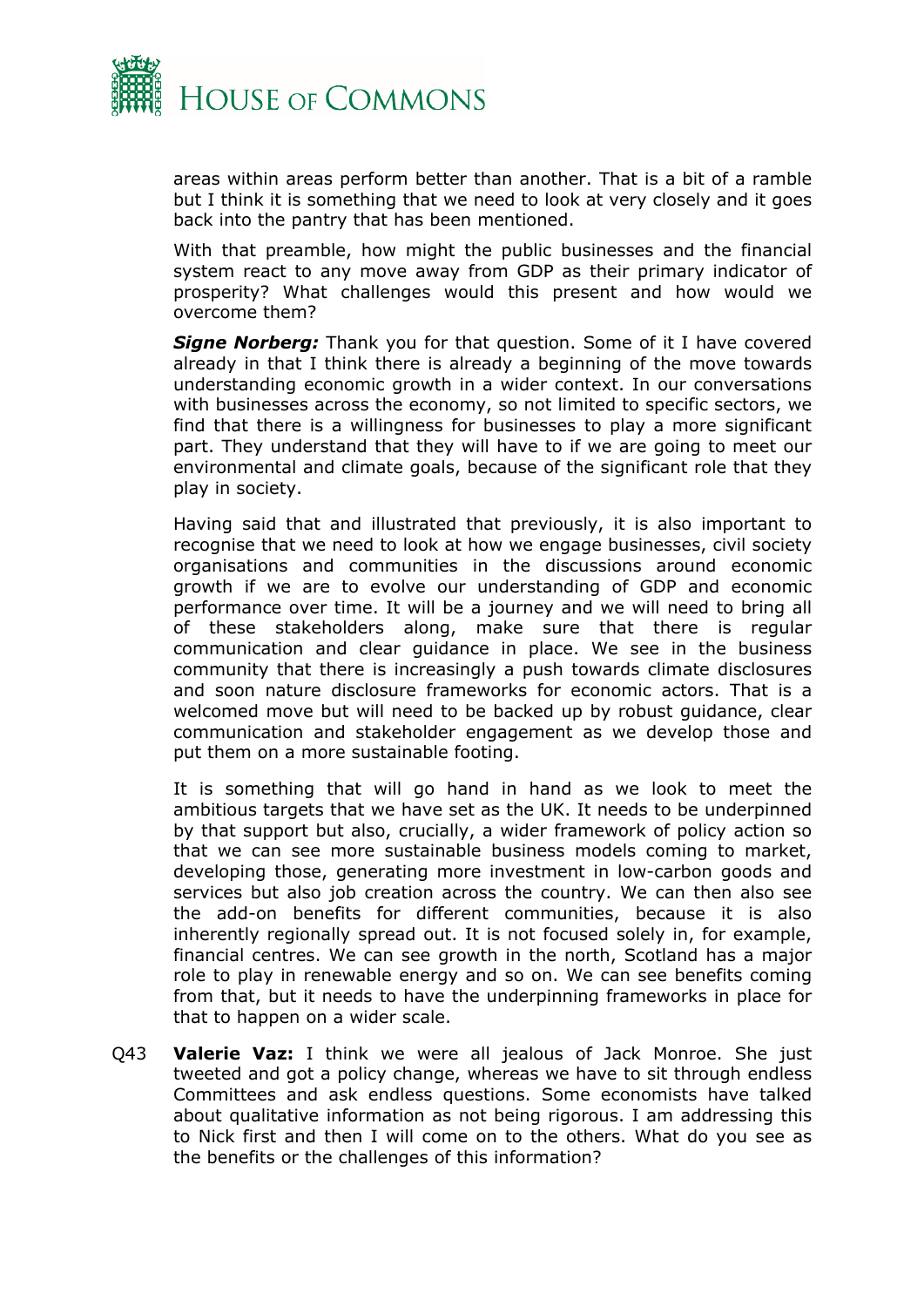

*Nick Spencer:* I can draw on some of the experience that we have had trying to understand ESG risk in investments, which is how we are trying to apply it and what the challenges are. I think the first of those measurement challenges is to go from a soft aspiration to a hard number. What does better nature mean, what does a good environmental approach by a company mean, and how do we add that up? We can talk the same about social, work policy, diversity and such like. These are all very difficult to measure, so that is the first challenge. The second is data. Data are a work in progress. Particularly in the corporate world we have not set up the measurement structure, so that takes time and it takes understanding.

That is the start for the metrics. The second problem that tends to arise is what the objective is. Across many of these measures we are not really sure what good is like. We may be able to say one is better than another, but what is the right female representation on a board? Is it 20%? Is it 30%? Is it 50%? What is good? Where are the outcomes and what are we trying to achieve? This may be an overall measure but what we want on a board and good governance is a good level of debate, a sharing of different perspectives and bringing up good challenge. Diversity helps improve that, but is it what we are aiming for? Again, it is understanding what the objective is and I think that came up in the earlier evidence.

The third challenge is the balancing, underlying these measures. We have 17 SDGs, sustainable development goals. Underlying those are 169 different targets and underlying those is a whole series of measurements. How do we blend those together? If we want to come down to a score or even a dashboard, what are the relative merits? How do we measure river pollution against board diversity? What is the right way of scoring that, or are these irreducible? It is like an aeroplane: you fly an aeroplane in one direction, it will only go up and down. It is how we have different dimensions, but what is the right number that we put to the dashboard?

Apologies, those are more challenges than solutions but those are the areas to work on. It is not to then say, "This is really hard. We can't do it." It is to say, "How do we do a bit better than we did last year on this? How do we improve? How do we get more data? How do we make a start?" This is far more important than how we get to the finish.

Q44 **Valerie Vaz:** The earlier panel thought they had the answer, and it was possible. We are looking to you to say that it is possible, but I wanted to ask to focus on the benefits of having these things.

*Nick Spencer:* The benefit is that we improve. The key thing here is not to let this aim for the perfect to be the prevention of the good. Each of these is stepwise. There are challenges. By holding this there is that maxim of you can only manage what you measure. It does improve that. The risks are that when we put everything as a number we lose the context. We have forgotten what we are trying to achieve and we start gaming the numbers. What we look to do is to improve that, and by doing this from an investment point of view a lot of this is about risks. We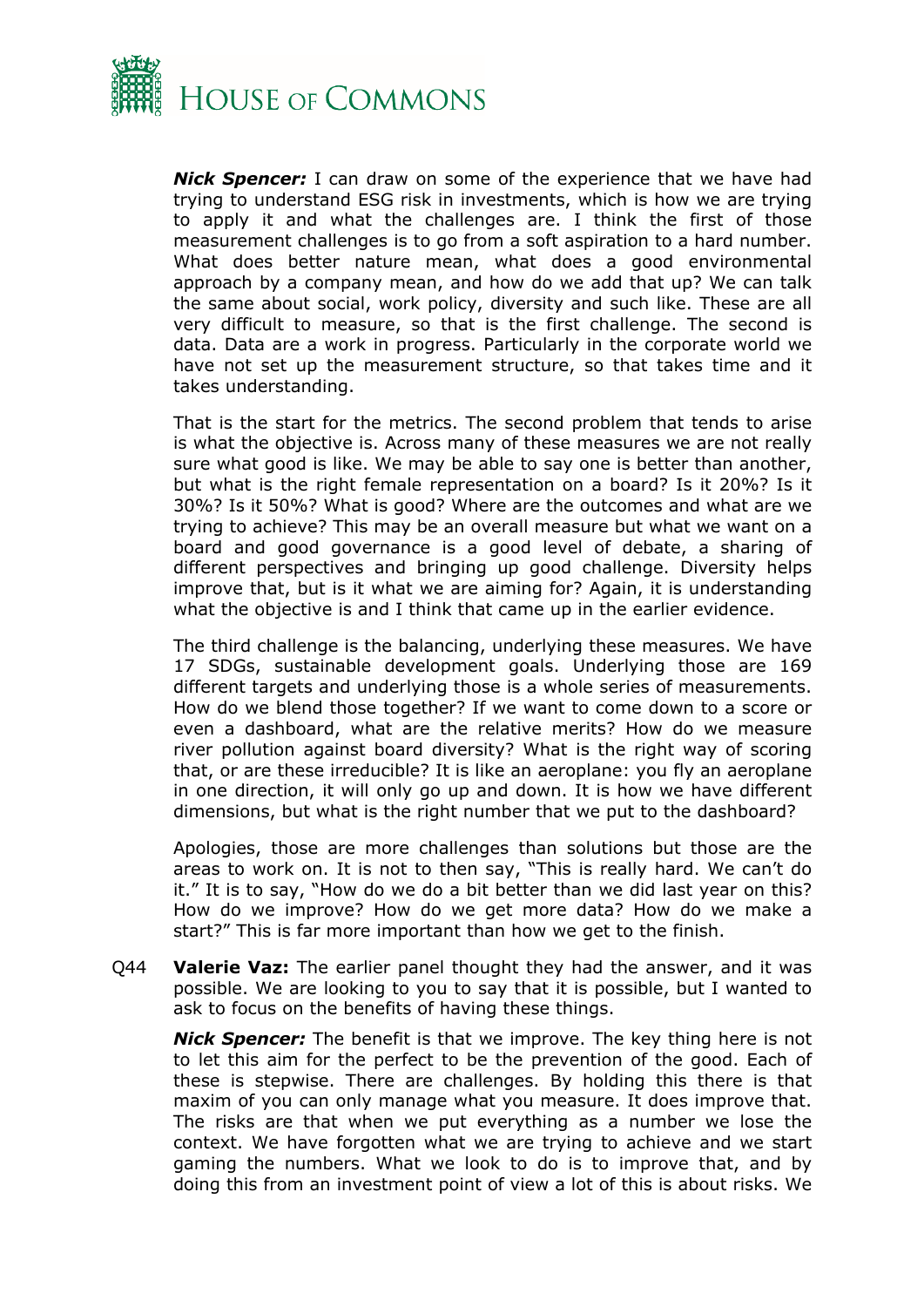

find that the sustainable companies have a far more resilient approach. They better manage the risks in their business and that ultimately generates more sustainable returns, better long-term returns, because you do not have the shock risk of them falling over. That is the sort of environment that comes from the benefit, that you are building resilience and capacity.

When we look at the whole economy, UK and global, the challenge that we face and need to recognise is that we are not on a sustainable pathway. Our mitigated climate change will kill off GDP, it will kill off the modern economy if we do not take actions to manage that. Likewise, we need to be nature positive if we are going to be net zero; it is almost inconceivable that we wouldn't.

The benefits are: do you want a world that is sustainable, manage against unmitigated climate change, to have something for your grandchildren to inherit? If we do not make changes we are going to literally come off the edge of the cliff and the current progress can no longer be made.

Q45 **Valerie Vaz:** Signe, you mentioned something that companies are already doing. How do we learn from the companies that are adopting the ESG—environmental, social and governance—factors into their accounting and decision-making processes?

**Signe Norberg:** Thank you. It is a very good question. The starting point is that we can learn from them by understanding—very much as Nick was describing—it is an incremental process. There are ambitious targets in place. If we look at several companies' net zero targets and plans that they are putting in place, there are some areas where companies know that they need to innovate and seek what the solutions are.

For this area of inquiry, we need to understand that there are some complexities here, particularly for the natural environment, where we will not have immediate answers. But it means that it is essential for us to start that and begin building on what we have and what we know is coming down the line through the work around the environment targets under the Environment Act, and the metrics that will come with such a measure. That is something we can take from the private sector.

Similarly, the willingness to innovate and look at new ways of doing things will be a particularly worthwhile lesson. With these types of issues we can see how companies, for instance WSP, which is an engineering consultancy, look at the advice they give to their clients and apply a future-ready framework or thinking to all the advice that they provide and integrate that through their business offering. They not only see great innovation coming through that in the design work they produce and the advice that they give, but they also see a very competitive edge to that.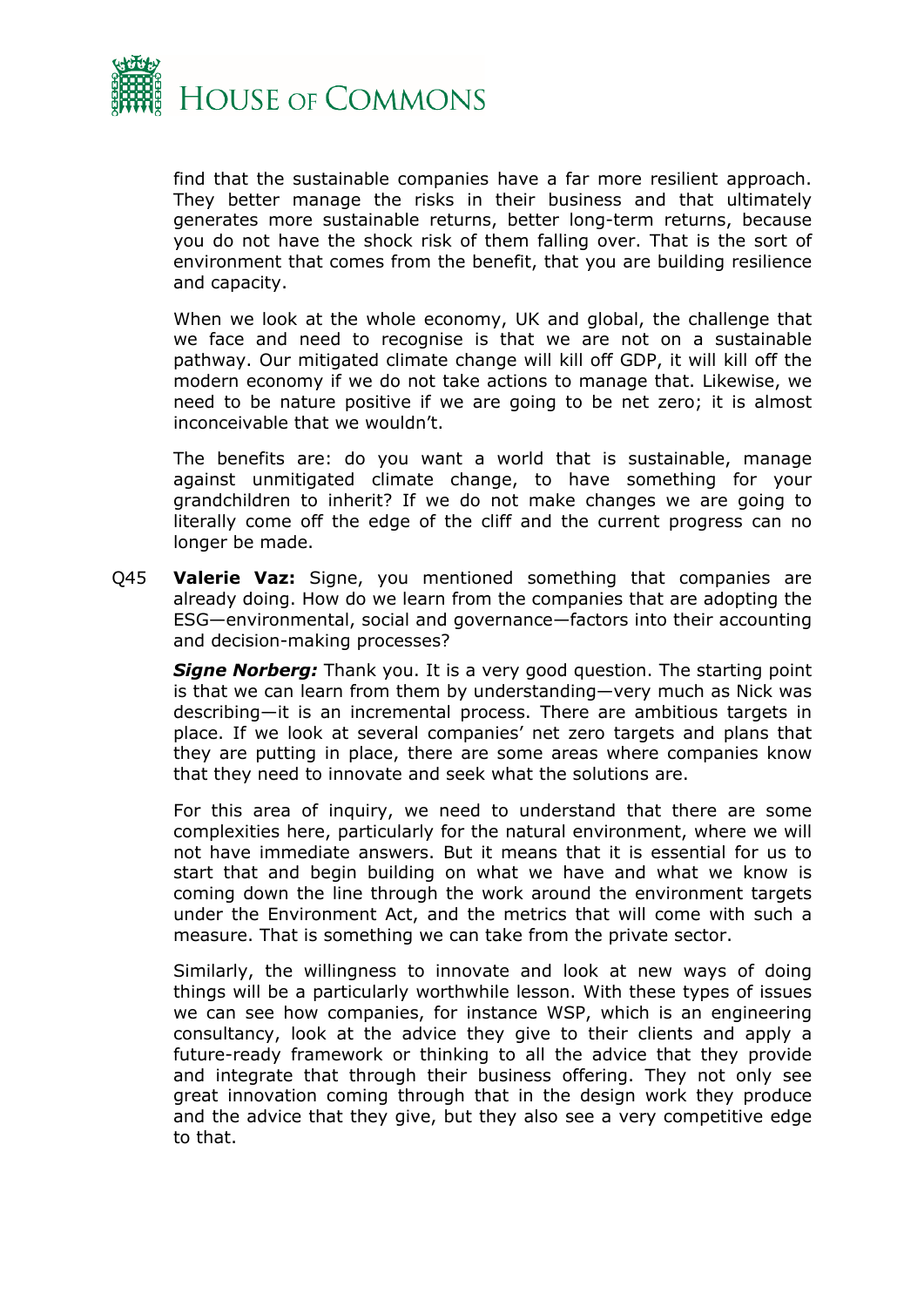

Applying that thinking to the UK, we know that this will be a growing area internationally for international markets. The demand for low-carbon solutions, goods and services, similarly nature-aligned products and services, is growing and we know will continue to do so as more countries continue towards net zero and a nature-positive future. Ensuring we are able to capitalise on that and start these types of discussions about how we better understand economic performance with a wider range of indicators is extremely important.

Q46 **Valerie Vaz:** Jeremy, what impact has the ONS's measurement of national wellbeing and the development of natural capital accounts had on macroeconomic policy?

*Jeremy Peat:* It is probably wrong to expect the ONS to have a great impact on policy. It has to provide the data that permits decisions to be made and also to listen to what policymakers are seeking, then to ensure that they have the data and information available to help rational decisions to be made. The onus has to be on the policymakers to set the framework and the context within which the ONS can operate.

I am an economist, so I go back to some of what Professor Jackson said. I think it is extremely important that one works towards good measures. I am delighted that in Wales and Scotland there are indications of frameworks being developed that allow for the inclusion of environmental and social equity issues within the overall context. You then need to have measures for them.

You asked about a dashboard. The problem we have in Scotland is that our national performance framework is huge and incredibly well prepared, but it is so huge that no one really understands it, or no one is able to use it for policymaking. Whereas I don't think you can have only one measure, nor do I think you can have such a multiplicity that no one can make rational decisions on the basis of the huge number of lights flashing on numbers that are available. You have to have a set of overarching objectives, as the Welsh and Scottish Governments have now set out, and then to think of measures that bring together your dashboard in an accessible form so that policymakers can form rational judgments on the basis of the quantitative and some qualitive information. In the qualitive, one tries to get rankings and the best form of helping decision makers as one can.

One of the Welsh objectives is to actively invest in reinforcing trust in others and in institutions. That is very interesting, and I am sure one can get survey evidence for that. One of the Scottish objectives is to secure positive effects by diversity, and again you can measure that. Others you need to better define to get measures, but you have to start with clarity on objectives and then get the measures and bring them to bear in a way that policymakers can make informed and rational judgments.

Q47 **Valerie Vaz:** A question for all of you. It seems to me that there is a lot of information out there. We heard earlier that this information is buried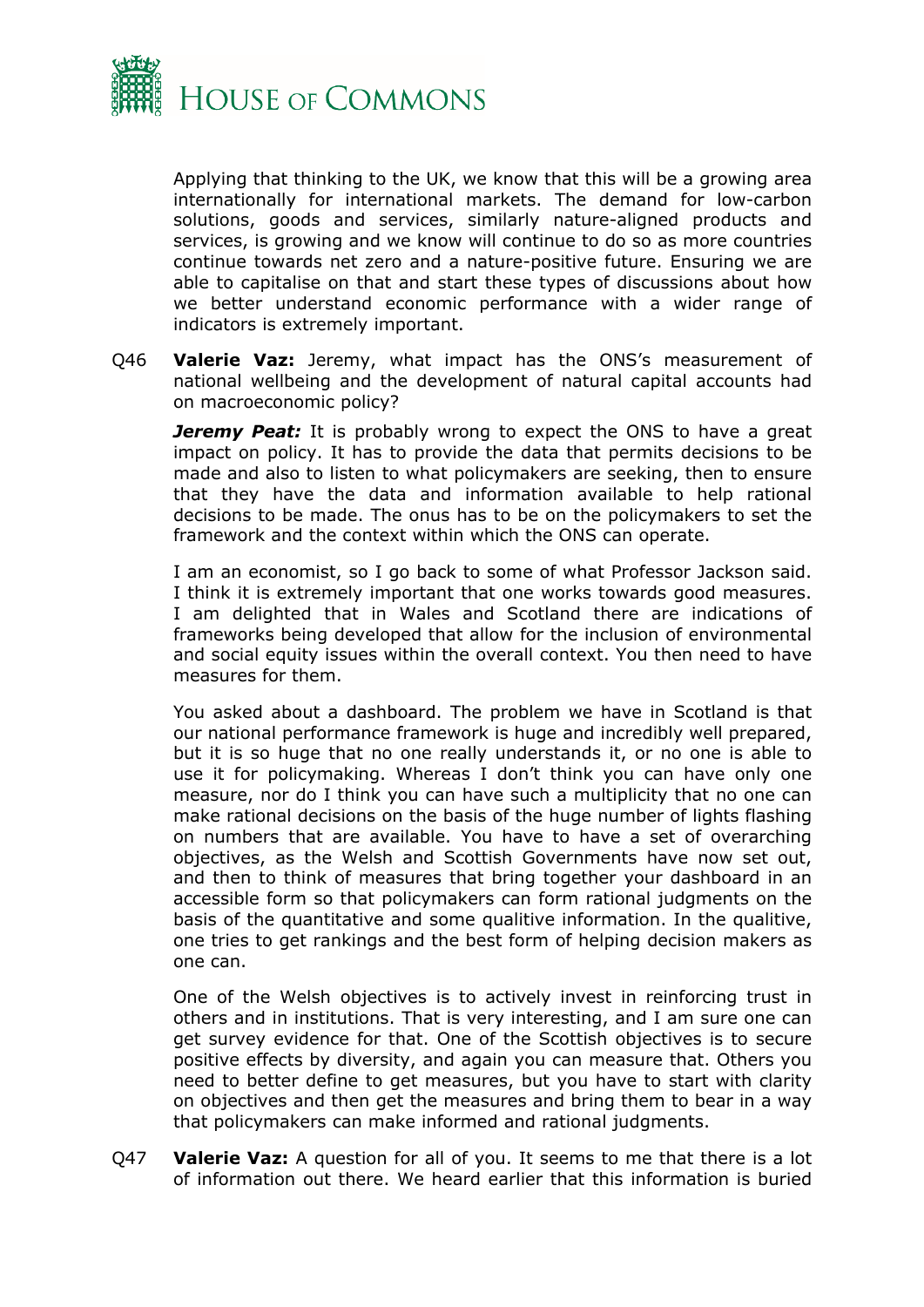

deep in the ONS. How do we pull it all together? Some countries are doing it, other countries are starting the framework. Is there a mechanism that can allow us to pull everything together and who leads on that?

*Nick Spencer:* I will start with the investment world. The national measures are there and we are still making progress on the corporate ones. What leads that follow-through comes from a combination of regulators and investors. If the accounting bodies and the regulators say, "We are expecting you to disclose this information," if we made it a requirement of the listing—take the Taskforce on Nature-related Financial Disclosures—that generates the data in which we can understand the impact on climate and then leads to the management to net zero.

It is a combination of that sort of willingness, and from my point of view it is also working with investors to require the companies to disclose this, to make it a requirement of investing in them, to say "You need to provide us the data so we can evaluate it." It is that combination of pincer movement and goes back to the broad point that corporations will respond economically to the economic impulses given by the Government in the broader economy aspect.

The data disclosures respond to what the accountants, regulators and investors require in response to questions as a requirement for investments. Those are the ways that investment space works and we can influence the private sector.

Q48 **Valerie Vaz:** Signe, do you want to add anything to that? Do the Government have to respond positively to the Dasgupta report?

**Signe Norberg:** Yes, the Treasury has already sent out an initial response that welcomes the Dasgupta review and welcomes a commitment to a nature-positive future. There are things we can do building on from that initial response. The response itself makes it clear that it is an initial response to the Dasgupta review and that more needs to come down the line.

From our perspective, speaking to our businesses, they are very enthusiastic about the Dasgupta review and its recommendations, but what they are looking for as next steps is a framework or an action plan setting out exactly how across Government you can advance this agenda. How will Government integrate inclusive wealth in its understanding of economic growth and how will we take forward a more nature-aligned policy agenda across Government because of the intimate relationship with economic growth?

**Chair:** We have some more questions on Dasgupta.

Q49 **Valerie Vaz:** Sorry. Lastly, Jeremy, do you have anything to add? Who pulls it all together?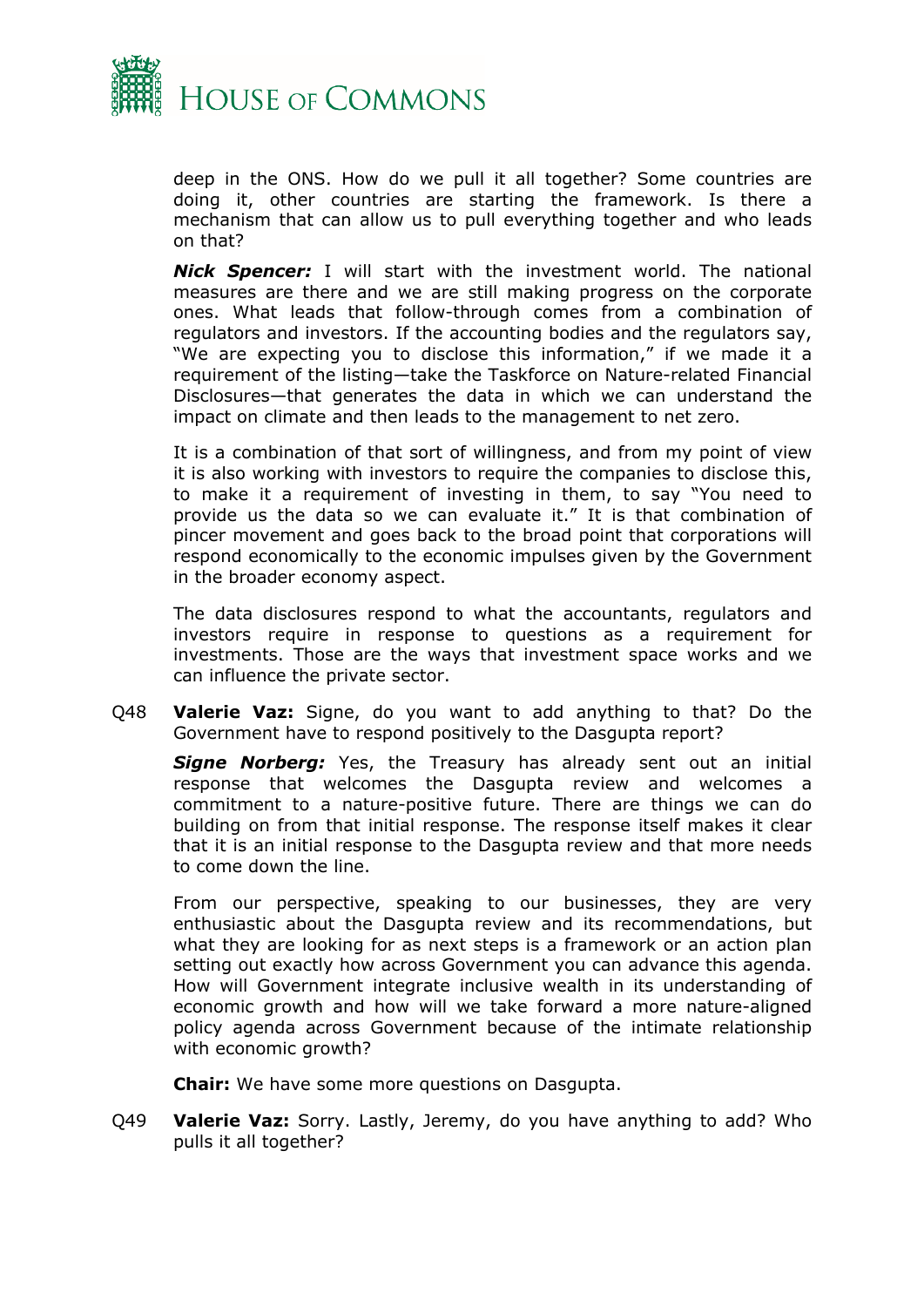

*Jeremy Peat:* I come back to what I was saying earlier. If Government clearly set out the objectives of their overall strategy and for the strategy and objectives related to individual projects and individual investments, from that you establish what measures you will need to determine whether those objectives are being met and to what extent they are being met. Then you know what information you want, and you are right in saying we have a wealth of good information. The ONS is a marvellous institution, and it has a diversity of information that is available. To know how to use it, you have to determine what their policy objectives are, what that means you need to measure and then you can proceed.

**Chair:** I will now welcome the newest member of the Committee, Clive Lewis, to ask some questions.

Q50 **Clive Lewis:** Thank you very much, Chair. Jeremy, my question is—and I will elaborate on it—what further work would you like to see the ONS do to ensure that headline economic measures more fully account for human and natural capital assets?

One of the quotes you gave just now was that policymakers can make informed and rational decisions if they have that information. I put it to you that many of the decision-makers do not want that information because it undermines the baseline of what they are after. If you think about the economic system we have, it is about profit maximisation, and I think one of the reasons we are getting a lot of foot-dragging, given the climate emergency, is that they do not want those indicators.

Even if those ONS indicators were not, as Tim Jackson called them, an avoidance strategy, do you think they would have an impact if we don't change the institutions and the politics around the decision making?

*Jeremy Peat:* When policymakers are introducing a levelling up White Paper, for instance, they have to have great clarity on what they intend to achieve by that and then say, "Okay, these are our objectives for the levelling up policy" and then define them as clearly as they can regarding regional matters, income distribution, gender—whatever it is you want to do to achieve your levelling up objectives. Then you go to the ONS and say, "Can you help us with that?" and the ONS will almost certainly say yes. If you then have Parliament scrutinising the extent to which the objectives are being achieved by looking at an agreed set of parameters that the ONS is measuring, that will help you to determine the extent to which each and every objective of that particular policy is being achieved.

Then you have government that is understood in its objectives, and you are able to send that out to the population and the population knows what government is trying to achieve. You have measures provided by the professionals at ONS that help to determine the extent to which each and every aspect of that particular policy has been achieved.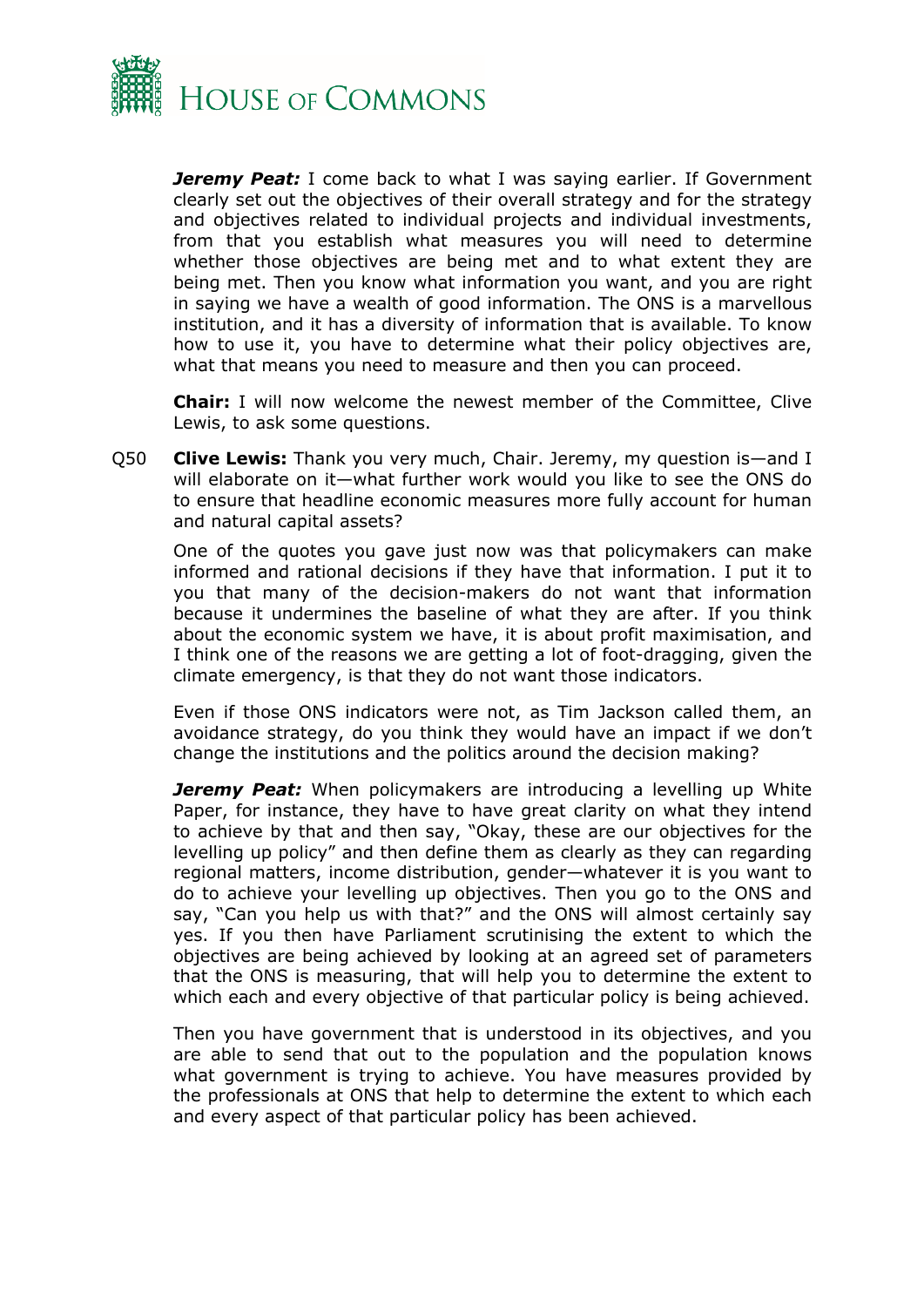

I believe that you need to hold Government to account by having agreed objectives, agreed measures have been attained, and professional provision of the statistics that enable that to follow through.

Q51 **Clive Lewis:** The point you are making is that it can but it needs two other ingredients: rational policymakers and democratic accountability.

**Jeremy Peat:** I think that is right. In my first contribution I said you have to start with clarity on objectives. If you do not do that you cannot hold people to account because there is plenty of wriggle room, and some of you politicians are quite good at wriggle room.

Q52 **Clive Lewis:** Thank you. Nick, the relationship between GDP could be considered challenging if you move away from GDP. My addition to that is that if you see taxation as a way of directing the economy, you use tax to say economically where you want the economy to go. Would that be problematic if your objectives are to set the economy in a certain direction?

*Nick Spencer:* Building on that last point, certainly if you see that as a form of incentivisation you can start heavily taxing the activities you do not want—think about smoking and cigarettes as an example of where you use tax policy in that sense—and encouraging the activities you do want, that is in the form of either reduced taxation or even grants to create that, so we create development zones to help with social cohesion and regenerate areas. These are all elements.

We tend to think of tax as where money is taken in and benefits are where it is given out, but you could say that benefits and those development policy grants are just negative taxation. Taxation and thinking through about incentives is key to how we want to direct the policy, particularly when a lot of the motivations we are fundamentally talking about are essentially financial. That is the first part and I strongly support that.

The point about the challenge, the key areas of how we make progress and how we ensure that policymaking is embedded, is saying where are the financial incentives? The challenge first of all is thinking of GDP as being very good and it is all important to understand that element of the financial economy. I understand it; it was based on what can we afford to do in the war, what are our financial resources. The reason it relates to status is in some respects that GDP is the national income and it is also the reserve of how much money a Government can raise. As we know, money is equal to what it can do in power and spend. That is why GDP becomes important in that status and that context.

The difficulty in then looking at GDP growth, from a politician's point of view, is that if I have GDP growth I can spend more today because that debt burden gets easier over time. If I have GDP growth it would cost me less to pay it off in the future, particularly in a world of negative interest rates, than my borrowing today. If we have that link between tax and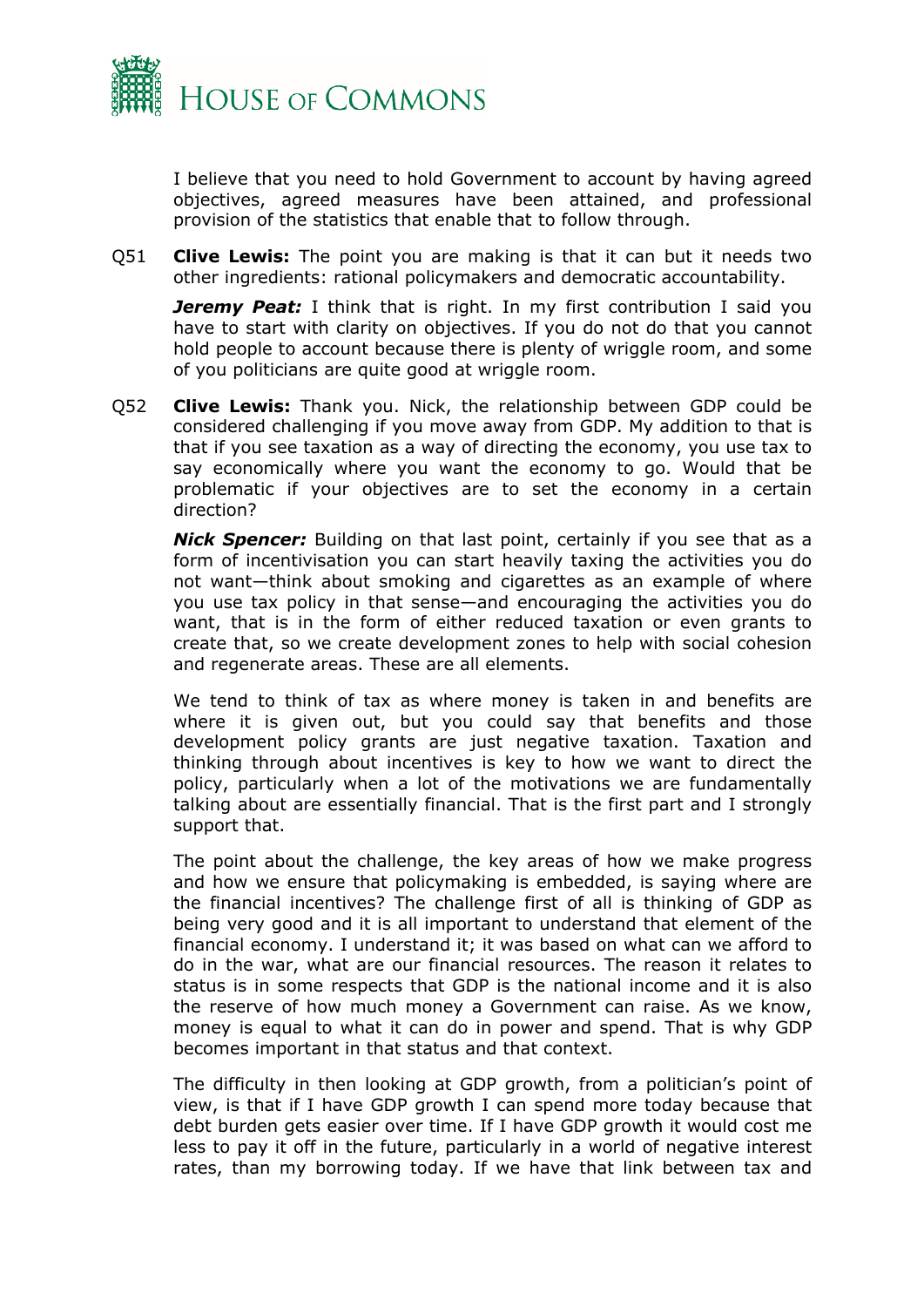

GDP, if you do not have GDP growth, you have to cut back on what you can promise the electorate today and that tends not to be so popular with them, to promise them less rather than more. The incentivisation for Treasury and the politic in general is GDP growth.

If you want to really start embedding these measures you ask how do we shift that incentive? How do we ensure that Treasury is not incentivised for GDP growth? How do we make our tax revenues independent of this GDP growth if that is the future we are looking for? That would start changing the dynamics of that incentivisation.

Q53 **Clive Lewis:** Thank you. This question is for Jeremy and Signe. Are you aware of any other international case studies where a country has successfully adapted GDP or complemented it with other measures? What the Committee is looking for is whether there are any other nations of the United Kingdom where they have done that and been able to successfully begin to make that shift.

**Jeremy Peat:** If I can come in first. Internationally, the example you have been given is of New Zealand moving to a wellbeing budget. I think that is probably well worth investigating as it appears to be looking at human health, safety and what they call "flourishing." I am sure there is a lot that could be learned from the way that New Zealand has implemented that.

I think you would also benefit from looking at the Scottish case, because it is now in the middle of reviewing its forward national planning framework. As I have indicated, that is starting with five overarching objectives, including environmental issues, equity issues and geographical distribution issues, and then moving down from that to objectives related to prediction of policies in this overall national performance framework. I think that is wonderful in theory but not quite there in practice. I think you can learn from that as well.

I am from Wales, which has a wellbeing framework that it is using to refocus strategic planning and encouraging high-quality and inclusive green jobs, investing in social infrastructure. It has the equity and the environmental issues in there as well. Both Scotland and Wales are moving in practical terms to setting a context within which environmental and equity issues are up there among their objectives.

If you look to those two cases—the Scottish case is particularly interesting because it is under review at the moment so you could liaise with the Scottish Parliament on what is happening there and then take New Zealand as a case study internationally—there is a lot you could learn from those particular instances.

**Signe Norberg:** I would have cited New Zealand as well, but you have heard a lot about that already.

Q54 **Clive Lewis:** For the record, can you explain what New Zealand has done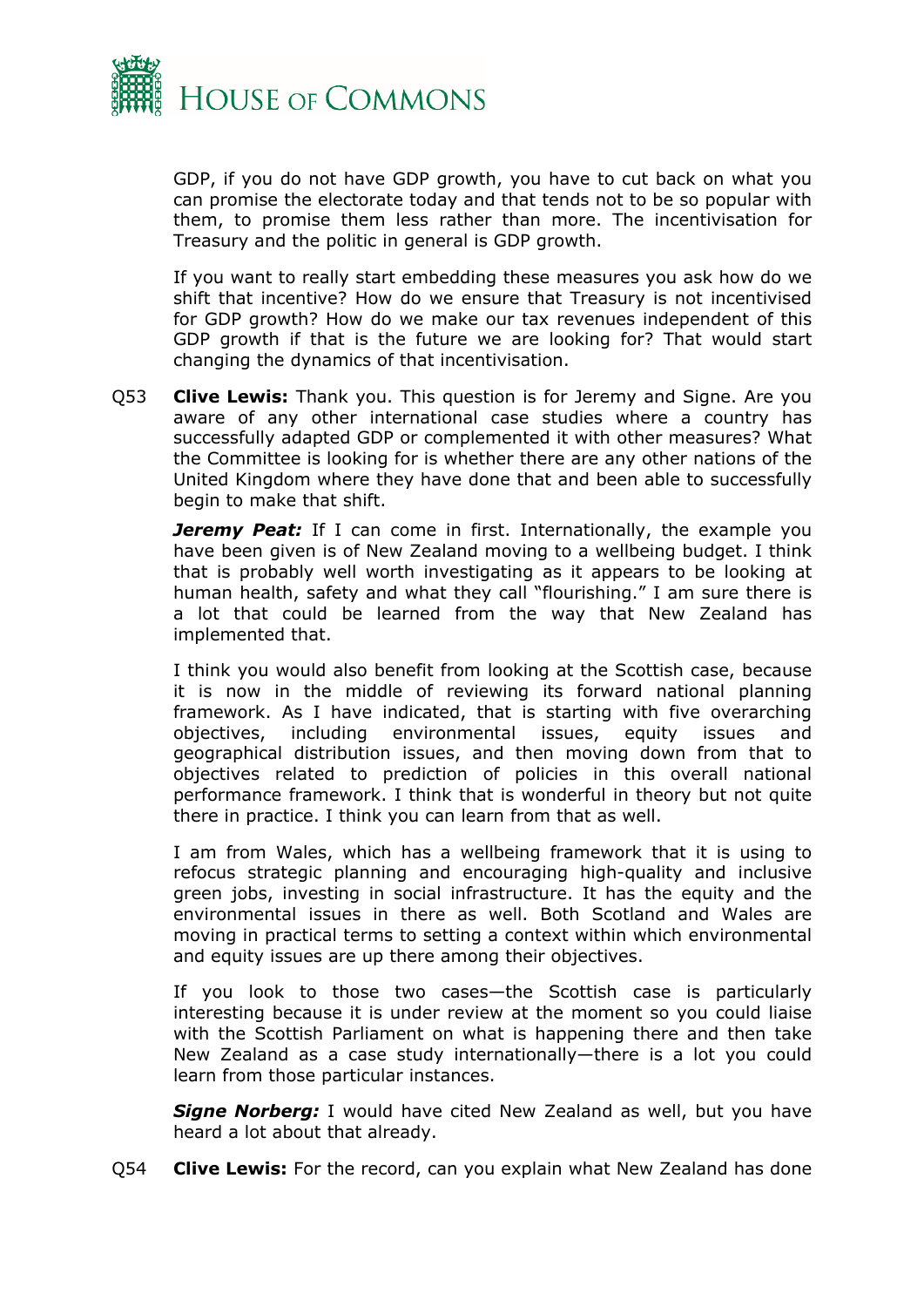

differently? They have embedded it into legislation and the budget, so there are budgetary mechanisms, I believe.

*Signe Norberg:* I can come back with more information on New Zealand following the inquiry.

*Nick Spencer:* May I come in with one quick point, also to look at the futures generation work that comes in from Wales, which comes to the point about intergenerational fairness as well. There are particularly interesting case studies of considerations on road building. That is another example that is looking beyond the pure GDP metrics.

Q55 **Caroline Lucas:** We have already strayed into these because they are on Dasgupta, so I shall have a word with my colleague later.

How effective do you think the Government's response to Dasgupta has been? Signe, you were talking about needing a framework to translate them. You may want to add to that. I am also interested to know, from both you and Nick, whether you share the concerns about the shortcomings of inclusive wealth, to the extent that the concept does not capture enough of the distributional aspects that we talked about earlier.

*Signe Norberg:* Of course, my pleasure. Starting with the response to the Dasgupta review, there are a few more things that are worth picking out as good examples of how Treasury responded to the review, particularly around setting forward the vision first and foremost. That is quite significant. Looking internationally, it has had a significant impact on the discussions around these issues. Similarly, the commitment to continuing the work of the ONS and increasing their capacity to undertake work in this area has been important.

Also, for a lot of our business members supporting the continued development of nature disclosure share frameworks will be particularly important in the long run, so we can look at increasing the disclosures and understanding of a business vulnerability to biodiversity loss, and so on. That has been welcome and, as has been alluded to several times during the session today, there is a real opportunity here for the UK to take forward the review but also to respond and continue to build on that to set an example internationally. We have a forthcoming international conference on this where we know the first part of the conference team has been to talk about how businesses need to start disclosing the impact of biodiversity loss and the risks that stem from that.

Continuing to build on these measures will be important. In taking it forward, definitely a framework or an action plan that delivers tangible recommendations in policy and areas of further exploration will be particularly important to continue to signal how this will be taken forward by Government, by policymakers and also, by consequence, how businesses can play a part in advancing that understanding.

It is also valuable to look at how this can become a cross-governmental priority. Treasury should lead on this, but it is also important that it is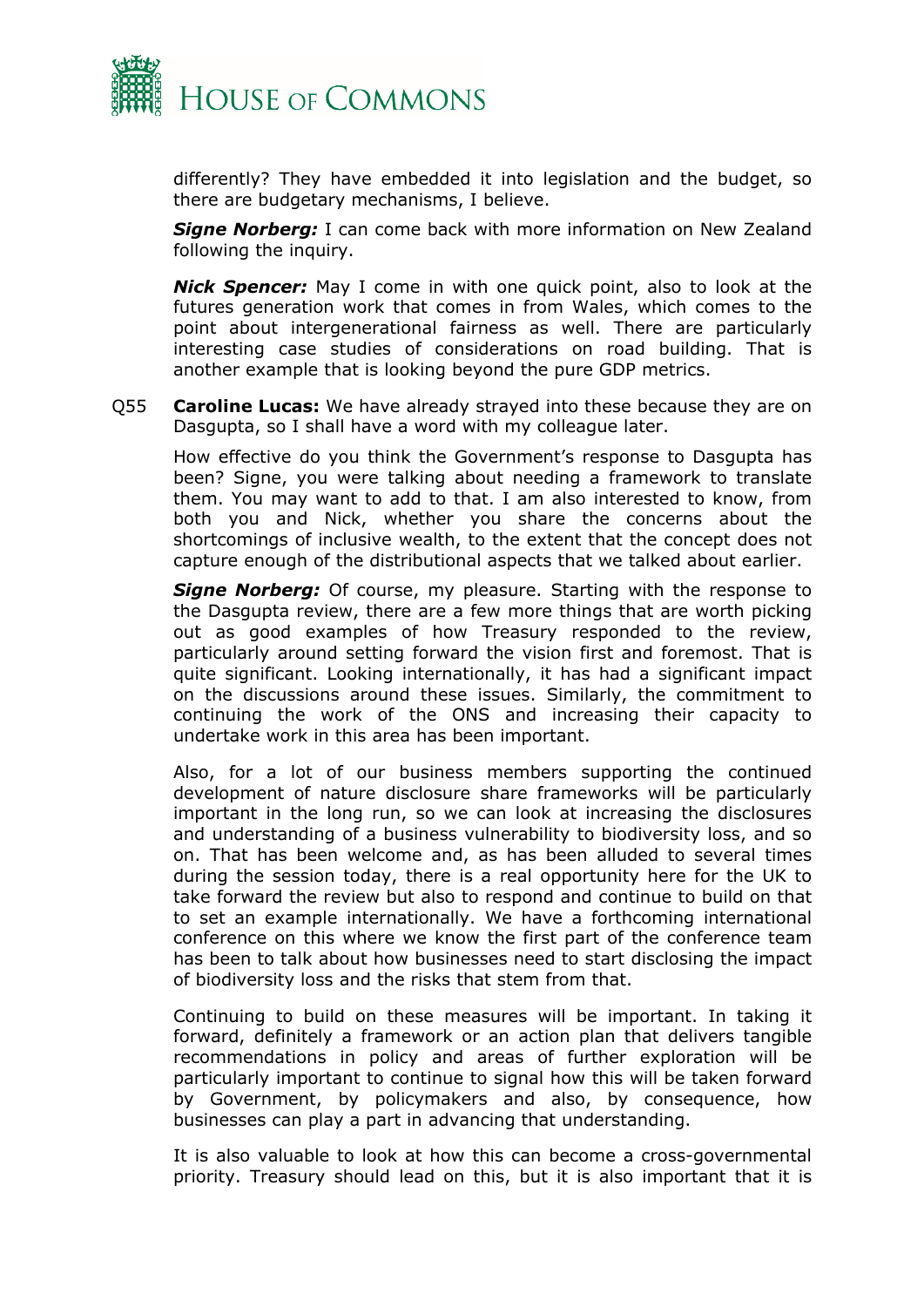

incorporated across Government so that we have a coherent framework in place. The example used of the levelling up White Paper is a crucial opportunity for us to embed the understanding of nature as we look at levelling up the UK. They go hand in hand, as economic evidence suggests.

Developing those policy avenues alongside the international advocacy side and the governance side for how Treasury and other Government Departments can take it forward will be quite crucial in this area.

Q56 **Caroline Lucas:** Thank you. Sorry, we are slightly pressed for time. Coming to Nick, how would you want to see Professor Dasgupta's conception of inclusive wealth be made operational as an economic measure? How would you address the fact that it is not as accurate as it might be on distribution?

*Nick Spencer:* From my point of view, as a framework to think about environment and human, it should be worked by extending the human to include the broader social, the distribution aspects. From what I recall—I only read the 110-page version—but most of the examples and focus were more on the environmental side than the human side. To me, it works but it is a question of broadening that scope to include some of the social aspects in the human.

On the responses, again looking at this from an investment point of view, it is how would we apply that sense to a private company; what are the disclosures, the accounting, the regulation basis? It comes back to the earlier point of where does that lead us on tax policy, again looking at the social side. We give grants for apprenticeships. What are the social policies we want to embed in the system, how do we give credit for that social capital that is generated with the regional development? Again, we can look at this through a more holistic lens. That requires investors also to understand the aggregate position of the company, how are those flowing, and that comes back to the data, the measurement and the objective points that we also cited.

Bringing those first to data and reporting but then thinking about the alignment of the incentives would be a powerful way forward. Then that brings the private element. What we talk about there is the just transition that again not only do we need to make net zero but we need to do it in a fair and balanced way that brings along the human and social capital at the same time.

Q57 **Caroline Lucas:** Finally, Jeremy, do you have anything to add about the steps you would like to see the Government take to implement the recommendations from Dasgupta? We have just talked about measurements and Professor Jackson reminded us that these measurements are not helpful unless they start to influence policy. Given that some of Professor Dasgupta's conclusions about the sustainability of an economy based on infinite growth were fairly far-reaching, what chances do you think there are that the Government might look at some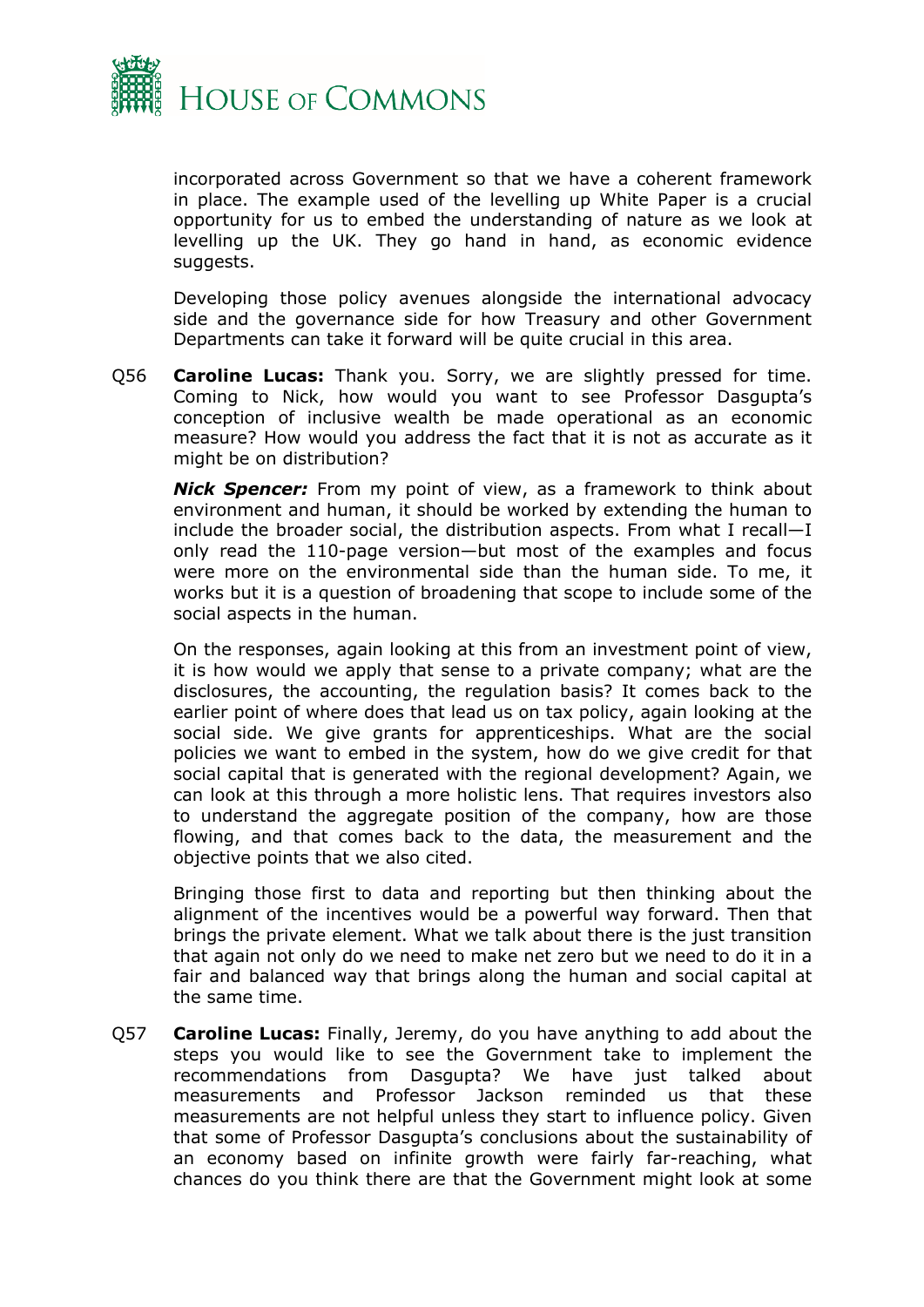

of the policy implications of that as well?

*Jeremy Peat:* That is a very difficult call to make because, as was said by one of your earlier contributors, to go away from seeking increases in national income year after year is very problematic. One of the issues you have to accept is that businesses operate largely in their own selfinterest. Government have to set incentives so that their self-interest coincides with the broader set of objectives that Government wish to see imposed across society, the training that Nick has just referred to. The more incentives there can be, the more companies to introduce more training and skill development across their workforce and beyond their workforce the better, but the incentives have to be there.

Over time it will become seen to be in various companies' long-term interest to work towards some of these objectives on the environmental front. I hear more and more stories of younger people wanting to work for companies that they believe share their environmental objectives. Investors can be encouraged to work towards investing in companies with those overall objectives. All of that can help companies to see that their longer-term interests coincide with working alongside Government in achieving equity and environmental objectives. That will help at the margin but overall the onus has to be on Government to set the objectives and then to set the incentives that work alongside that.

Q58 **Caroline Lucas:** Can I make sure I understand? When you say incentives, do you include regulation in that? Do you accept that many businesses are far ahead of Government on this and are crying out for a level playing field so that others will do what they are doing as well?

**Jeremy Peat:** Yes, that is right. I worked in the private sector for many years and some companies have that view but it is not the majority at the moment. Incentives include disincentives; it is financial incentives and it is regulatory. You have to provide the context within which business will work towards the same objectives as Government and that is what is there. The starting point always is with Government to set it. It is how Government reacts to Dasgupta that matters most and then how they change policies to relate to the way they accept that there is a new world ahead.

*Nick Spencer:* May I add to that point on regulation to talk about financial regulation. If you think about the roles that are set for solvency, for insurers, for funding requirements for pension funds, and for capital requirements for banks, we manage to use a different term and mean the same thing. Each of those can also think about which are the investment activities that you want to be incentivised and which are the ones where you can apply penalisation and move away from. You can also think about ISA policies, VCTs, the private savings world. That is all part of regulation and creates incentivisation for the right direction and support of policy.

**Caroline Lucas:** Thank you very much.